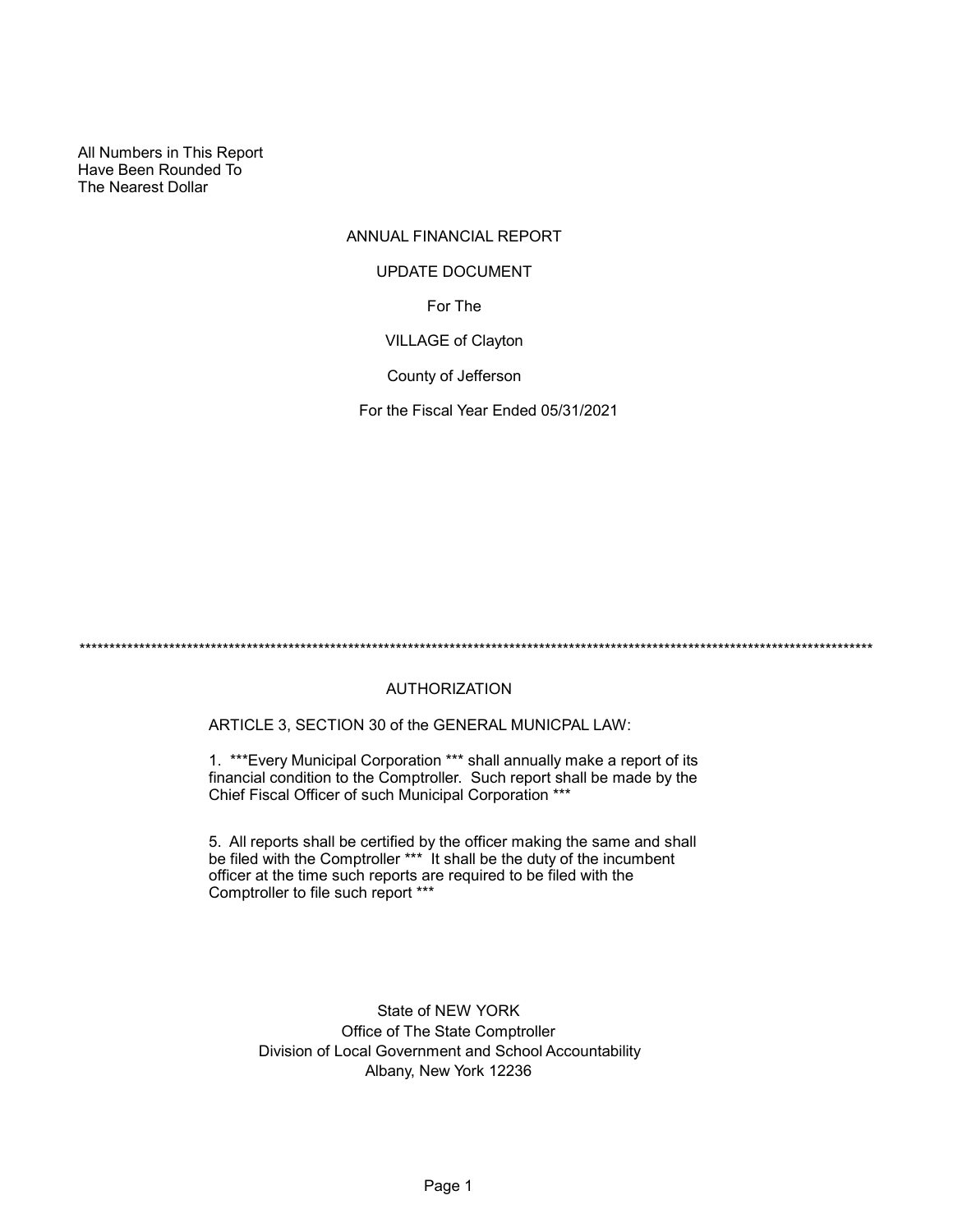#### VILLAGE OF Clayton

# \*\*\* FINANCIAL SECTION \*\*\*

Financial Information for the following funds and account groups are included in the Annual Financial Report filed by your government for the fiscal year ended 2020 and has been used by the OSC as the basis for preparing this update document for the fiscal year ended 2021:

> (A) GENERAL (FX) WATER (G) SEWER (H) CAPITAL PROJECTS (K) GENERAL FIXED ASSETS (L) LIBRARY (TA) AGENCY (W) GENERAL LONG-TERM DEBT

All amounts included in this update document for 2020 represent data filed by your government with OSC as reviewed and adjusted where necessary.

#### \*\*\* SUPPLEMENTAL SECTION \*\*\*

The Supplemental Section includes the following sections:

- 1) Statement of Indebtedness
- 2) Schedule of Time Deposits and Investments
- 3) Bank Reconciliation
- 4) Local Government Questionnaire
- 5) Schedule of Employee and Retiree Benefits
- 6) Schedule of Energy Costs and Consumption

All numbers in this report will be rounded to the nearest dollar.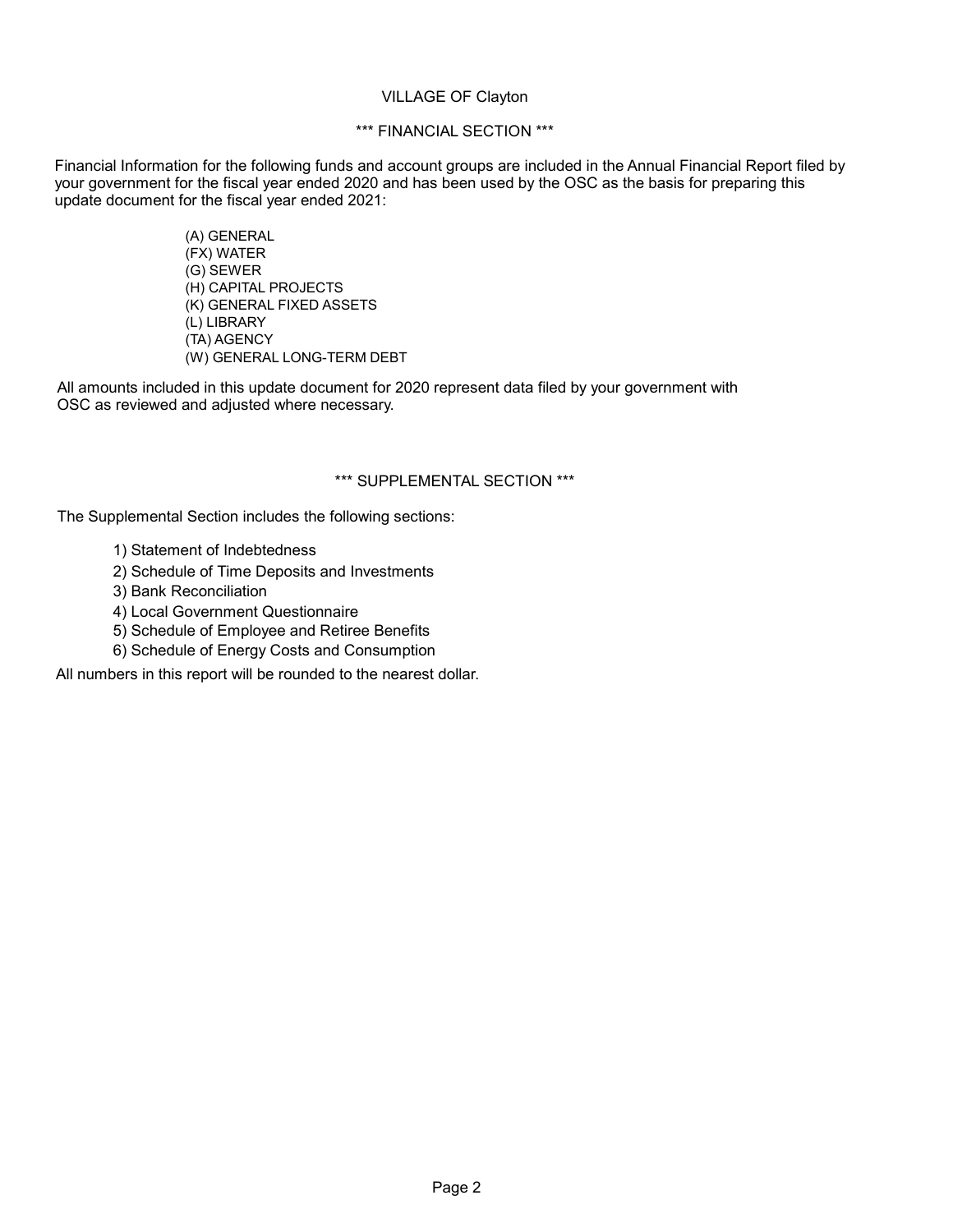(A) GENERAL

| <b>Code Description</b>                                | 2020    | EdpCode | 2021         |
|--------------------------------------------------------|---------|---------|--------------|
| <b>Assets</b>                                          |         |         |              |
| Cash                                                   | 396,847 | A200    | 798,856      |
| Cash In Time Deposits                                  | 41.780  | A201    | 41,779       |
| Petty Cash                                             | 100     | A210    | 100          |
| <b>TOTAL Cash</b>                                      | 438,727 |         | 840,735      |
| <b>Accounts Receivable</b>                             | 24,025  | A380    | 27,945       |
| <b>TOTAL Other Receivables (net)</b>                   | 24,025  |         | 27,945       |
| Due From Other Funds                                   | 13,040  | A391    |              |
| <b>TOTAL Due From Other Funds</b>                      | 13,040  |         | $\mathbf 0$  |
| Due From Other Governments                             | 7,299   | A440    |              |
| <b>TOTAL Due From Other Governments</b>                | 7,299   |         | $\mathbf{0}$ |
| Cash In Time Deposits Special Reserves                 |         | A231    |              |
| <b>TOTAL Restricted Assets</b>                         | 0       |         | $\mathbf{0}$ |
| <b>TOTAL Assets and Deferred Outflows of Resources</b> | 483,091 |         | 868,680      |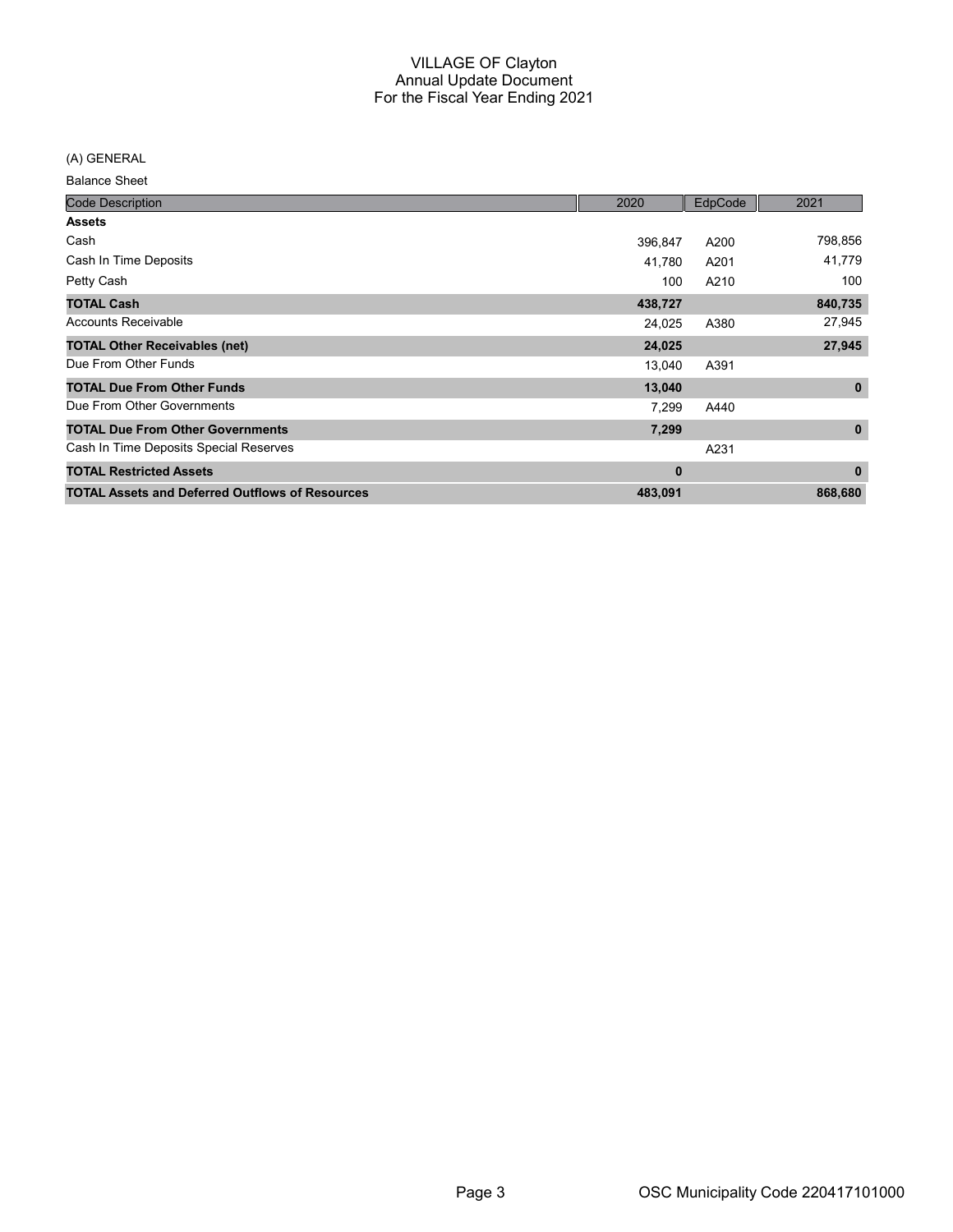# (A) GENERAL

| <b>Code Description</b>                                     | 2020     | <b>EdpCode</b> | 2021     |
|-------------------------------------------------------------|----------|----------------|----------|
| <b>Accounts Payable</b>                                     | 34,655   | A600           | 57,908   |
| <b>TOTAL Accounts Payable</b>                               | 34,655   |                | 57,908   |
| <b>Accrued Liabilities</b>                                  | 13,034   | A601           | 18,163   |
| <b>TOTAL Accrued Liabilities</b>                            | 13,034   |                | 18,163   |
| Overpayments & Clearing Account                             |          | A690           | 1,900    |
| <b>TOTAL Other Liabilities</b>                              | $\bf{0}$ |                | 1,900    |
| Due To Other Funds                                          | 87,027   | A630           |          |
| <b>TOTAL Due To Other Funds</b>                             | 87,027   |                | $\bf{0}$ |
| Due To Employees' Retirement System                         | 20,126   | A637           | 24,008   |
| <b>TOTAL Due To Other Governments</b>                       | 20,126   |                | 24,008   |
| <b>TOTAL Liabilities</b>                                    | 154,842  |                | 101,979  |
| <b>Fund Balance</b>                                         |          |                |          |
| Capital Reserve                                             |          | A878           |          |
| <b>TOTAL Restricted Fund Balance</b>                        | $\bf{0}$ |                | $\bf{0}$ |
| Unassigned Fund Balance                                     | 328,249  | A917           | 766,701  |
| <b>TOTAL Unassigned Fund Balance</b>                        | 328,249  |                | 766,701  |
| <b>TOTAL Fund Balance</b>                                   | 328,249  |                | 766,701  |
| <b>TOTAL Liabilities, Deferred Inflows And Fund Balance</b> | 483,091  |                | 868,680  |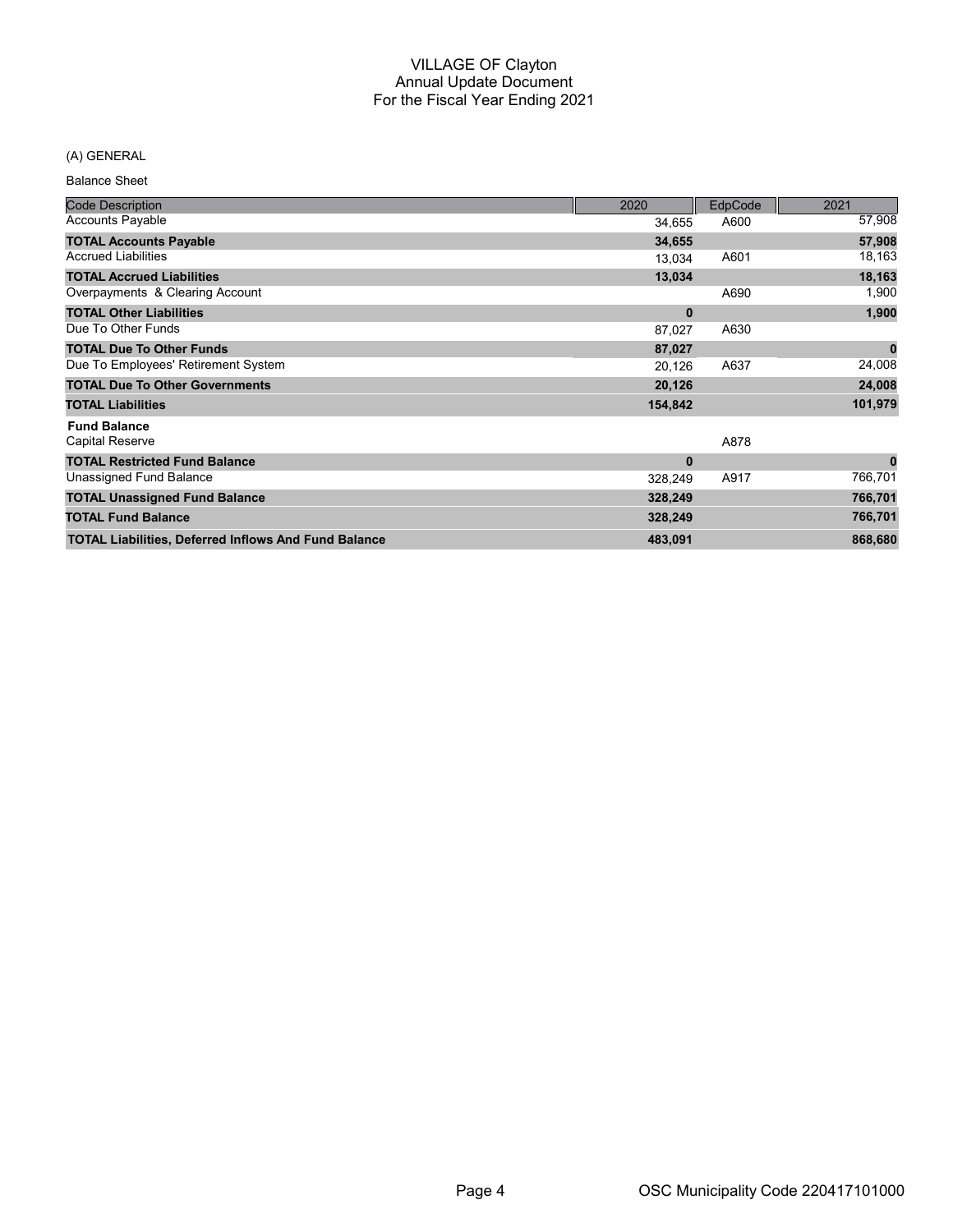(A) GENERAL

| <b>Code Description</b>                                 | 2020      | EdpCode | 2021        |
|---------------------------------------------------------|-----------|---------|-------------|
| <b>Revenues</b>                                         |           |         |             |
| <b>Real Property Taxes</b>                              | 1,378,861 | A1001   | 1,398,000   |
| <b>TOTAL Real Property Taxes</b>                        | 1,378,861 |         | 1,398,000   |
| Other Payments In Lieu of Taxes                         | 22,818    | A1081   | 38,311      |
| Interest & Penalties On Real Prop Taxes                 | 21,126    | A1090   | 7,833       |
| <b>TOTAL Real Property Tax Items</b>                    | 43,944    |         | 46,144      |
| Tax On Hotel Room Occupancy                             |           | A1113   | 14,858      |
| Non Prop Tax Dist By County                             | 623,871   | A1120   | 622,228     |
| Utilities Gross Receipts Tax                            | 16,845    | A1130   | 19,993      |
| Franchises                                              | 41,086    | A1170   | 32,368      |
| <b>TOTAL Non Property Tax Items</b>                     | 681,802   |         | 689,447     |
| <b>Clerk Fees</b>                                       | 1,679     | A1255   | 523         |
| <b>Police Fees</b>                                      | 48        | A1520   | 24          |
| <b>Public Works Charges</b>                             |           | A1710   | 595         |
| Parking Meter Fees Non-Taxable                          | 47,290    | A1741   |             |
| Other Culture & Recreation Income                       | 58,276    | A2089   | 900         |
| <b>Zoning Fees</b>                                      | 4,783     | A2110   | 6,570       |
| <b>Planning Board Fees</b>                              | 530       | A2115   | 1,560       |
| <b>TOTAL Departmental Income</b>                        | 112,606   |         | 10,172      |
| General Services, Inter Government                      | 5,209     | A2210   | 3,184       |
| Snow Removal Services, Other Govts                      | 50        | A2302   | 40,701      |
| <b>TOTAL Intergovernmental Charges</b>                  | 5,259     |         | 43,885      |
| Interest And Earnings                                   | 1,417     | A2401   |             |
| <b>TOTAL Use of Money And Property</b>                  | 1,417     |         | $\mathbf 0$ |
| Games of Chance                                         | 75        | A2530   | 25          |
| <b>Public Safety Permits</b>                            | 200       | A2550   | 300         |
| <b>Street Opening Permits</b>                           |           | A2560   |             |
| <b>TOTAL Licenses And Permits</b>                       | 275       |         | 325         |
| <b>Fines And Forfeited Bail</b>                         | 11,892    | A2610   | 3,130       |
| <b>TOTAL Fines And Forfeitures</b>                      | 11,892    |         | 3,130       |
| Sales of Equipment                                      | 1,278     | A2665   |             |
| <b>TOTAL Sale of Property And Compensation For Loss</b> | 1,278     |         | $\mathbf 0$ |
| Refunds of Prior Year's Expenditures                    | 4,608     | A2701   | 1,455       |
| <b>Gifts And Donations</b>                              | 6,446     | A2705   |             |
| Premium & Accrued Interest On Obligations               |           | A2710   | 1,300       |
| <b>AIM Related Payments</b>                             | 12,088    | A2750   | 12,088      |
| Unclassified (specify)                                  | 4,461     | A2770   | 4,237       |
| <b>TOTAL Miscellaneous Local Sources</b>                | 27,603    |         | 19,080      |
| Interfund Revenues                                      | 143,870   | A2801   | 44,579      |
| <b>TOTAL Interfund Revenues</b>                         | 143,870   |         | 44,579      |
| St Aid, Revenue Sharing                                 |           | A3001   |             |
| St Aid, Mortgage Tax                                    | 6,580     | A3005   | 24,423      |
| St Aid, Other Public Safety                             |           | A3389   |             |
| St Aid, Consolidated Highway Aid                        | 65,037    | A3501   | 64,580      |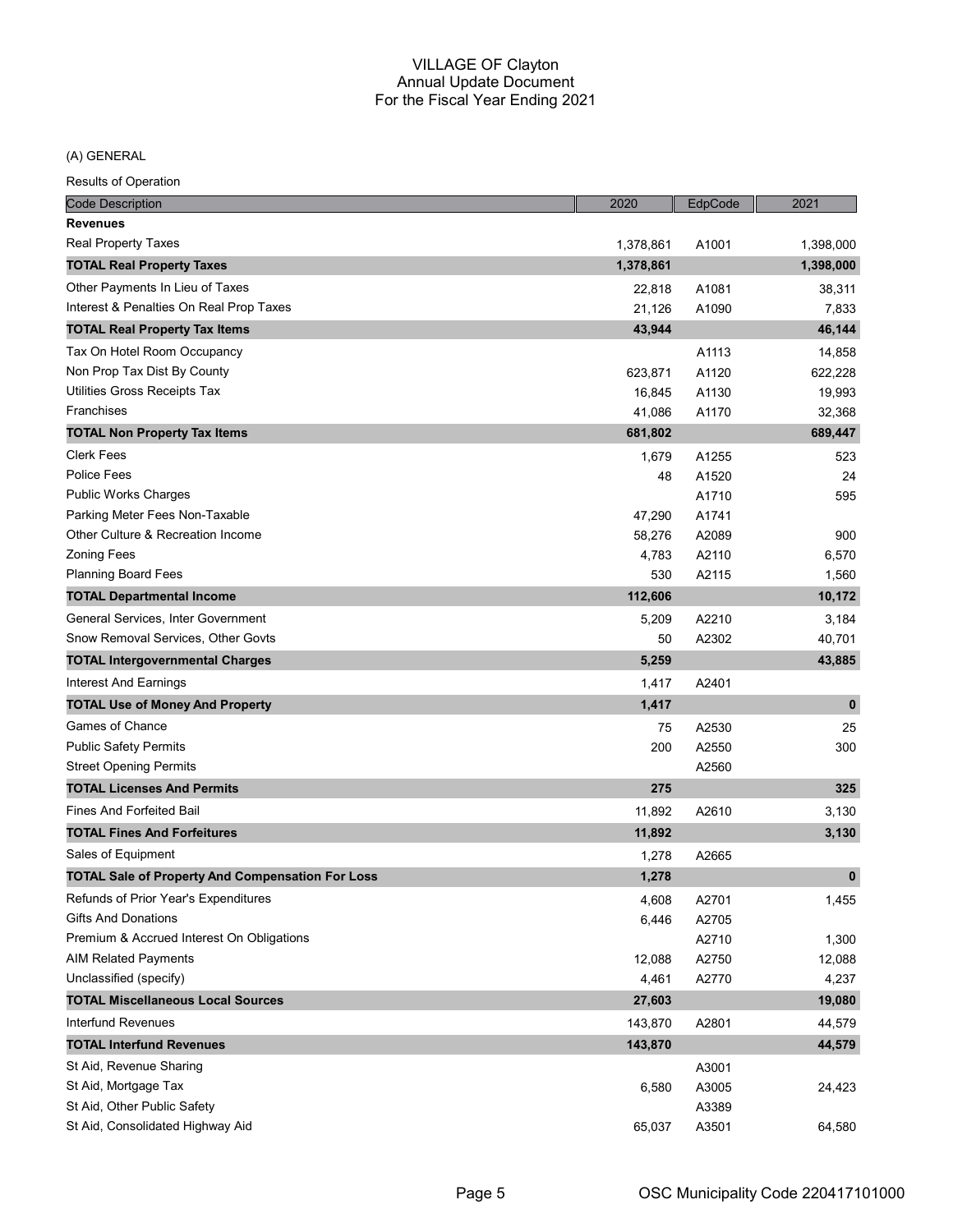(A) GENERAL

| <b>Code Description</b>                        | 2020      | EdpCode | 2021         |
|------------------------------------------------|-----------|---------|--------------|
| <b>Revenues</b>                                |           |         |              |
| St Aid - Other Home And Community Service      |           | A3989   |              |
| <b>TOTAL State Aid</b>                         | 71,617    |         | 89,003       |
| <b>TOTAL Revenues</b>                          | 2,480,424 |         | 2,343,765    |
| Interfund Transfers                            |           | A5031   |              |
| <b>TOTAL Interfund Transfers</b>               | $\bf{0}$  |         | $\mathbf{0}$ |
| <b>TOTAL Other Sources</b>                     | $\bf{0}$  |         | $\bf{0}$     |
| <b>TOTAL Detail Revenues And Other Sources</b> | 2,480,424 |         | 2,343,765    |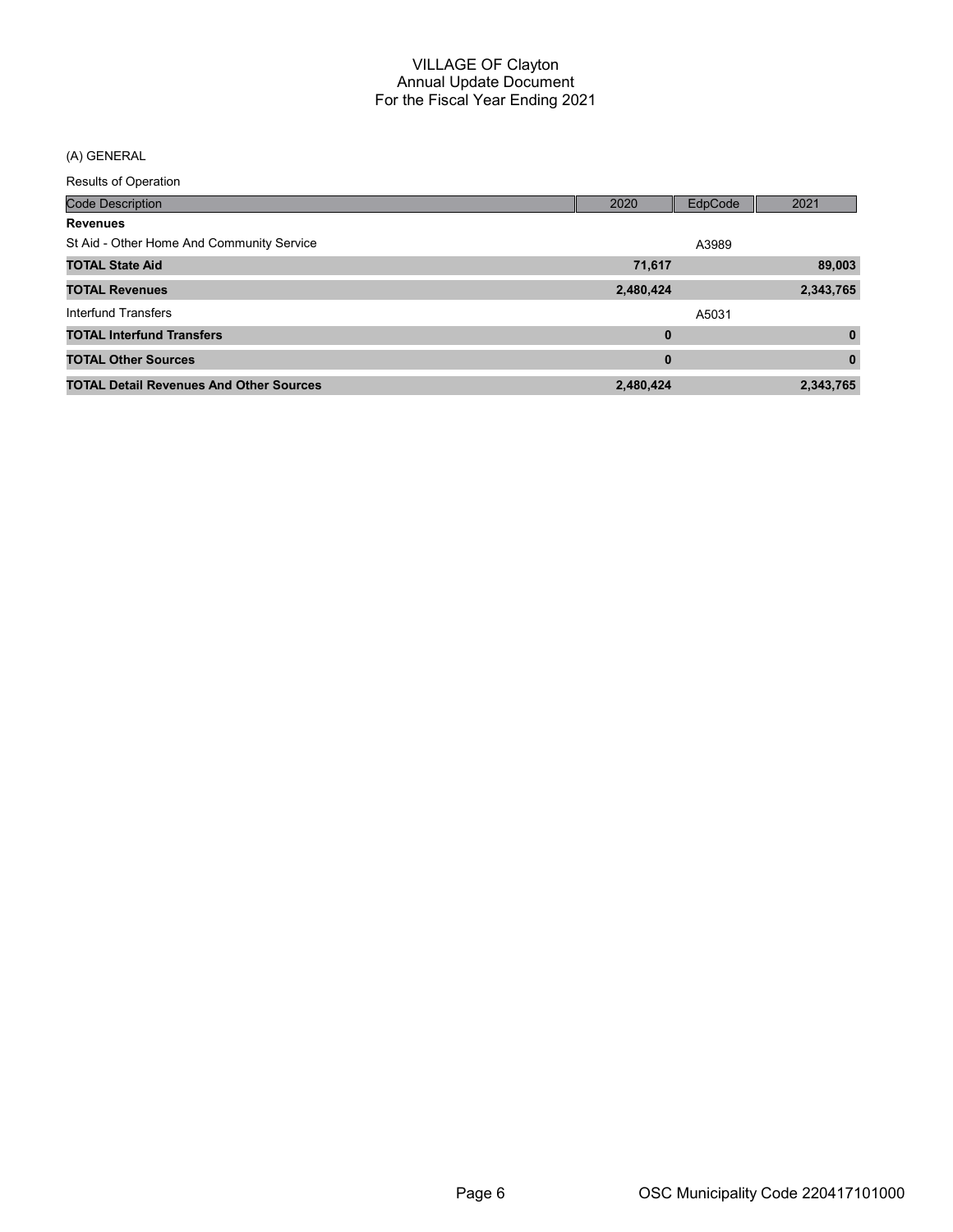#### (A) GENERAL

| <b>Code Description</b>                      | 2020           | EdpCode | 2021         |
|----------------------------------------------|----------------|---------|--------------|
| <b>Expenditures</b>                          |                |         |              |
| Legislative Board, Pers Serv                 | 8,250          | A10101  | 10,584       |
| Legislative Board, Contr Expend              | 173            | A10104  |              |
| <b>TOTAL Legislative Board</b>               | 8,423          |         | 10,584       |
| Municipal Court, Pers Serv                   | 6,008          | A11101  | 11,072       |
| Municipal Court, Contr Expend                | 10,741         | A11104  | 11,544       |
| <b>TOTAL Municipal Court</b>                 | 16,749         |         | 22,616       |
| Mayor, Pers Serv                             | 4,173          | A12101  | 5,508        |
| Mayor, Contr Expend                          | 50             | A12104  |              |
| <b>TOTAL Mayor</b>                           | 4,223          |         | 5,508        |
| Auditor, Contr Expend                        | 15,406         | A13204  | 2,693        |
| <b>TOTAL Auditor</b>                         | 15,406         |         | 2,693        |
| Treasurer, Pers Serv                         | 87,763         | A13251  | 51,058       |
| Treasurer, Contr Expend                      | 79,674         | A13254  | 32,764       |
| <b>TOTAL Treasurer</b>                       | 167,437        |         | 83,822       |
| Fiscal Agents Fees, Contr Expend             | 4,146          | A13804  |              |
| <b>TOTAL Fiscal Agents Fees</b>              | 4,146          |         | $\mathbf 0$  |
| Clerk, pers Serv                             |                | A14101  | 2,337        |
| <b>TOTAL Clerk</b>                           | $\bf{0}$       |         | 2,337        |
| Law, Contr Expend                            | 32,374         | A14204  | 28,178       |
| <b>TOTAL Law</b>                             | 32,374         |         | 28,178       |
| Records Mgmt, Contr Expend                   | 145            | A14604  | 1,195        |
| <b>TOTAL Records Mgmt</b>                    | 145            |         | 1,195        |
| Operation of Plant Pers Serv                 | 3,076          | A16201  | 1,846        |
| Operation of Plant Equip & Cap Outlay        |                | A16202  |              |
| Operation of Plant Contr Expend              | 24,182         | A16204  | 18,579       |
| <b>TOTAL Operation of Plant Contr Expend</b> | 27,258         |         | 20,425       |
| Unallocated Insurance, Contr Expend          | 26,126         | A19104  | 30,955       |
| <b>TOTAL Unallocated Insurance</b>           | 26,126         |         | 30,955       |
| Municipal Assn Dues, Contr Expend            | 1,225          | A19204  | 2,450        |
| <b>TOTAL Municipal Assn Dues</b>             | 1,225          |         | 2,450        |
| Judgements And Claims, Contr Expend          | 7              | A19304  |              |
| <b>TOTAL Judgements And Claims</b>           | $\overline{7}$ |         | $\mathbf{0}$ |
| Other General Govt Support, Contract Exp     | 2,465          | A19894  |              |
| <b>TOTAL Other General Govt Support</b>      | 2,465          |         | $\mathbf 0$  |
| <b>TOTAL General Government Support</b>      | 305,984        |         | 210,763      |
| Police, Pers Serv                            | 249,931        | A31201  | 167,564      |
| Police, Equip & Cap Outlay                   |                | A31202  | 2,071        |
| Police, Contr Expend                         | 19,681         | A31204  | 8,658        |
| <b>TOTAL Police</b>                          | 269,612        |         | 178,293      |
| On-Street Parking, Pers Serv                 | 7,223          | A33201  | 323          |
| On-Street Parking, Contr Expend              |                | A33204  |              |
| <b>TOTAL On-Street Parking</b>               | 7,223          |         | 323          |
| <b>TOTAL Public Safety</b>                   | 276,835        |         | 178,616      |
| Street Admin, Pers Serv                      | 65,408         | A50101  | 64,158       |
| <b>TOTAL Street Admin</b>                    | 65,408         |         | 64,158       |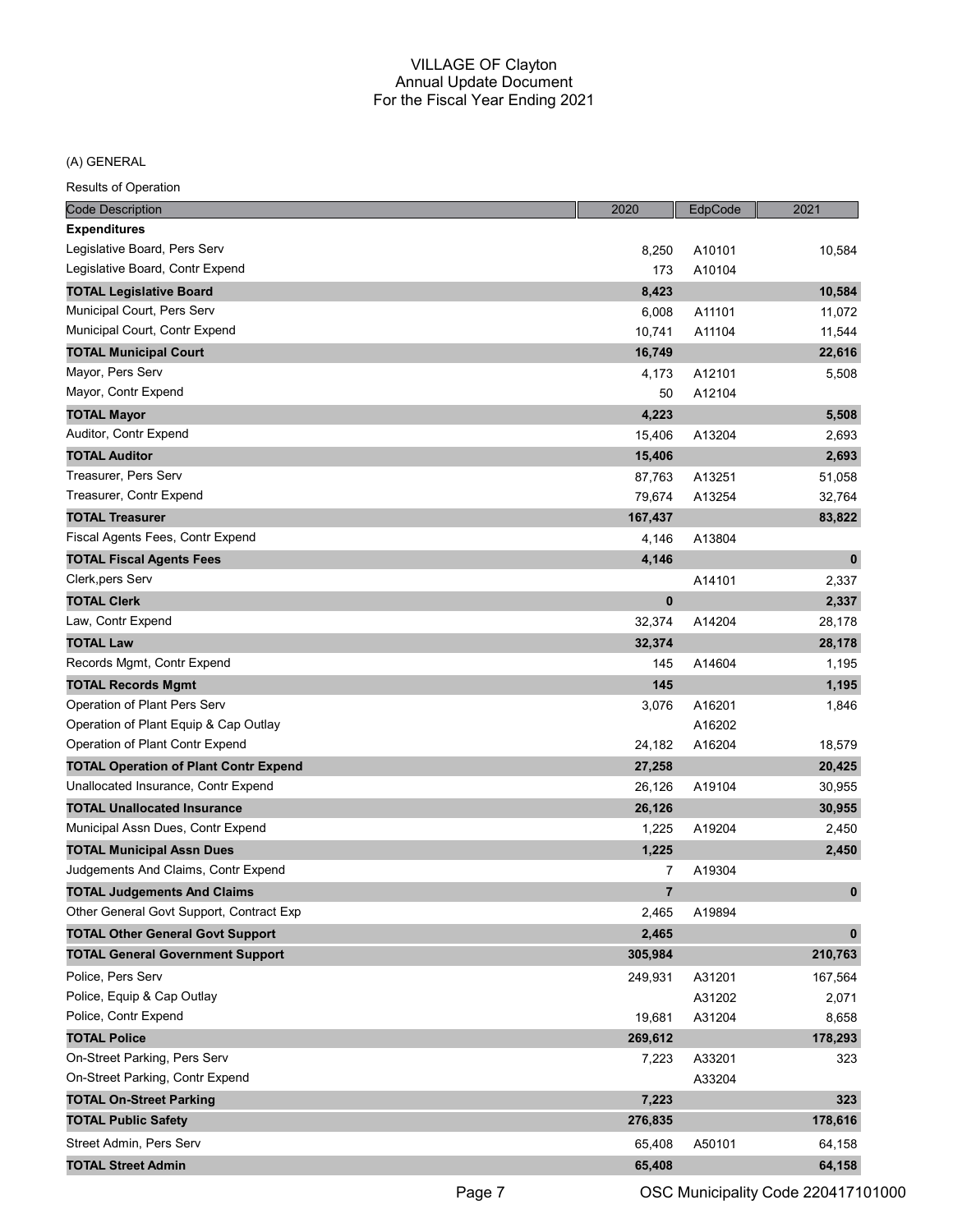# (A) GENERAL

| <b>Code Description</b>                          | 2020     | EdpCode | 2021    |
|--------------------------------------------------|----------|---------|---------|
| <b>Expenditures</b>                              |          |         |         |
| Maint of Streets, Pers Serv                      | 274,010  | A51101  | 206,163 |
| Maint of Streets, Equip & Cap Outlay             | 22,453   | A51102  | 10,693  |
| Maint of Streets, Contr Expend                   | 193,120  | A51104  | 149,177 |
| <b>TOTAL Maint of Streets</b>                    | 489,583  |         | 366,033 |
| Perm Improve Highway, Equip & Cap Outlay         | 66,118   | A51122  | 66,896  |
| <b>TOTAL Perm Improve Highway</b>                | 66,118   |         | 66,896  |
| Street Lighting, Contr Expend                    | 32,102   | A51824  | 29,806  |
| <b>TOTAL Street Lighting</b>                     | 32,102   |         | 29,806  |
| Sidewalks, Contr Expend                          | 8,450    | A54104  | 2,111   |
| <b>TOTAL Sidewalks</b>                           | 8,450    |         | 2,111   |
| <b>TOTAL Transportation</b>                      | 661,661  |         | 529,004 |
| Publicity, Contr Expend                          | 46,707   | A64104  | 43,353  |
| <b>TOTAL Publicity</b>                           | 46,707   |         | 43,353  |
| <b>TOTAL Economic Assistance And Opportunity</b> | 46,707   |         | 43,353  |
| Playgr & Rec Centers, Pers Serv                  | 2,014    | A71401  | 9,145   |
| Playgr & Rec Centers, Equip & Cap Outlay         | 22,727   | A71402  |         |
| Playgr & Rec Centers, Contr Expend               | 19,612   | A71404  | 13,607  |
| <b>TOTAL Playgr &amp; Rec Centers</b>            | 44,353   |         | 22,752  |
| Special Rec Facility, Pers Serv                  | 43,878   | A71801  | 9,123   |
| Special Rec Facility, Contr Expend               | 24,169   | A71804  | 21,541  |
| <b>TOTAL Special Rec Facility</b>                | 68,047   |         | 30,664  |
| Joint Youth Prog, Contr Expend                   | 9,000    | A73204  | 9,000   |
| <b>TOTAL Joint Youth Prog</b>                    | 9,000    |         | 9,000   |
| Library, Contr Expend                            |          | A74104  | 34,000  |
| <b>TOTAL Library</b>                             | $\bf{0}$ |         | 34,000  |
| Historian, Pers Serv                             | 1,972    | A75101  | 1,972   |
| <b>TOTAL Historian</b>                           | 1,972    |         | 1,972   |
| Adult Recreation, Contr Expend                   | 8,400    | A76204  | 7,500   |
| <b>TOTAL Adult Recreation</b>                    | 8,400    |         | 7,500   |
| <b>TOTAL Culture And Recreation</b>              | 131,772  |         | 105,888 |
| Zoning, Contr Expend                             | 24,080   | A80104  | 23,769  |
| <b>TOTAL Zoning</b>                              | 24,080   |         | 23,769  |
| Planning, Contr Expend                           | 1,603    | A80204  | 800     |
| <b>TOTAL Planning</b>                            | 1,603    |         | 800     |
| Storm Sewers, Pers Serv                          | 451      | A81401  | 263     |
| Storm Sewers, Contr Expend                       | 851      | A81404  |         |
| <b>TOTAL Storm Sewers</b>                        | 1,302    |         | 263     |
| Refuse & Garbage, Contr Expend                   | 150      | A81604  | 669     |
| <b>TOTAL Refuse &amp; Garbage</b>                | 150      |         | 669     |
| Comm Beautification, Contr Expend                | 3,207    | A85104  | 2,053   |
| <b>TOTAL Comm Beautification</b>                 | 3,207    |         | 2,053   |
| Shade Tree, Contr Expend                         | 650      | A85604  | 900     |
| <b>TOTAL Shade Tree</b>                          | 650      |         | 900     |
| <b>TOTAL Home And Community Services</b>         | 30,992   |         | 28,454  |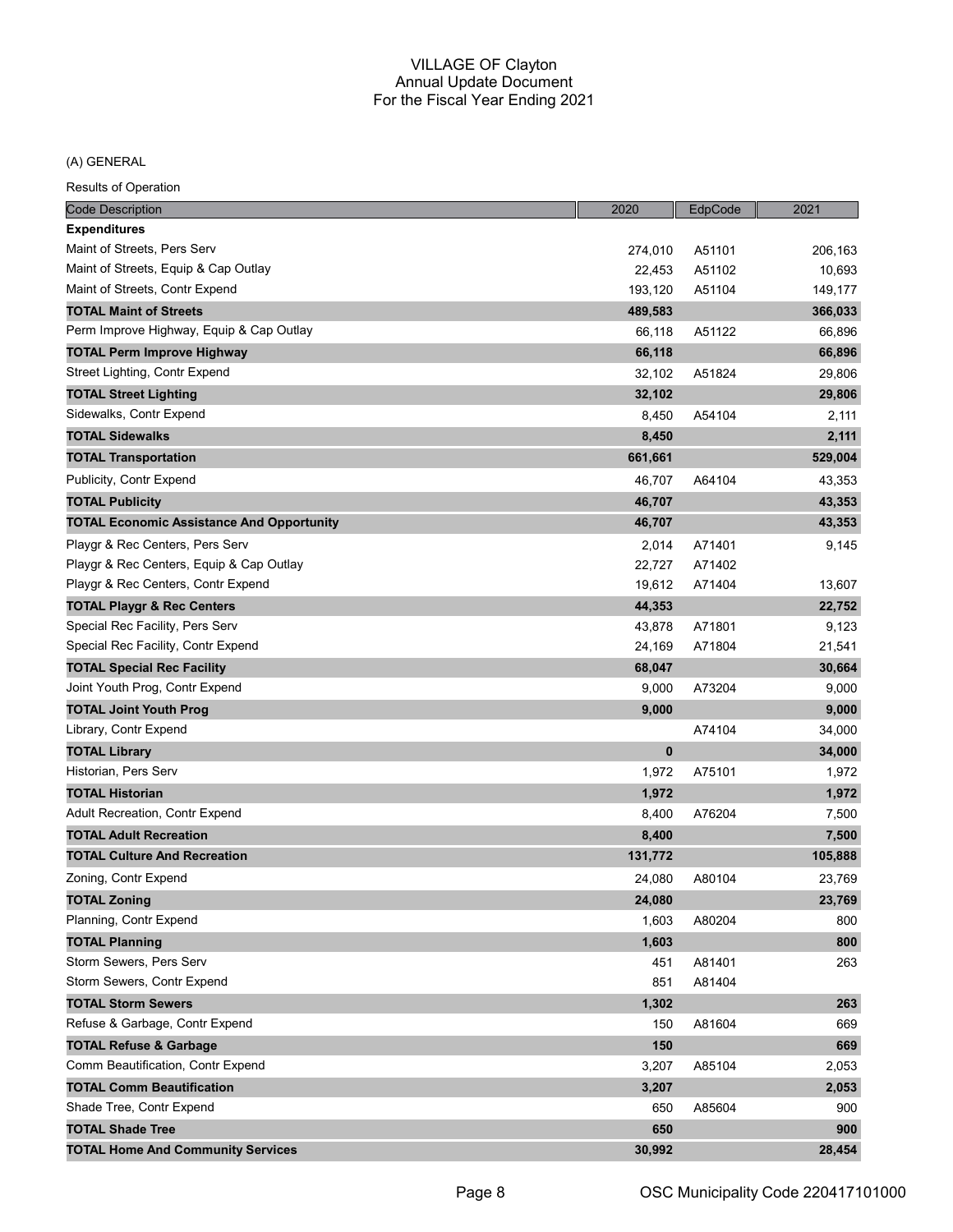# (A) GENERAL

| <b>Code Description</b>                         | 2020      | EdpCode | 2021        |
|-------------------------------------------------|-----------|---------|-------------|
| <b>Expenditures</b>                             |           |         |             |
| <b>State Retirement System</b>                  | 120,945   | A90108  | 125,388     |
| Social Security, Employer Cont                  | 55,647    | A90308  | 41,274      |
| Worker's Compensation, Empl Bnfts               | 101,685   | A90408  | 101,928     |
| Unemployment Insurance, Empl Bnfts              | 32,963    | A90508  | 14,043      |
| Disability Insurance, Empl Bnfts                | 187       | A90558  | 311         |
| Hospital & Medical (dental) Ins, Empl Bnft      | 177,830   | A90608  | 174,014     |
| Other Employee Benefits (spec)                  | 4,399     | A90898  | 7,468       |
| <b>TOTAL Employee Benefits</b>                  | 493,656   |         | 464,426     |
| Debt Principal, Serial Bonds                    | 100,000   | A97106  | 272,000     |
| Debt Principal, Installment Bonds               |           | A97206  |             |
| Debt Principal, Bond Anticipation Notes         | 158,500   | A97306  |             |
| Install Pur Debt, Principal                     | 31,875    | A97856  | 32,902      |
| <b>TOTAL Debt Principal</b>                     | 290,375   |         | 304,902     |
| Debt Interest. Serial Bonds                     | 12,000    | A97107  | 31,201      |
| Debt Interest, Installment Bonds                |           | A97207  |             |
| Debt Interest, Bond Anticipation Notes          | 35,197    | A97307  |             |
| Install Pur Debt, Interest                      | 3,182     | A97857  | 2,155       |
| <b>TOTAL Debt Interest</b>                      | 50,379    |         | 33,356      |
| <b>TOTAL Expenditures</b>                       | 2,288,361 |         | 1,898,762   |
| Transfers, Other Funds                          | 34,000    | A99019  |             |
| Transfers, Capital Projects Fund                | 18,160    | A99509  |             |
| <b>TOTAL Operating Transfers</b>                | 52,160    |         | $\mathbf 0$ |
| <b>TOTAL Other Uses</b>                         | 52,160    |         | $\pmb{0}$   |
| <b>TOTAL Detail Expenditures And Other Uses</b> | 2,340,521 |         | 1,898,762   |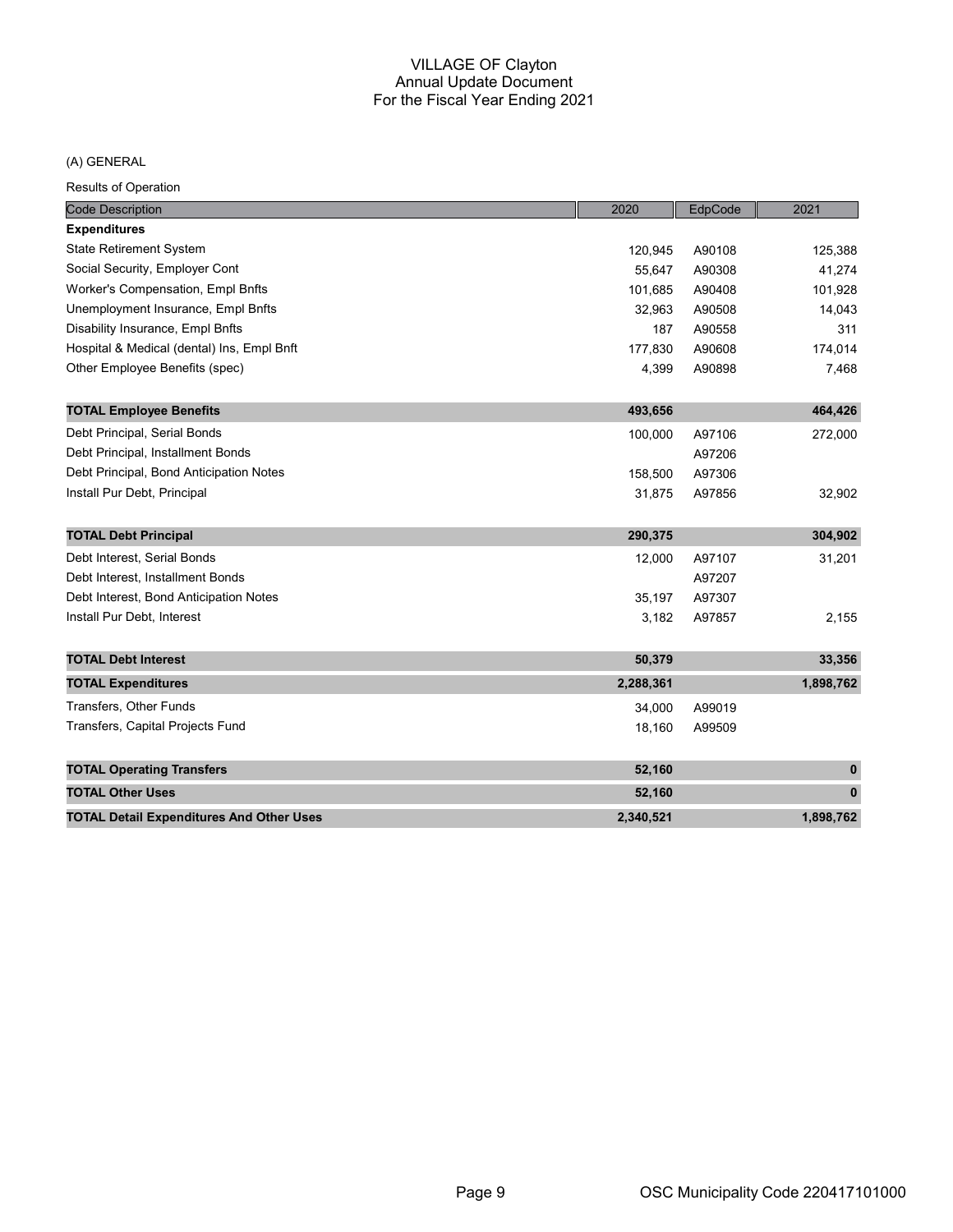(A) GENERAL

Analysis of Changes in Fund Balance

| <b>Code Description</b>                    | 2020      | EdpCode | 2021      |
|--------------------------------------------|-----------|---------|-----------|
| Analysis of Changes in Fund Balance        |           |         |           |
| <b>Fund Balance - Beginning of Year</b>    | 222.994   | A8021   | 328,249   |
| Prior Period Adj -Decrease In Fund Balance | 34.648    | A8015   | 6.551     |
| <b>Restated Fund Balance - Beg of Year</b> | 188.346   | A8022   | 321,698   |
| ADD - REVENUES AND OTHER SOURCES           | 2,480,424 |         | 2,343,765 |
| DEDUCT - EXPENDITURES AND OTHER USES       | 2,340,521 |         | 1,898,762 |
| <b>Fund Balance - End of Year</b>          | 328.249   | A8029   | 766.701   |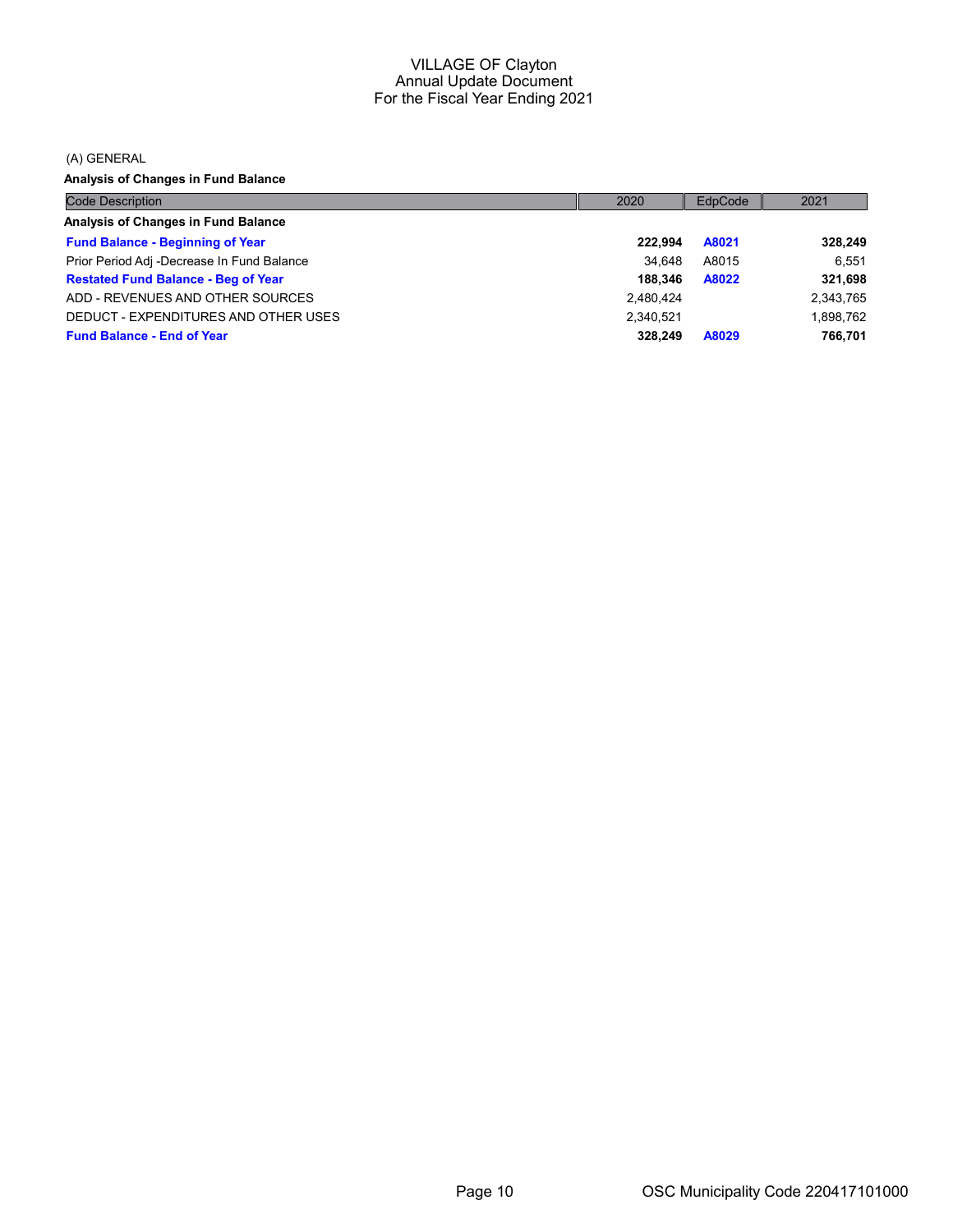# (A) GENERAL

Budget Summary

| baago, bannuary                                   |           |         |           |
|---------------------------------------------------|-----------|---------|-----------|
| <b>Code Description</b>                           | 2021      | EdpCode | 2022      |
| <b>Estimated Revenues</b>                         |           |         |           |
| Est Rev - Real Property Taxes                     | 1,398,000 | A1049N  | 1,425,800 |
| Est Rev - Non Property Tax Items                  | 503.943   | A1199N  | 745,806   |
| Est Rev - Departmental Income                     | 3,050     | A1299N  | 36,842    |
| Est Rev - Intergovernmental Charges               | 40,335    | A2399N  | 27,335    |
| Est Rev - Use of Money And Property               | 200       | A2499N  | 200       |
| Est Rev - Licenses And Permits                    | 0         | A2599N  |           |
| Est Rev - Fines And Forfeitures                   | 6,000     | A2649N  | 6,000     |
| Est Rev - Sale of Prop And Comp For Loss          | 0         | A2699N  | 5,460     |
| Est Rev - Miscellaneous Local Sources             | 0         | A2799N  |           |
| Est Rev - Interfund Revenues                      | 44,579    | A2801N  | 95,100    |
| Est Rev - State Aid                               | 211,088   | A3099N  | 146,988   |
| <b>TOTAL Estimated Revenues</b>                   | 2,207,195 |         | 2,489,531 |
| <b>TOTAL Estimated Revenues And Other Sources</b> | 2,207,195 |         | 2,489,531 |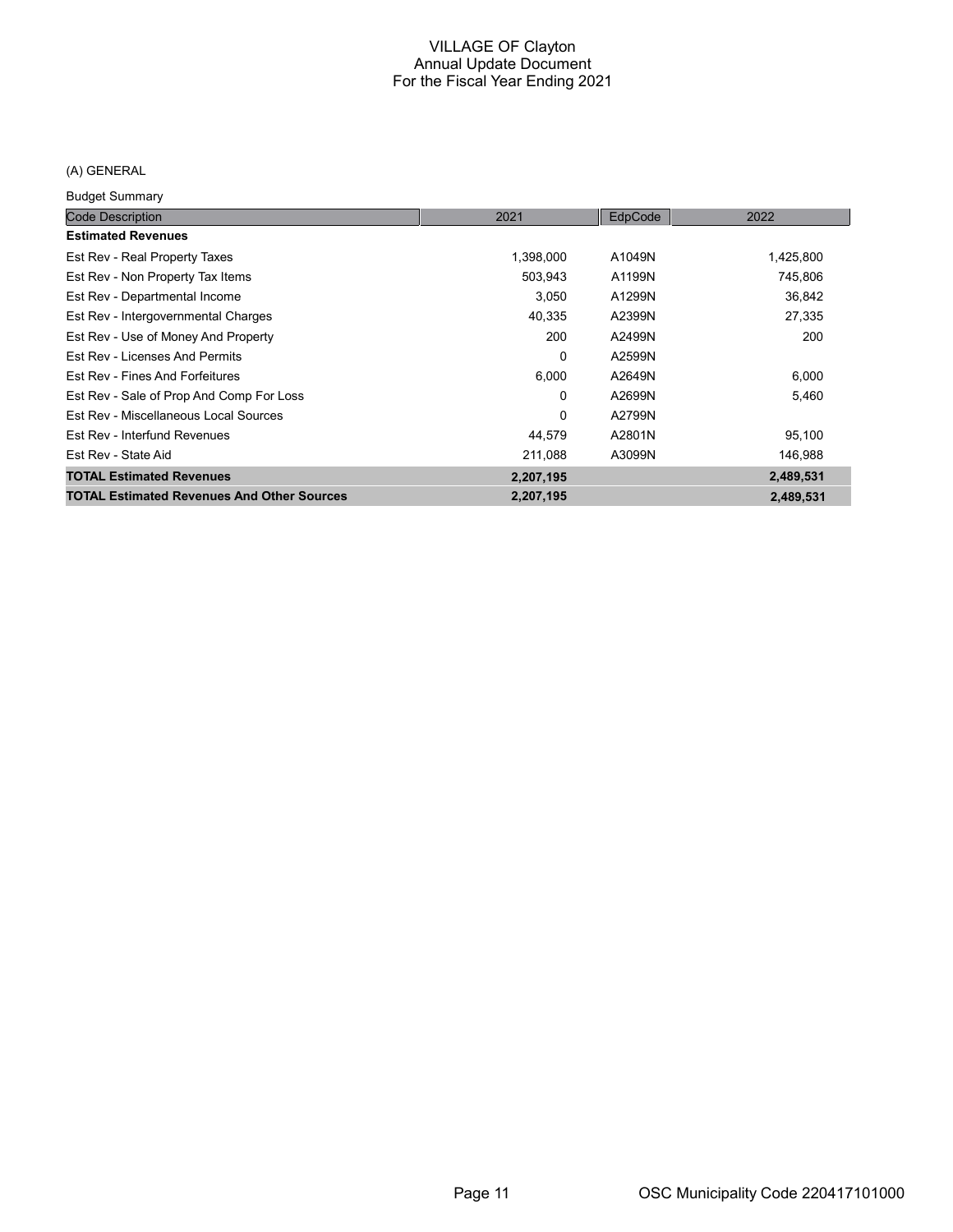# (A) GENERAL

Budget Summary

| <b>Code Description</b>                    | 2021      | EdpCode | 2022      |
|--------------------------------------------|-----------|---------|-----------|
| Appropriations                             |           |         |           |
| App - General Government Support           | 231,109   | A1999N  | 293,906   |
| App - Public Safety                        | 189.228   | A3999N  | 246,657   |
| App - Transportation                       | 634,265   | A5999N  | 636,305   |
| App - Economic Assistance And Opportunity  | 47,000    | A6999N  | 52,500    |
| App - Culture And Recreation               | 83.975    | A7999N  | 167,921   |
| App - Home And Community Services          | 36,000    | A8999N  | 38.947    |
| App - Employee Benefits                    | 498,360   | A9199N  | 540,845   |
| App - Debt Service                         | 453,258   | A9899N  | 423,705   |
| <b>TOTAL Appropriations</b>                | 2,173,195 |         | 2,400,786 |
| App - Interfund Transfer                   | 34,000    | A9999N  | 88,745    |
| <b>TOTAL Other Uses</b>                    | 34,000    |         | 88,745    |
| <b>TOTAL Appropriations And Other Uses</b> | 2,207,195 |         | 2,489,531 |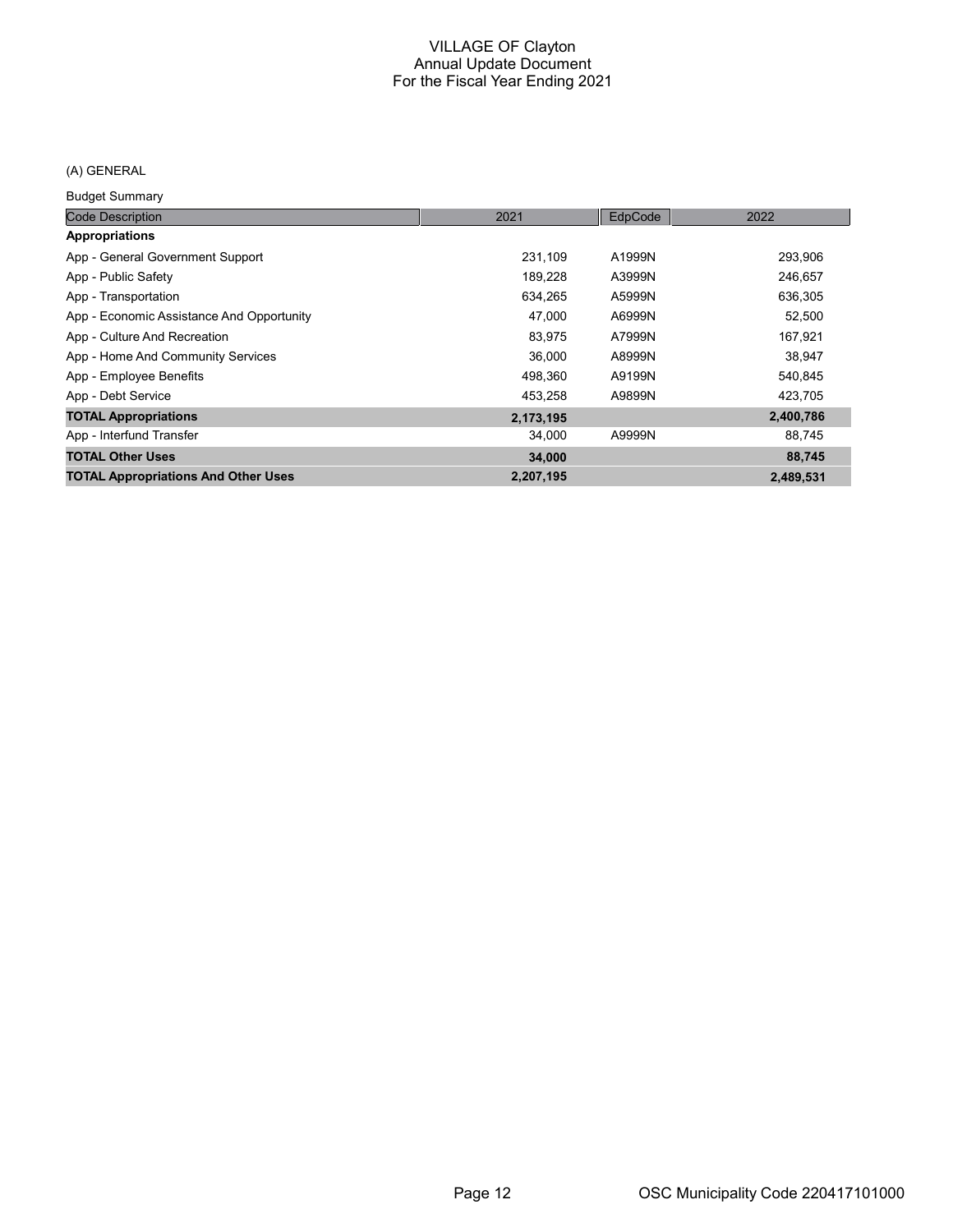#### (FX) WATER

| <b>Code Description</b>                                | 2020      | EdpCode      | 2021         |
|--------------------------------------------------------|-----------|--------------|--------------|
| <b>Assets</b>                                          |           |              |              |
| Cash                                                   | 556.067   | <b>FX200</b> | 938,983      |
| Cash In Time Deposits                                  | 182.227   | FX201        | 182,227      |
| <b>TOTAL Cash</b>                                      | 738,294   |              | 1,121,210    |
| Water Rents Receivable                                 | 176.097   | FX350        | 206,861      |
| <b>TOTAL Other Receivables (net)</b>                   | 176,097   |              | 206,861      |
| Due From Other Funds                                   | 3.647     | FX391        |              |
| <b>TOTAL Due From Other Funds</b>                      | 3,647     |              | $\mathbf{0}$ |
| Cash In Time Deposits Special Reserves                 | 459.290   | <b>FX231</b> | 459,571      |
| <b>TOTAL Restricted Assets</b>                         | 459,290   |              | 459,571      |
| <b>TOTAL Assets and Deferred Outflows of Resources</b> | 1,377,328 |              | 1,787,642    |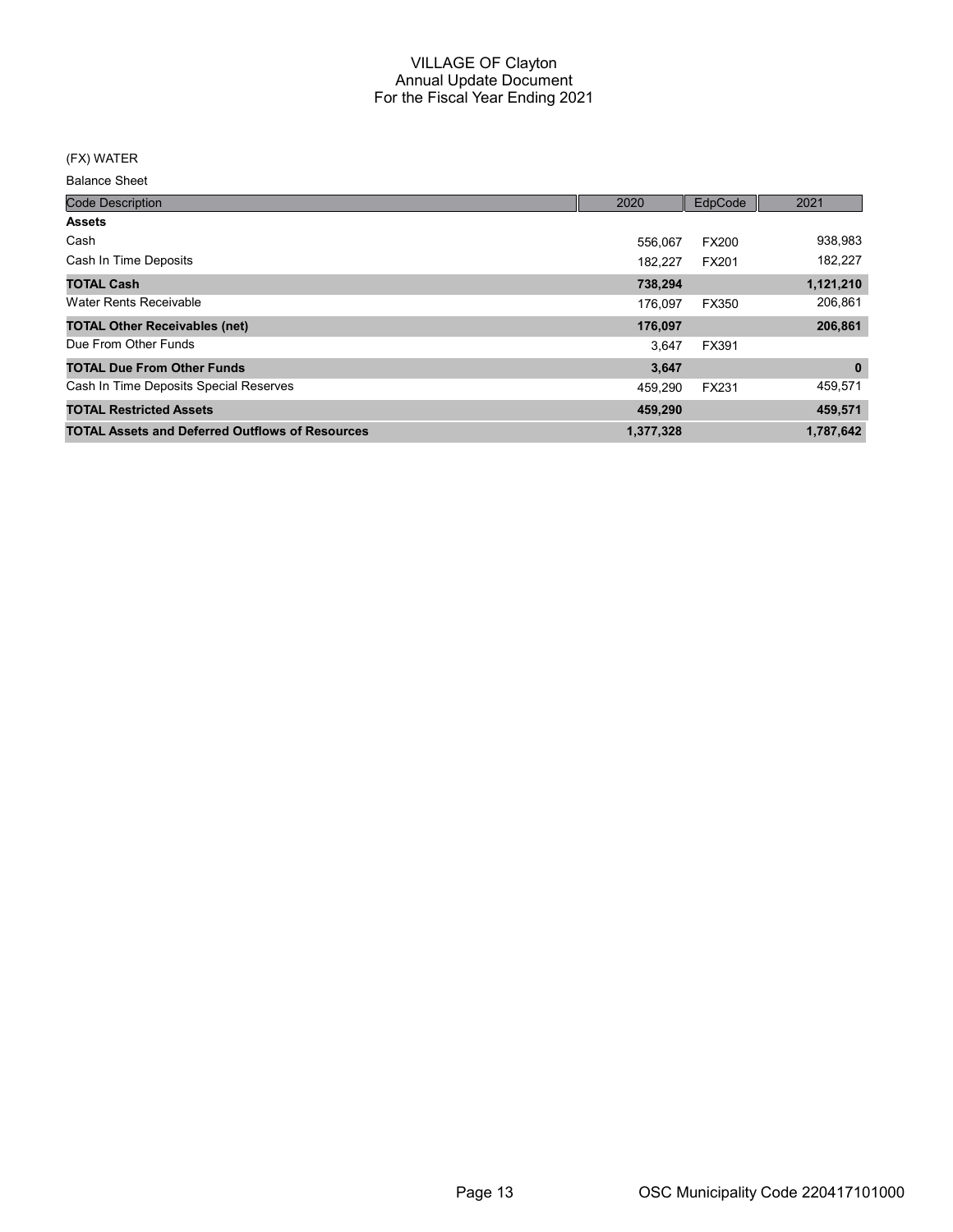# (FX) WATER

| <b>Code Description</b>                                     | 2020         | EdpCode      | 2021      |
|-------------------------------------------------------------|--------------|--------------|-----------|
| <b>Accounts Payable</b>                                     | 18,651       | <b>FX600</b> | 40,704    |
| <b>TOTAL Accounts Payable</b>                               | 18,651       |              | 40,704    |
| <b>Accrued Liabilities</b>                                  | 5,089        | FX601        | 3,669     |
| <b>TOTAL Accrued Liabilities</b>                            | 5,089        |              | 3,669     |
| Overpayments & Clearing Account                             |              | FX690        |           |
| <b>TOTAL Other Liabilities</b>                              | $\mathbf{0}$ |              | $\bf{0}$  |
| Due To Other Funds                                          | 12,214       | FX630        |           |
| <b>TOTAL Due To Other Funds</b>                             | 12,214       |              |           |
| Due To Employees' Retirement System                         | 1,840        | FX637        | 794       |
| <b>TOTAL Due To Other Governments</b>                       | 1,840        |              | 794       |
| <b>TOTAL Liabilities</b>                                    | 37,794       |              | 45,167    |
| <b>Fund Balance</b>                                         |              |              |           |
| <b>Capital Reserve</b>                                      | 459,290      | <b>FX878</b> | 459,571   |
| <b>TOTAL Restricted Fund Balance</b>                        | 459,290      |              | 459,571   |
| Assigned Appropriated Fund Balance                          |              | FX914        | 185,445   |
| Assigned Unappropriated Fund Balance                        | 880,245      | FX915        | 1,097,459 |
| <b>TOTAL Assigned Fund Balance</b>                          | 880,245      |              | 1,282,904 |
| <b>TOTAL Fund Balance</b>                                   | 1,339,535    |              | 1,742,475 |
| <b>TOTAL Liabilities, Deferred Inflows And Fund Balance</b> | 1,377,329    |              | 1,787,642 |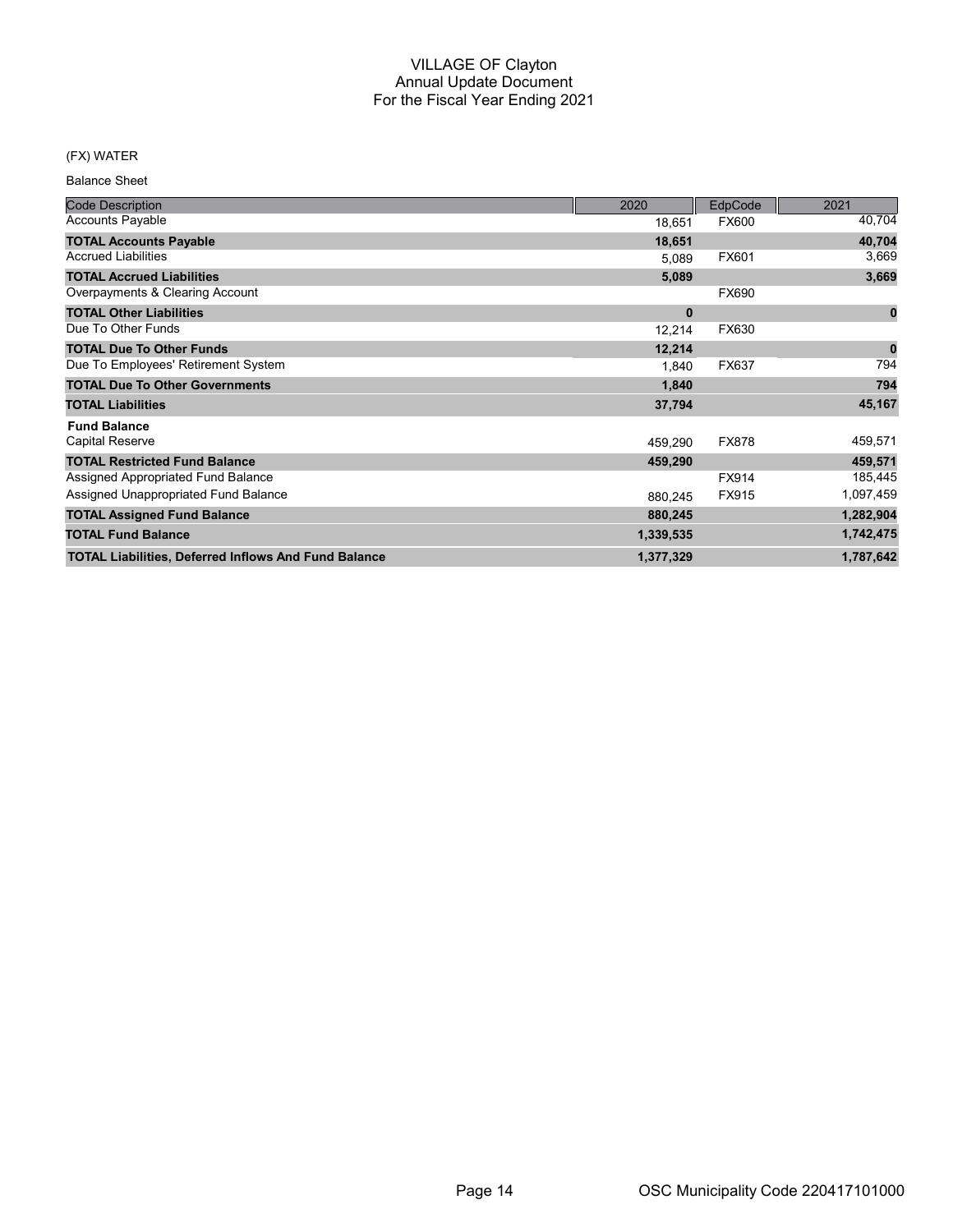# (FX) WATER

| <b>Code Description</b>                        | 2020    | EdpCode | 2021    |
|------------------------------------------------|---------|---------|---------|
| <b>Revenues</b>                                |         |         |         |
| Metered Water Sales                            | 640,847 | FX2140  | 657,796 |
| <b>Unmetered Water Sales</b>                   | 810     | FX2142  |         |
| <b>Water Service Charges</b>                   | 2,000   | FX2144  |         |
| Interest & Penalties On Water Rents            |         | FX2148  | 3,093   |
| <b>TOTAL Departmental Income</b>               | 643,657 |         | 660,889 |
| Interest And Earnings                          | 1,216   | FX2401  | 281     |
| Rental of Real Property, Individuals           | 22,249  | FX2410  | 22,180  |
| <b>TOTAL Use of Money And Property</b>         | 23,465  |         | 22,461  |
| Refunds of Prior Year's Expenditures           | 3,022   | FX2701  | 600     |
| <b>TOTAL Miscellaneous Local Sources</b>       | 3,022   |         | 600     |
| <b>TOTAL Revenues</b>                          | 670,144 |         | 683,950 |
| Interfund Transfers                            |         | FX5031  | 282,343 |
| <b>TOTAL Interfund Transfers</b>               | 0       |         | 282,343 |
| <b>TOTAL Other Sources</b>                     | 0       |         | 282,343 |
| <b>TOTAL Detail Revenues And Other Sources</b> | 670,144 |         | 966,293 |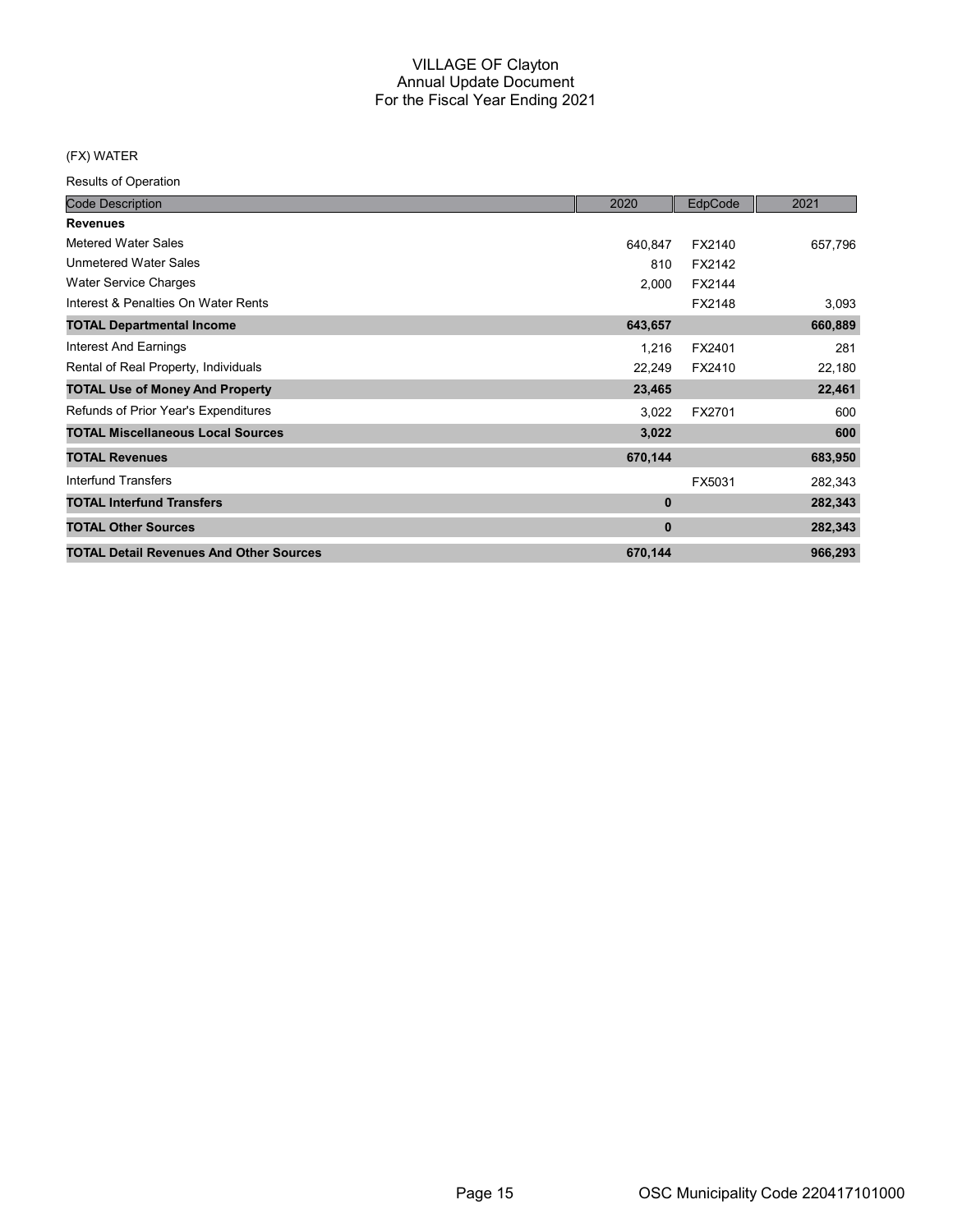#### (FX) WATER

| <b>Code Description</b>                         | 2020     | EdpCode | 2021         |
|-------------------------------------------------|----------|---------|--------------|
| <b>Expenditures</b>                             |          |         |              |
| Law, Contr Expend                               | 60       | FX14204 |              |
| <b>TOTAL Law</b>                                | 60       |         | $\mathbf{0}$ |
| Administration-Contractual                      |          | FX17104 | 72,155       |
| <b>TOTAL Administration-Contractual</b>         | $\bf{0}$ |         | 72,155       |
| Unallocated Insurance, Contr Expend             | 8,200    | FX19104 | 8,200        |
| <b>TOTAL Unallocated Insurance</b>              | 8,200    |         | 8,200        |
| Municipal Assn Dues, Contr Expend               |          | FX19204 |              |
| <b>TOTAL Municipal Assn Dues</b>                | $\bf{0}$ |         | $\mathbf 0$  |
| Taxes & Assess On Munic Prop, Contr Expend      | 1,454    | FX19504 | 1,462        |
| <b>TOTAL Taxes &amp; Assess On Munic Prop</b>   | 1,454    |         | 1,462        |
| Other General Govt Support, Contract Exp        | 155,064  | FX19894 | 43,057       |
| <b>TOTAL Other General Govt Support</b>         | 155,064  |         | 43,057       |
| <b>TOTAL General Government Support</b>         | 164,778  |         | 124,874      |
| Source Supply Pwr & Pump, Pers Serv             | 63,394   | FX83201 | 48,937       |
| Source Supply Pwr & Pump, Contr Expend          | 89,625   | FX83204 | 61,985       |
| <b>TOTAL Source Supply Pwr &amp; Pump</b>       | 153,019  |         | 110,922      |
| Water Trans & Distrib. Pers Serv                | 19,063   | FX83401 | 28,580       |
| Water Trans & Distrib, Equip & Cap Outlay       | 37,724   | FX83402 | 12,803       |
| Water Trans & Distrib, Contr Expend             | 16,436   | FX83404 | 38,860       |
| <b>TOTAL Water Trans &amp; Distrib</b>          | 73,223   |         | 80,243       |
| <b>TOTAL Home And Community Services</b>        | 226,242  |         | 191,165      |
| State Retirement, Empl Bnfts                    | 10,861   | FX90108 | 6,803        |
| Social Security, Empl Bnfts                     | 6,298    | FX90308 | 5,474        |
| <b>Workers Compensation, Empl Bnfts</b>         | 8,250    | FX90408 | 8,864        |
| Hospital & Medical (dental) Ins, Empl Bnft      | 59,348   | FX90608 | 21,761       |
| Other Employee Benefits (spec)                  | 455      | FX90898 | 1,864        |
| <b>TOTAL Employee Benefits</b>                  | 85,212   |         | 44,766       |
| Debt Principal, Serial Bonds                    | 79,200   | FX97106 | 126,100      |
| Debt Principal, Installment Bonds               |          | FX97206 |              |
| Debt Principal, Bond Anticipation Notes         | 64,000   | FX97306 |              |
|                                                 |          |         |              |
| <b>TOTAL Debt Principal</b>                     | 143,200  |         | 126,100      |
| Debt Interest, Serial Bonds                     | 24,590   | FX97107 | 37,290       |
| Debt Interest, Installment Bonds                |          | FX97207 |              |
| Debt Interest, Bond Anticipation Notes          | 21,716   | FX97307 | 36,732       |
| <b>TOTAL Debt Interest</b>                      | 46,306   |         | 74,022       |
| <b>TOTAL Expenditures</b>                       | 665,738  |         | 560,927      |
| <b>TOTAL Detail Expenditures And Other Uses</b> | 665,738  |         | 560,927      |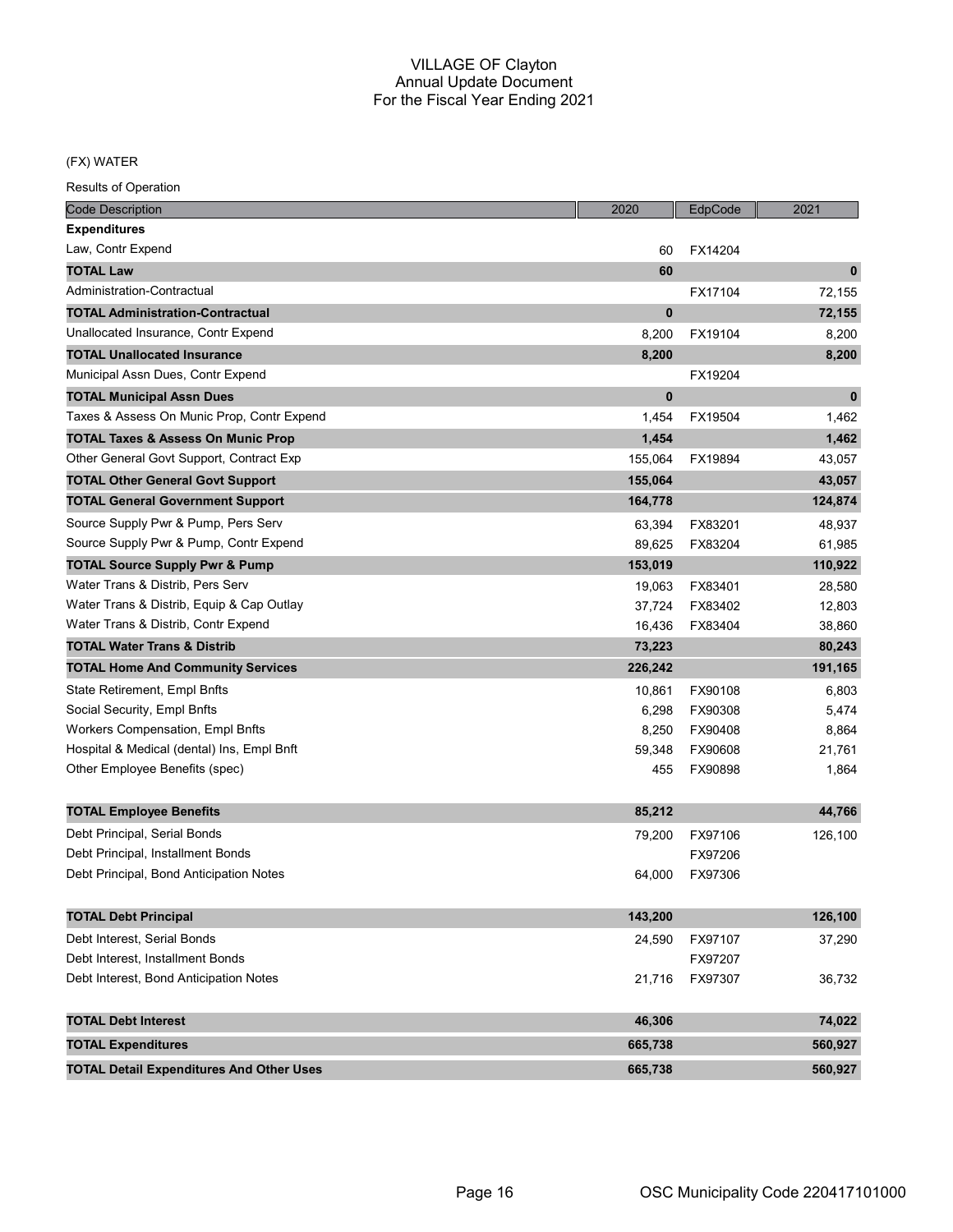#### (FX) WATER

Analysis of Changes in Fund Balance

| <b>Code Description</b>                    | 2020      | EdpCode       | 2021      |
|--------------------------------------------|-----------|---------------|-----------|
| Analysis of Changes in Fund Balance        |           |               |           |
| <b>Fund Balance - Beginning of Year</b>    | 1.160.882 | <b>FX8021</b> | 1,339,535 |
| Prior Period Adj -Increase In Fund Balance | 174.247   | FX8012        |           |
| Prior Period Adj -Decrease In Fund Balance |           | FX8015        | 2.426     |
| <b>Restated Fund Balance - Beg of Year</b> | 1,335,129 | <b>FX8022</b> | 1,337,109 |
| ADD - REVENUES AND OTHER SOURCES           | 670.144   |               | 966,293   |
| DEDUCT - EXPENDITURES AND OTHER USES       | 665.738   |               | 560.927   |
| <b>Fund Balance - End of Year</b>          | 1,339,535 | <b>FX8029</b> | 1,742,475 |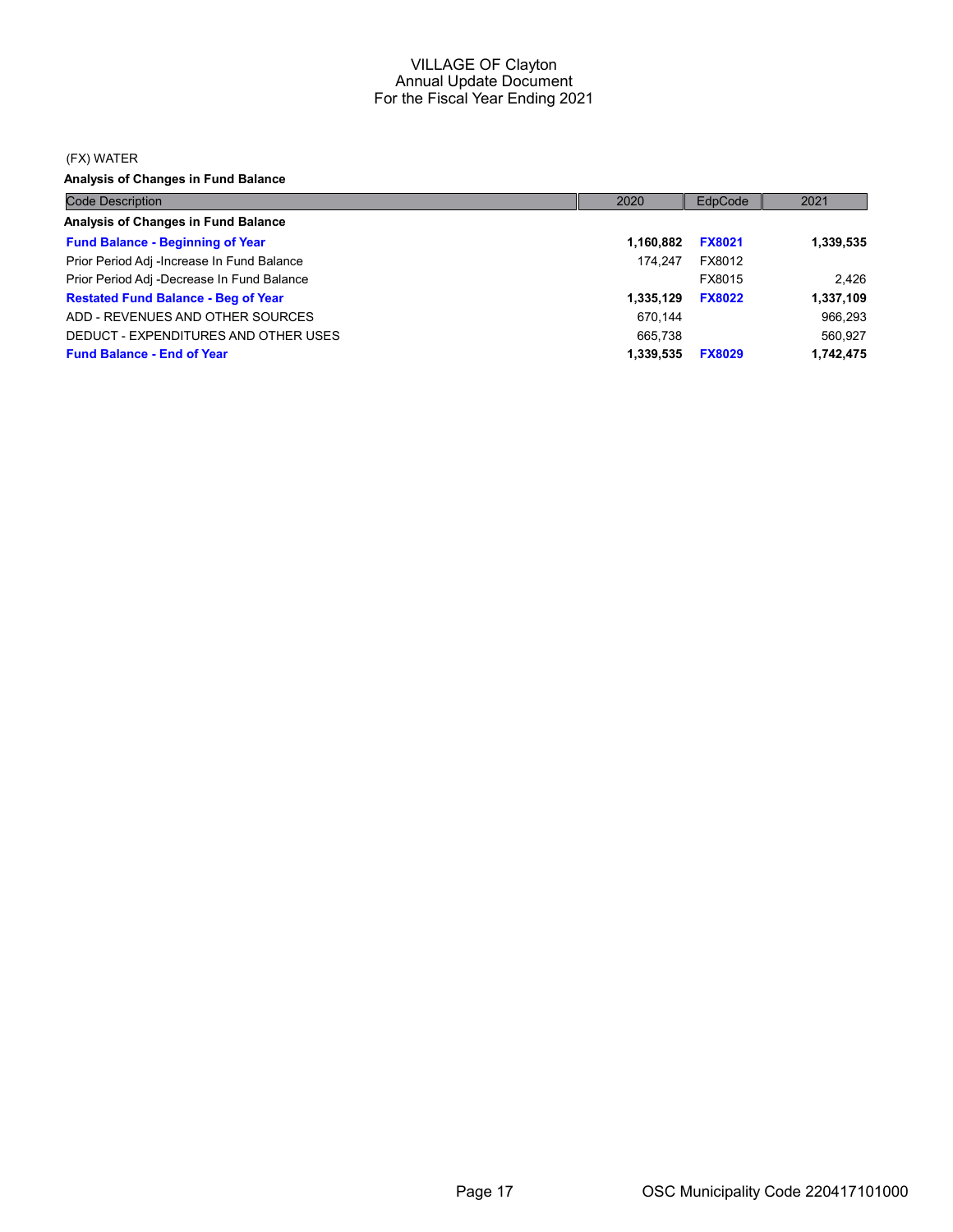# (FX) WATER

Budget Summary

| ___________                                       |         |                |         |
|---------------------------------------------------|---------|----------------|---------|
| <b>Code Description</b>                           | 2021    | EdpCode        | 2022    |
| <b>Estimated Revenues</b>                         |         |                |         |
| Est Rev - Departmental Income                     | 631,744 | <b>FX1299N</b> | 632,187 |
| Est Rev - Use of Money And Property               | 28.814  | <b>FX2499N</b> | 22,364  |
| <b>TOTAL Estimated Revenues</b>                   | 660,558 |                | 654,551 |
| Appropriated Fund Balance                         |         | <b>FX599N</b>  | 185,445 |
| <b>TOTAL Estimated Other Sources</b>              | 0       |                | 185.445 |
| <b>TOTAL Estimated Revenues And Other Sources</b> | 660,558 |                | 839.996 |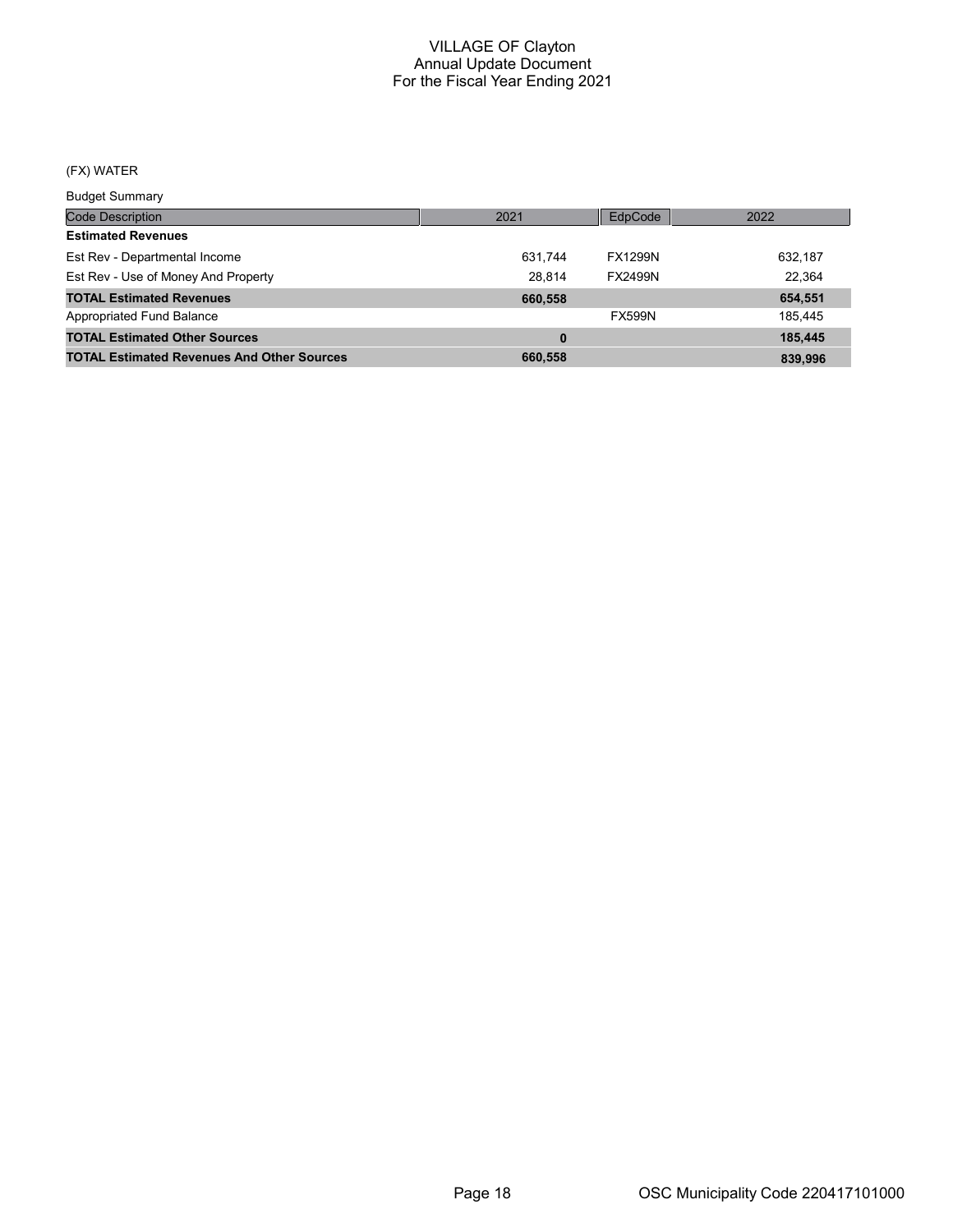# (FX) WATER

Budget Summary

| ___________                                |         |                |         |
|--------------------------------------------|---------|----------------|---------|
| <b>Code Description</b>                    | 2021    | EdpCode        | 2022    |
| <b>Appropriations</b>                      |         |                |         |
| App - General Government Support           | 129,575 | <b>FX1999N</b> | 155,732 |
| App - Home And Community Services          | 209.207 | <b>FX8999N</b> | 416,733 |
| App - Employee Benefits                    | 40.931  | <b>FX9199N</b> | 52,987  |
| App - Debt Service                         | 280.845 | <b>FX9899N</b> | 206,188 |
| <b>TOTAL Appropriations</b>                | 660,558 |                | 831,640 |
| App - Interfund Transfer                   |         | <b>FX9999N</b> | 8,356   |
| <b>TOTAL Other Uses</b>                    | 0       |                | 8,356   |
| <b>TOTAL Appropriations And Other Uses</b> | 660,558 |                | 839.996 |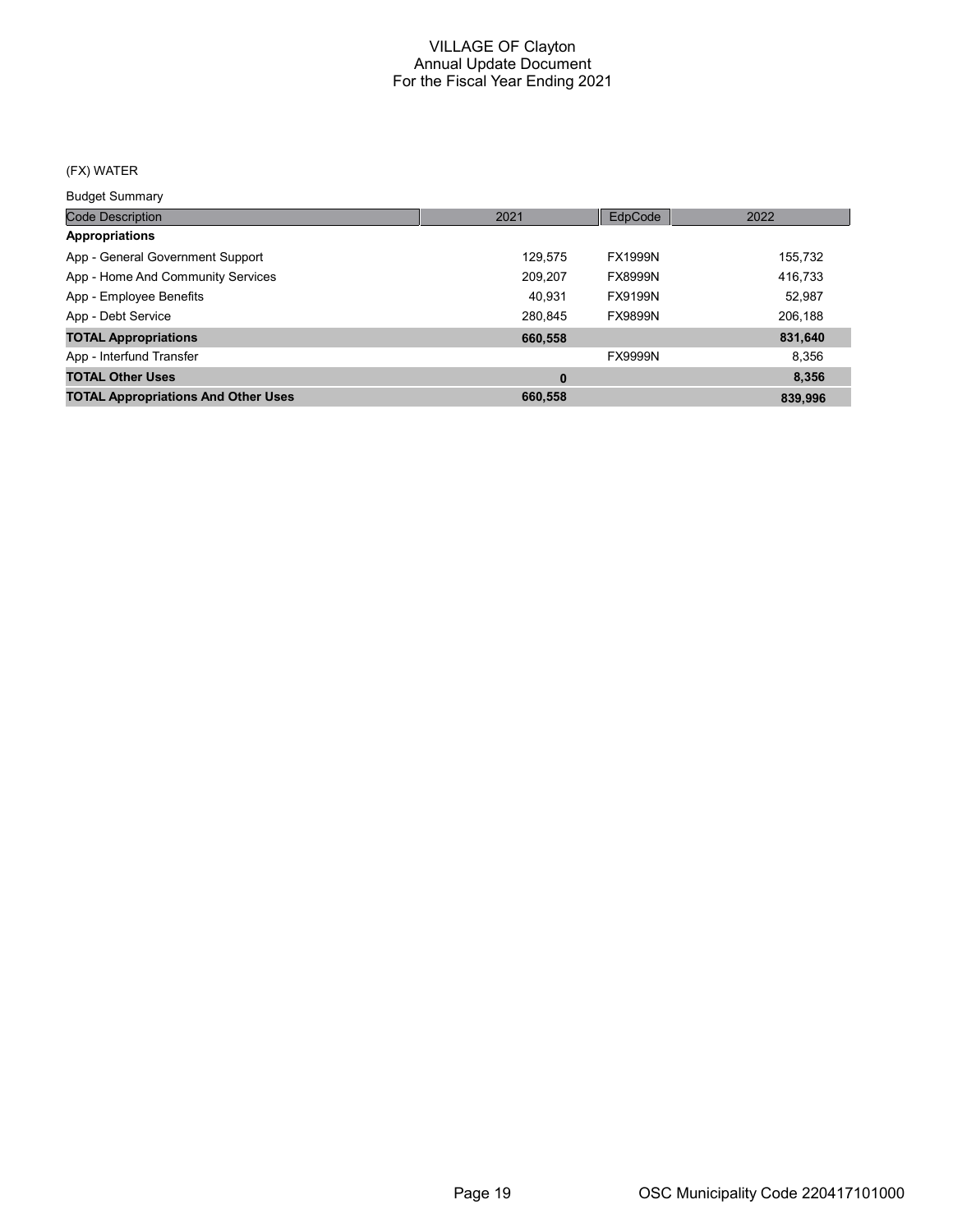#### (G) SEWER

| <b>Code Description</b>                                | 2020      | EdpCode | 2021         |
|--------------------------------------------------------|-----------|---------|--------------|
| <b>Assets</b>                                          |           |         |              |
| Cash                                                   | 113.434   | G200    | 162,505      |
| Cash In Time Deposits                                  | 19.184    | G201    | 19,184       |
| <b>TOTAL Cash</b>                                      | 132,618   |         | 181,689      |
| Sewer Rents Receivable                                 | 237.585   | G360    | 266,797      |
| <b>TOTAL Other Receivables (net)</b>                   | 237,585   |         | 266,797      |
| Due From Other Funds                                   | 181.850   | G391    |              |
| <b>TOTAL Due From Other Funds</b>                      | 181,850   |         | $\mathbf{0}$ |
| Cash In Time Deposits Special Reserves                 | 484.280   | G231    | 484,560      |
| <b>TOTAL Restricted Assets</b>                         | 484,280   |         | 484,560      |
| <b>TOTAL Assets and Deferred Outflows of Resources</b> | 1,036,333 |         | 933,046      |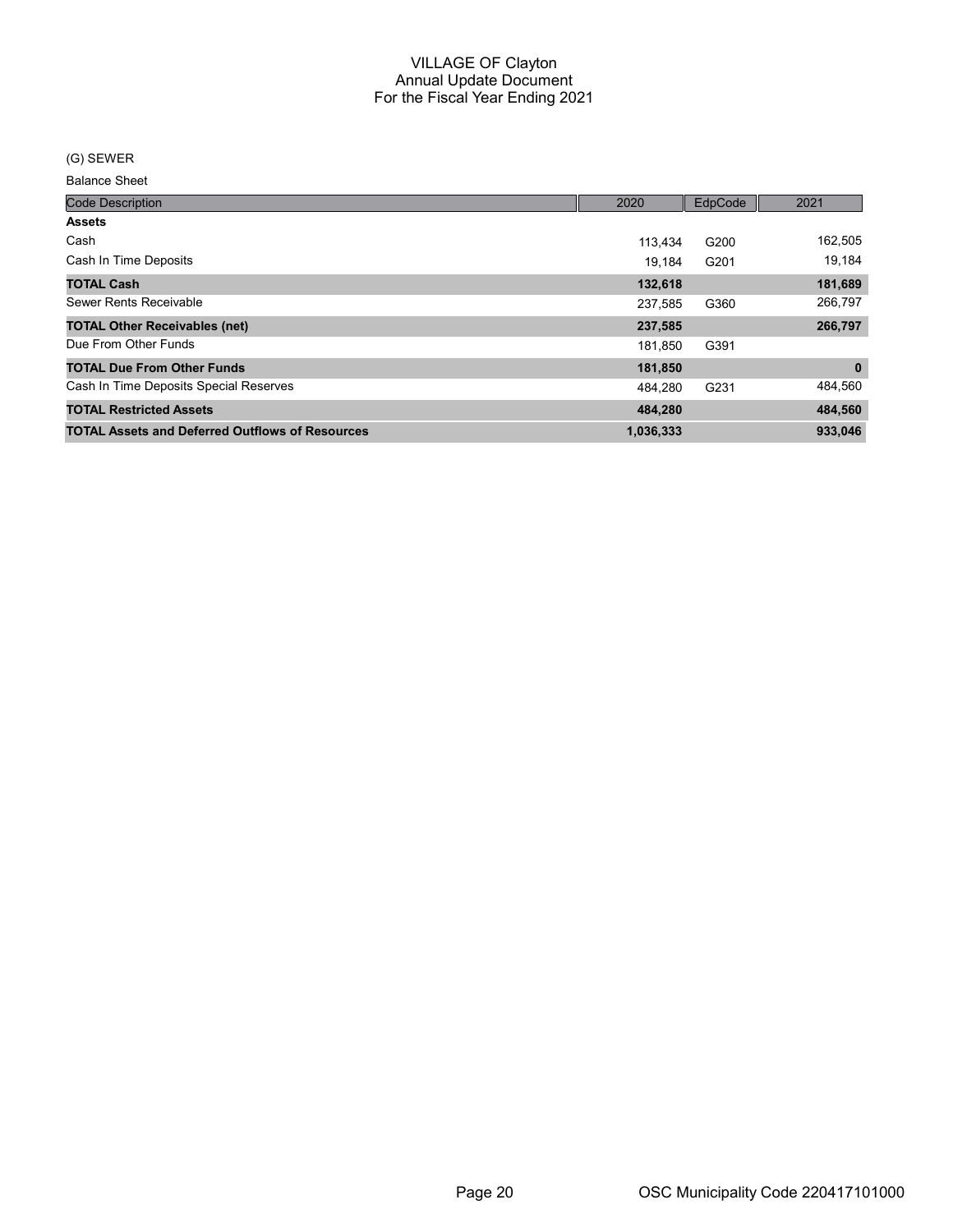# (G) SEWER

| <b>Code Description</b>                                     | 2020      | EdpCode | 2021     |
|-------------------------------------------------------------|-----------|---------|----------|
| <b>Accounts Payable</b>                                     | 28,353    | G600    | 113,755  |
| <b>TOTAL Accounts Payable</b>                               | 28,353    |         | 113,755  |
| <b>Accrued Liabilities</b>                                  | 3,439     | G601    | 5,192    |
| <b>TOTAL Accrued Liabilities</b>                            | 3,439     |         | 5,192    |
| Due To Other Funds                                          | 3,001     | G630    |          |
| <b>TOTAL Due To Other Funds</b>                             | 3,001     |         | $\bf{0}$ |
| Due To Employees' Retirement System                         | 1.840     | G637    | 794      |
| <b>TOTAL Due To Other Governments</b>                       | 1,840     |         | 794      |
| <b>TOTAL Liabilities</b>                                    | 36,633    |         | 119,741  |
| <b>Fund Balance</b><br>Reserve For Repairs                  | 484.280   | G882    | 484,560  |
| Reserve For Debt                                            |           | G884    |          |
| <b>TOTAL Restricted Fund Balance</b>                        | 484,280   |         | 484,560  |
| Assigned Unappropriated Fund Balance                        | 515,420   | G915    | 328,745  |
| <b>TOTAL Assigned Fund Balance</b>                          | 515,420   |         | 328,745  |
| <b>TOTAL Fund Balance</b>                                   | 999,700   |         | 813,305  |
| <b>TOTAL Liabilities, Deferred Inflows And Fund Balance</b> | 1,036,333 |         | 933,046  |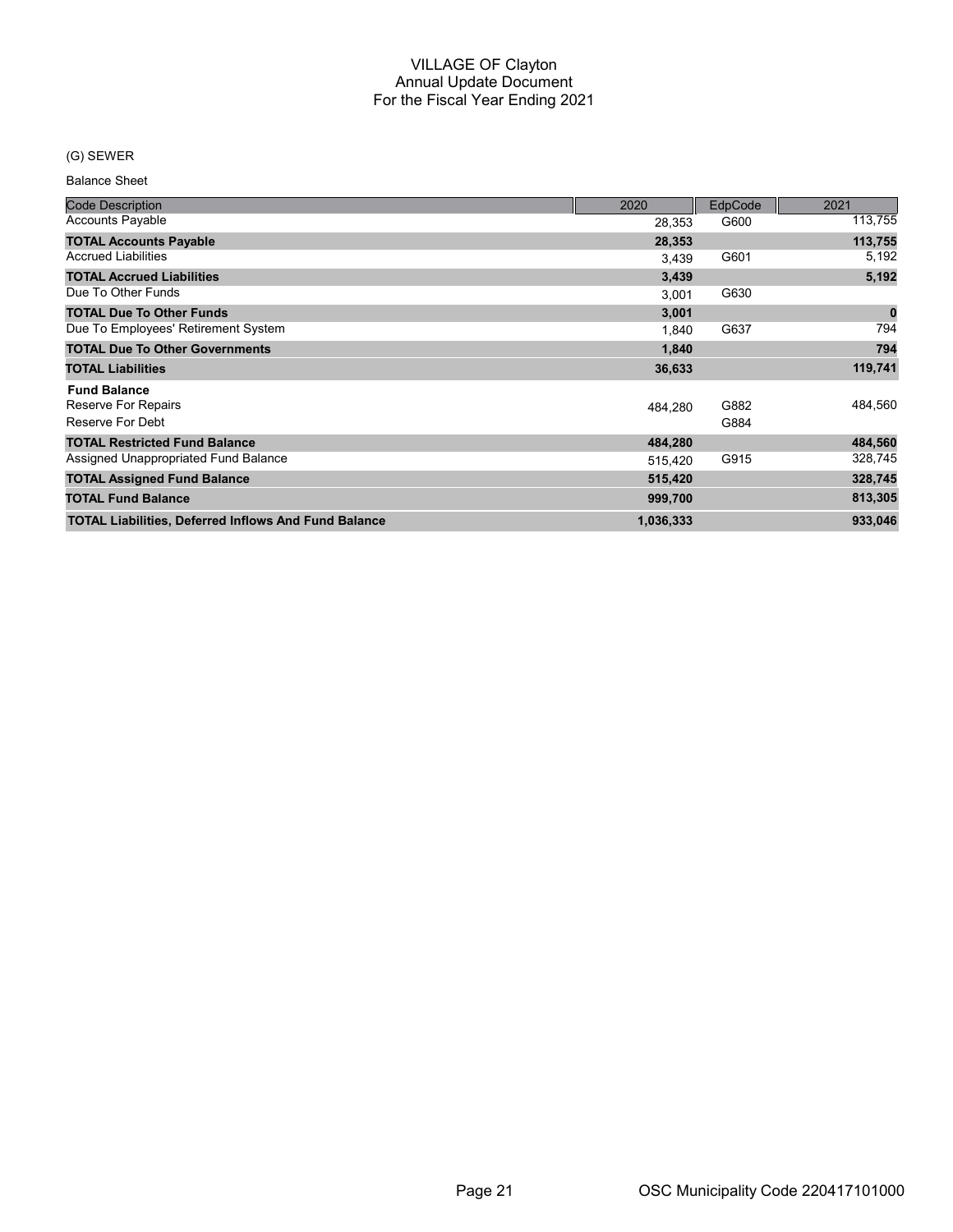# (G) SEWER

| <b>Code Description</b>                        | 2020      | EdpCode | 2021      |
|------------------------------------------------|-----------|---------|-----------|
| <b>Revenues</b>                                |           |         |           |
| <b>Sewer Rents</b>                             | 614,282   | G2120   | 659,984   |
| Sewer Charges                                  |           | G2122   |           |
| Interest & Penalties On Sewer Accts            | 1.800     | G2128   | 2,925     |
| <b>TOTAL Departmental Income</b>               | 616,082   |         | 662,909   |
| Sewer Serv Other Govts                         | 443.263   | G2374   | 404,096   |
| <b>TOTAL Intergovernmental Charges</b>         | 443,263   |         | 404,096   |
| Interest And Earnings                          | 1.216     | G2401   | 281       |
| <b>TOTAL Use of Money And Property</b>         | 1,216     |         | 281       |
| <b>TOTAL Revenues</b>                          | 1,060,561 |         | 1,067,286 |
| <b>TOTAL Detail Revenues And Other Sources</b> | 1,060,561 |         | 1,067,286 |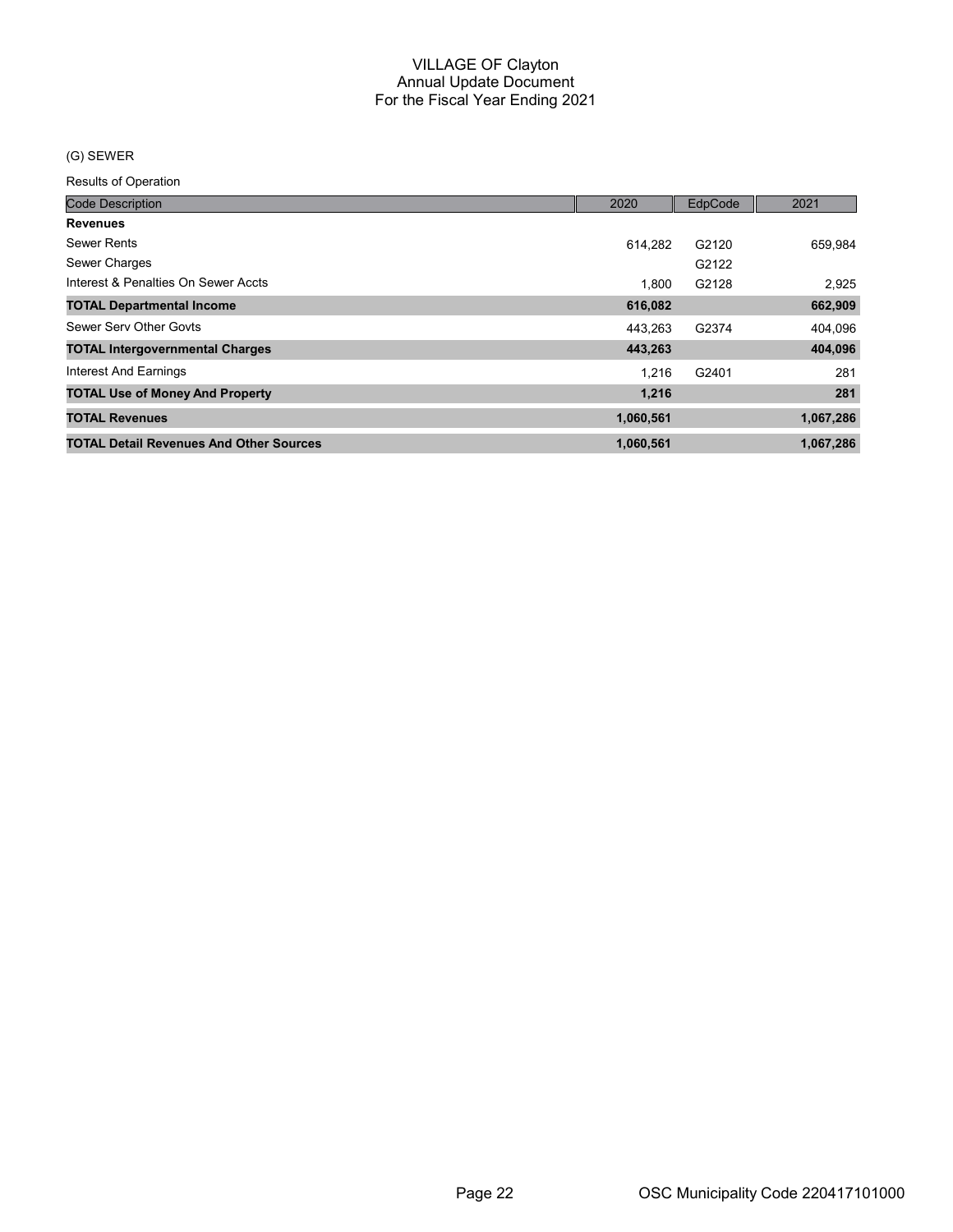# (G) SEWER

| <b>Code Description</b>                         | 2020         | EdpCode | 2021        |
|-------------------------------------------------|--------------|---------|-------------|
| <b>Expenditures</b>                             |              |         |             |
| Administration-Contractual                      |              | G17104  | 77,242      |
| <b>TOTAL Administration-Contractual</b>         | $\mathbf{0}$ |         | 77,242      |
| Unallocated Insurance, Contr Expend             | 15,000       | G19104  | 15,000      |
| <b>TOTAL Unallocated Insurance</b>              | 15,000       |         | 15,000      |
| Municipal Assn Dues, Contr Expend               |              | G19204  |             |
| <b>TOTAL Municipal Assn Dues</b>                | $\bf{0}$     |         | $\mathbf 0$ |
| Other General Govt Support, Contract Exp        | 137,424      | G19894  | 43,057      |
| <b>TOTAL Other General Govt Support</b>         | 137,424      |         | 43,057      |
| <b>TOTAL General Government Support</b>         | 152,424      |         | 135,299     |
| Sanitary Sewers, Pers Serv                      | 10,286       | G81201  | 32,551      |
| Sanitary Sewers, Equip & Cap Outlay             | 16,794       | G81202  | 6,626       |
| Sanitary Sewers, Contr Expend                   | 33,268       | G81204  | 160,355     |
| <b>TOTAL Sanitary Sewers</b>                    | 60,348       |         | 199,532     |
| Sewage Treat Disp, Pers Serv                    | 87,812       | G81301  | 76,717      |
| Sewage Treat Disp, Equip & Cap Outlay           | 19,109       | G81302  | 4,626       |
| Sewage Treat Disp, Contr Expend                 | 508,134      | G81304  | 116,069     |
| <b>TOTAL Sewage Treat Disp</b>                  | 615,055      |         | 197,412     |
| Other Sanitation, Contr Expend                  | 5,520        | G81894  | 189,586     |
| <b>TOTAL Other Sanitation</b>                   | 5,520        |         | 189,586     |
| <b>TOTAL Home And Community Services</b>        | 680,923      |         | 586,530     |
| <b>State Retirement, Empl Bnfts</b>             | 10,603       | G90108  | 6,803       |
| Social Security, Empl Bnfts                     | 7,624        | G90308  | 8,110       |
| Worker's Compensation, Empl Bnfts               | 8,250        | G90408  | 8,250       |
| Hospital & Medical (dental) Ins, Empl Bnft      | 56,142       | G90608  | 21,256      |
| Other Employee Benefits (spec)                  | 474          | G90898  | 937         |
| <b>TOTAL Employee Benefits</b>                  | 83,093       |         | 45,356      |
| Debt Principal, Serial Bonds                    | 273,419      | G97106  | 275,044     |
| <b>TOTAL Debt Principal</b>                     | 273,419      |         | 275,044     |
| <b>TOTAL Expenditures</b>                       | 1,189,859    |         | 1,042,229   |
| Transfers, Capital Projects Fund                |              | G99509  | 207,411     |
| <b>TOTAL Operating Transfers</b>                | $\bf{0}$     |         | 207,411     |
| <b>TOTAL Other Uses</b>                         | $\mathbf{0}$ |         | 207,411     |
| <b>TOTAL Detail Expenditures And Other Uses</b> | 1,189,859    |         | 1,249,640   |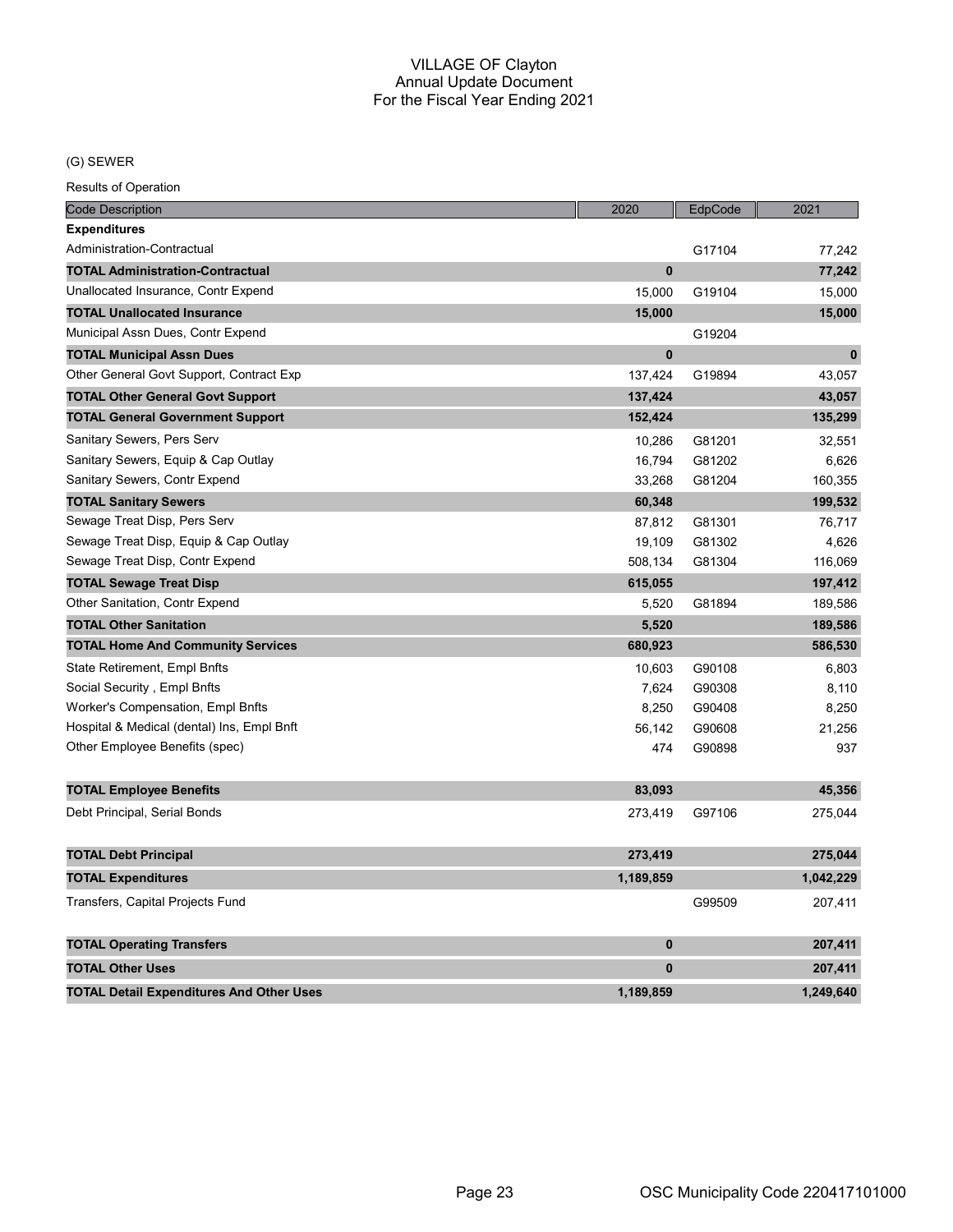#### (G) SEWER

Analysis of Changes in Fund Balance

| <b>Code Description</b>                    | 2020      | EdpCode | 2021      |
|--------------------------------------------|-----------|---------|-----------|
| <b>Analysis of Changes in Fund Balance</b> |           |         |           |
| <b>Fund Balance - Beginning of Year</b>    | 961,628   | G8021   | 999,699   |
| Prior Period Adj -Increase In Fund Balance | 167.369   | G8012   |           |
| Prior Period Adj -Decrease In Fund Balance |           | G8015   | 4.040     |
| <b>Restated Fund Balance - Beg of Year</b> | 1.128.997 | G8022   | 995,659   |
| ADD - REVENUES AND OTHER SOURCES           | 1,060,561 |         | 1,067,286 |
| DEDUCT - EXPENDITURES AND OTHER USES       | 1,189,859 |         | 1.249.640 |
| <b>Fund Balance - End of Year</b>          | 999.699   | G8029   | 813,305   |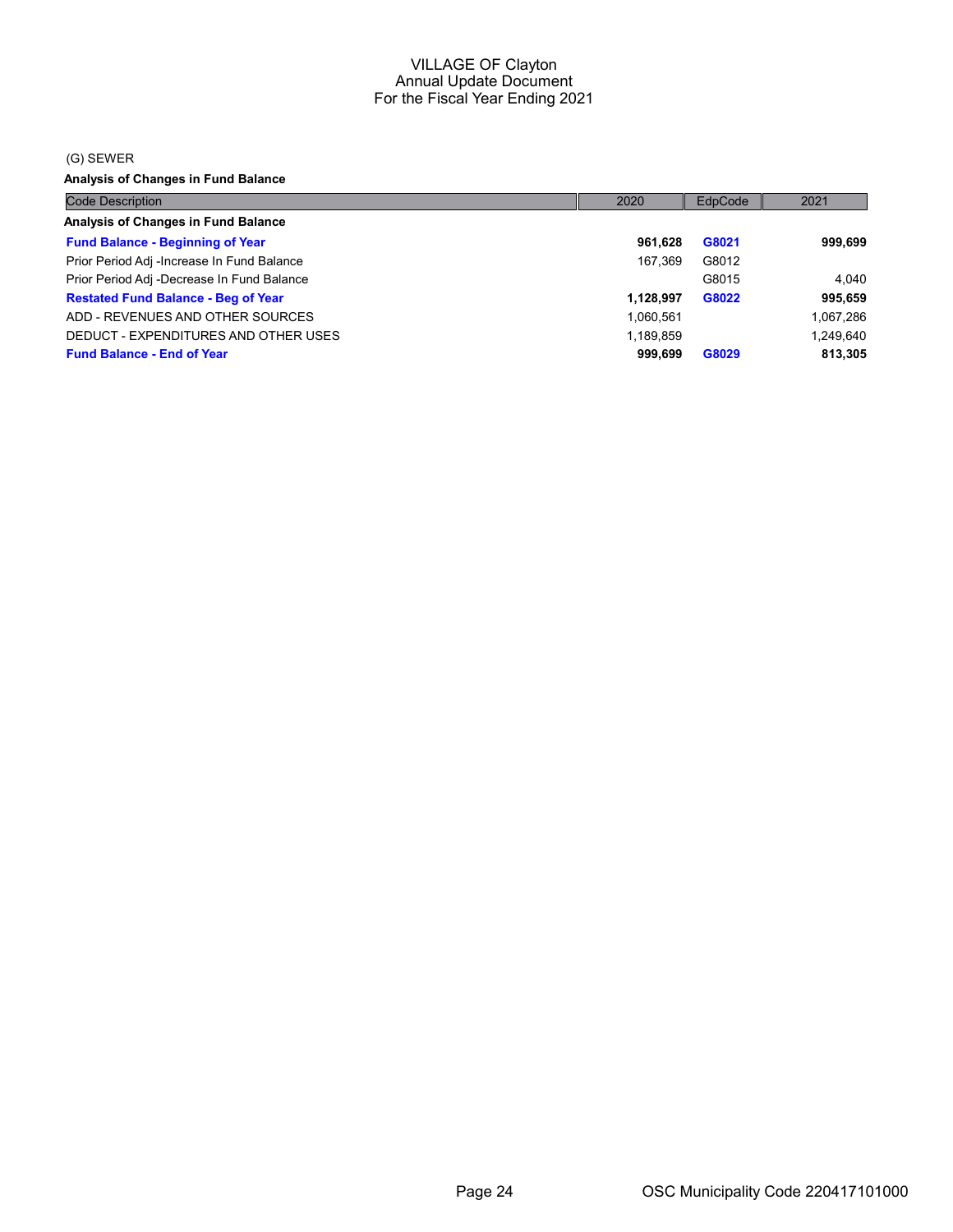# (G) SEWER

Budget Summary

| Duuyot Ourririai y                                |           |         |           |
|---------------------------------------------------|-----------|---------|-----------|
| Code Description                                  | 2021      | EdpCode | 2022      |
| <b>Estimated Revenues</b>                         |           |         |           |
| Est Rev - Intergovernmental Charges               | 1.129.220 | G2399N  | 1.084.198 |
| <b>TOTAL Estimated Revenues</b>                   | 1,129,220 |         | 1,084,198 |
| Estimated - Interfund Transfer                    |           | G5031N  | 97.289    |
| <b>TOTAL Estimated Other Sources</b>              | $\bf{0}$  |         | 97,289    |
| <b>TOTAL Estimated Revenues And Other Sources</b> | 1.129.220 |         | 1,181,487 |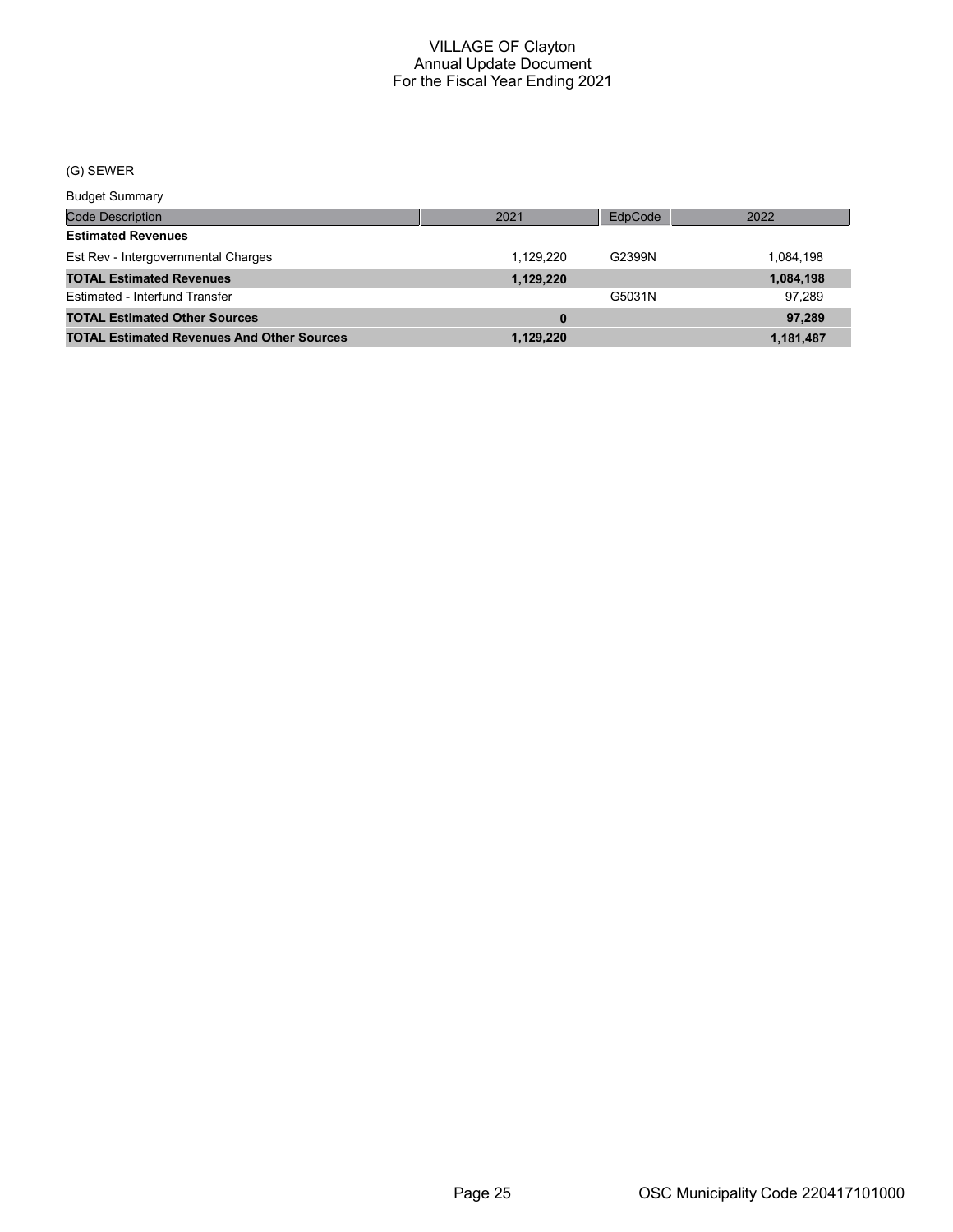# (G) SEWER

Budget Summary

| ___________                                |           |         |           |
|--------------------------------------------|-----------|---------|-----------|
| <b>Code Description</b>                    | 2021      | EdpCode | 2022      |
| <b>Appropriations</b>                      |           |         |           |
| App - General Government Support           | 135,335   | G1999N  | 160,993   |
| App - Home And Community Services          | 585,723   | G8999N  | 554,826   |
| App - Employee Benefits                    | 40,490    | G9199N  | 64,496    |
| App - Debt Service                         | 275.044   | G9899N  | 401,172   |
| <b>TOTAL Appropriations</b>                | 1,036,592 |         | 1,181,487 |
| App - Interfund Transfer                   | 92.628    | G9999N  |           |
| <b>TOTAL Other Uses</b>                    | 92,628    |         | $\bf{0}$  |
| <b>TOTAL Appropriations And Other Uses</b> | 1,129,220 |         | 1,181,487 |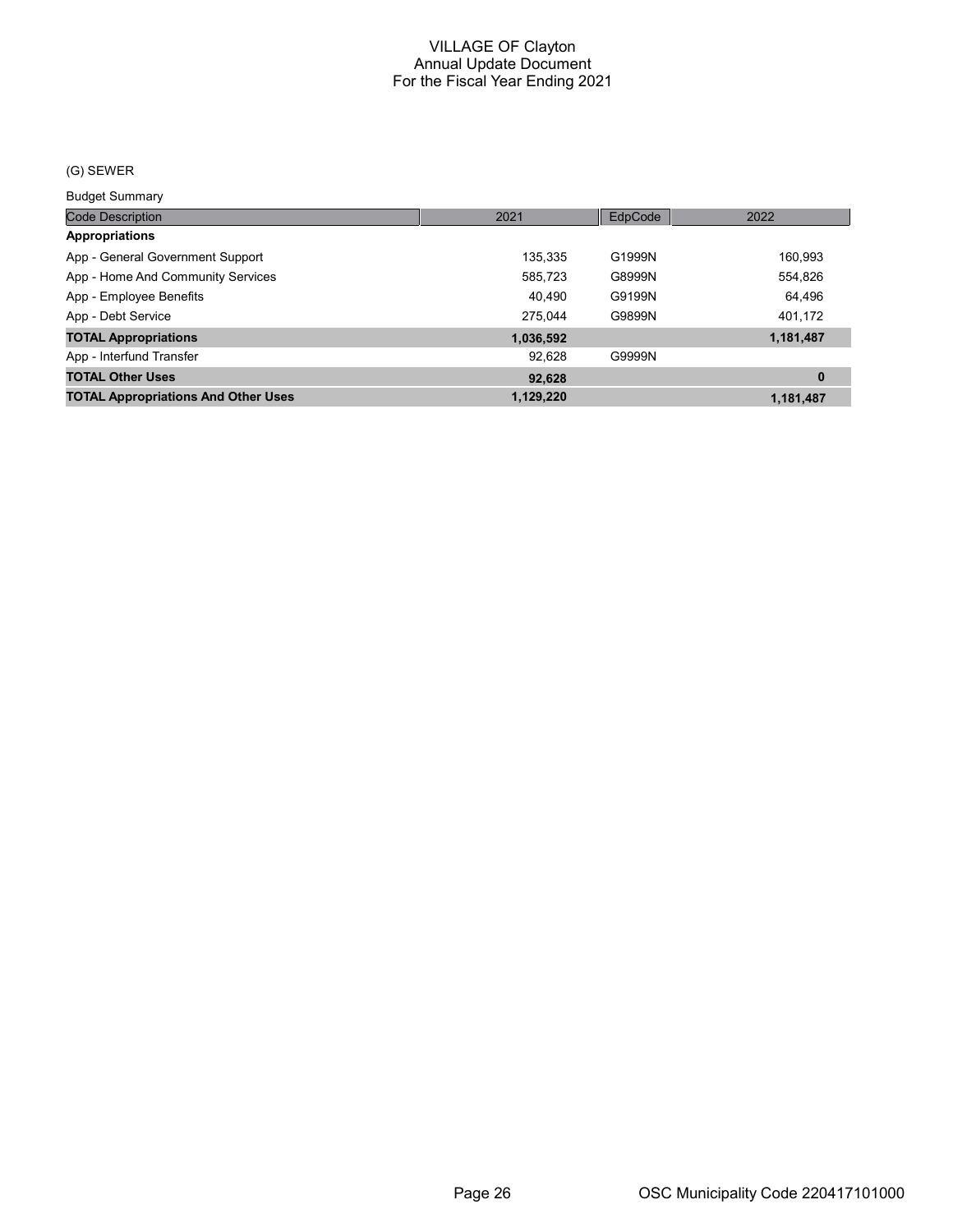# (H) CAPITAL PROJECTS

| <b>Code Description</b>                                | 2020    | EdpCode          | 2021         |
|--------------------------------------------------------|---------|------------------|--------------|
| <b>Assets</b>                                          |         |                  |              |
| Cash In Time Deposits                                  | 77.663  | H <sub>201</sub> | 2,814,422    |
| <b>TOTAL Cash</b>                                      | 77,663  |                  | 2,814,422    |
| Due From State And Federal Government                  | 250.000 | H410             | 3,411,673    |
| <b>TOTAL State And Federal Aid Receivables</b>         | 250,000 |                  | 3,411,673    |
| Due From Other Funds                                   | 79.727  | H391             |              |
| <b>TOTAL Due From Other Funds</b>                      | 79,727  |                  | $\mathbf{0}$ |
| <b>TOTAL Assets and Deferred Outflows of Resources</b> | 407,390 |                  | 6,226,095    |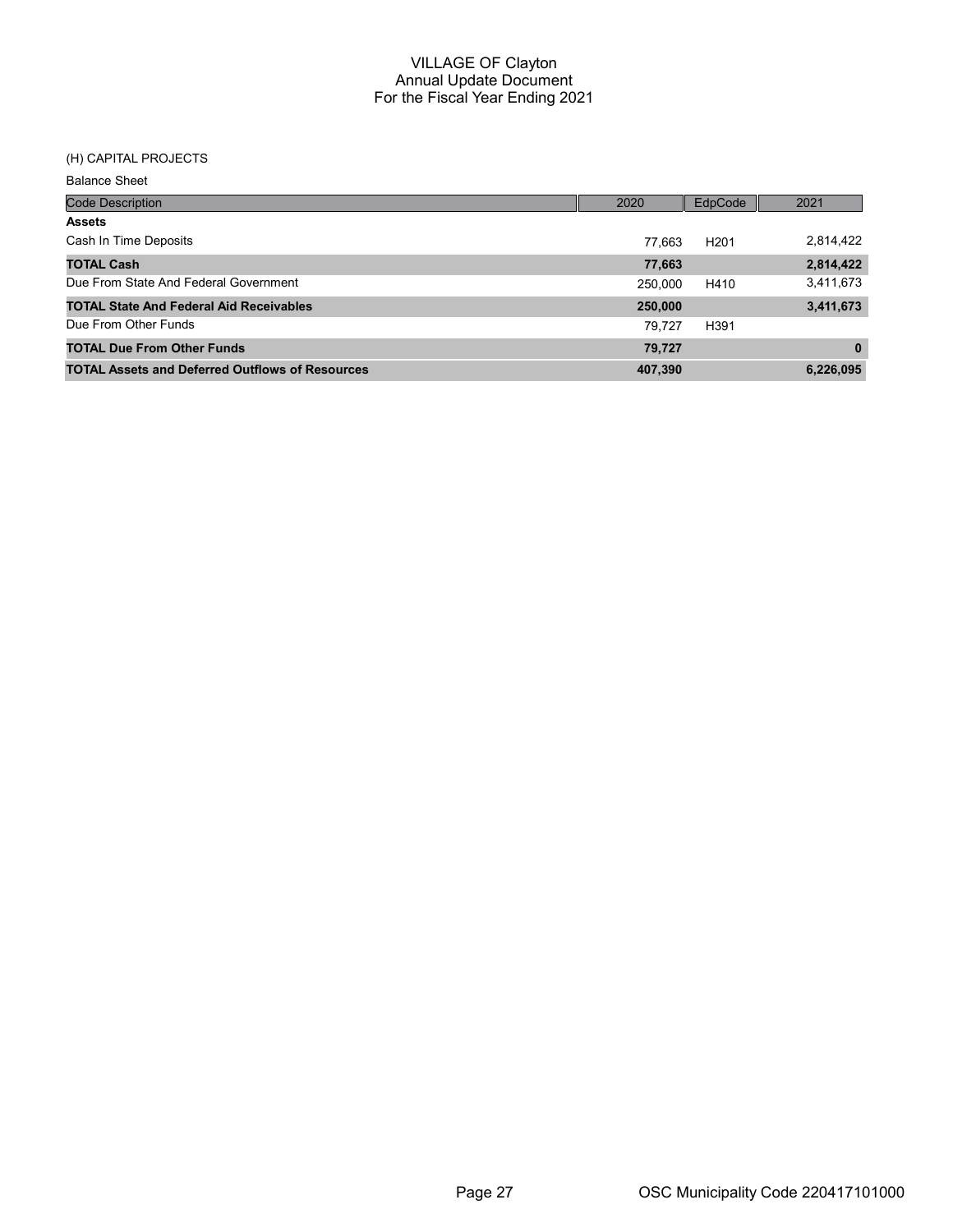# (H) CAPITAL PROJECTS

| <b>Code Description</b>                                     | 2020         | EdpCode | 2021       |
|-------------------------------------------------------------|--------------|---------|------------|
| <b>Accounts Payable</b>                                     | 196.412      | H600    | 237,353    |
| <b>TOTAL Accounts Payable</b>                               | 196,412      |         | 237,353    |
| <b>Bond Anticipation Notes Payable</b>                      | 8,126,000    | H626    | 6,925,000  |
| <b>TOTAL Notes Payable</b>                                  | 8,126,000    |         | 6,925,000  |
| Due To Other Funds                                          | 123,752      | H630    |            |
| <b>TOTAL Due To Other Funds</b>                             | 123,752      |         | 0          |
| <b>TOTAL Liabilities</b>                                    | 8,446,164    |         | 7,162,353  |
| <b>Fund Balance</b>                                         |              |         |            |
| Assigned Unappropriated Fund Balance                        |              | H915    |            |
| <b>TOTAL Assigned Fund Balance</b>                          | $\bf{0}$     |         | $\bf{0}$   |
| Unassigned Fund Balance                                     | $-8,038,774$ | H917    | $-936,258$ |
| <b>TOTAL Unassigned Fund Balance</b>                        | $-8,038,774$ |         | $-936,258$ |
| <b>TOTAL Fund Balance</b>                                   | $-8,038,774$ |         | $-936,258$ |
| <b>TOTAL Liabilities, Deferred Inflows And Fund Balance</b> | 407,390      |         | 6,226,095  |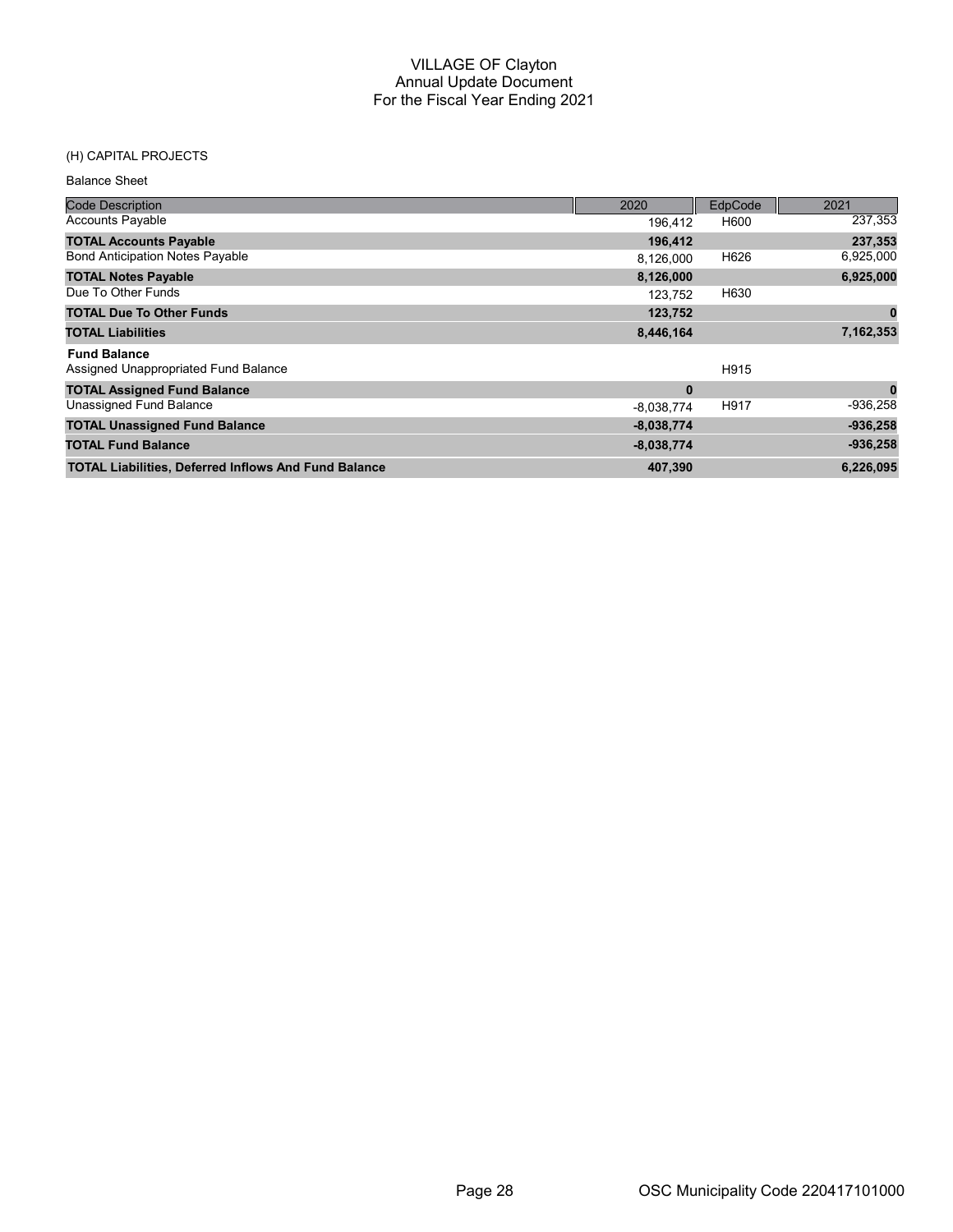# (H) CAPITAL PROJECTS

| <b>Code Description</b>                        | 2020      | EdpCode            | 2021        |
|------------------------------------------------|-----------|--------------------|-------------|
| <b>Revenues</b>                                |           |                    |             |
| Premium & Accrued Interest On Obligations      | 102,977   | H <sub>2710</sub>  | 50,458      |
| Unclassified (specify)                         |           | H <sub>2770</sub>  | 15,766      |
| <b>TOTAL Miscellaneous Local Sources</b>       | 102,977   |                    | 66,224      |
| St Aid-Capital Projects                        | 1,112,385 | H3097              | 414,732     |
| St Aid - Other Home And Community Service      | 342,702   | H3989              | 644,124     |
| <b>TOTAL State Aid</b>                         | 1,455,087 |                    | 1,058,856   |
| Fed Aid Other Home and Community Services      | 500,000   | H4989              |             |
| <b>TOTAL Federal Aid</b>                       | 500,000   |                    | $\mathbf 0$ |
| <b>TOTAL Revenues</b>                          | 2,058,064 |                    | 1,125,080   |
| Interfund Transfers                            | 18,160    | H5031              | 207,411     |
| <b>TOTAL Interfund Transfers</b>               | 18,160    |                    | 207,411     |
| Serial Bonds                                   | 1,097,000 | H5710              | 4,018,000   |
| <b>Bans Redeemed From Appropriations</b>       | 222,500   | H <sub>5731</sub>  |             |
| Other Debt                                     |           | H <sub>57</sub> 89 | 492,497     |
| <b>TOTAL Proceeds of Obligations</b>           | 1,319,500 |                    | 4,510,497   |
| <b>TOTAL Other Sources</b>                     | 1,337,660 |                    | 4,717,908   |
| <b>TOTAL Detail Revenues And Other Sources</b> | 3,395,724 |                    | 5,842,988   |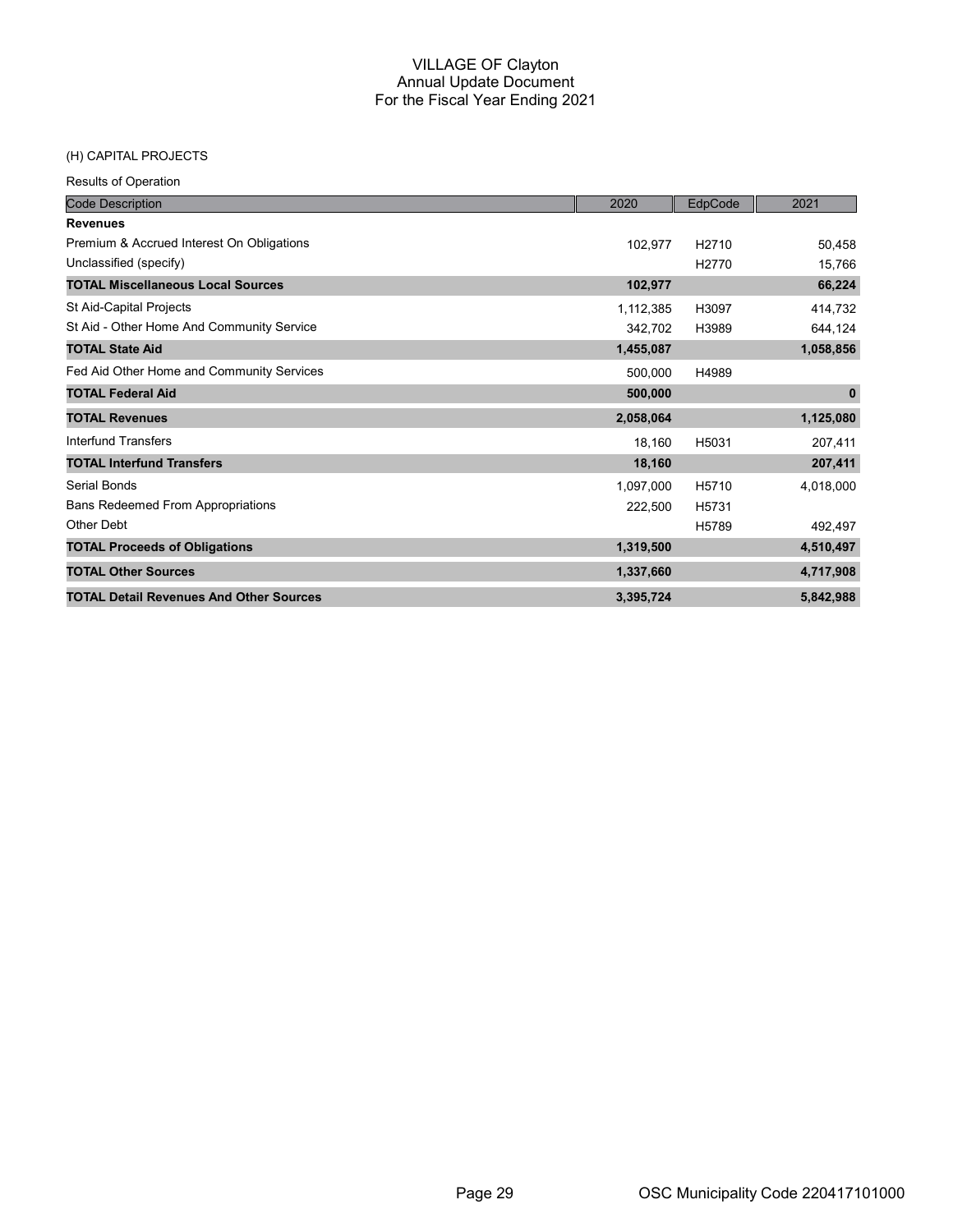#### (H) CAPITAL PROJECTS

| <b>Code Description</b>                         | 2020         | EdpCode | 2021         |
|-------------------------------------------------|--------------|---------|--------------|
| <b>Expenditures</b>                             |              |         |              |
| Fiscal Agents Fees, Contr Expend                | 29,254       | H13804  | 14,052       |
| <b>TOTAL Fiscal Agents Fees</b>                 | 29,254       |         | 14,052       |
| Engineer, Equip & Cap Outlay                    | 1,083,828    | H14402  | 1,509,065    |
| <b>TOTAL Engineer</b>                           | 1,083,828    |         | 1,509,065    |
| <b>TOTAL General Government Support</b>         | 1,113,082    |         | 1,523,117    |
| Other Culture And Recreation                    | 5,116,774    | H79972  | 119,361      |
| <b>TOTAL Other Culture And Recreation</b>       | 5,116,774    |         | 119,361      |
| <b>TOTAL Culture And Recreation</b>             | 5,116,774    |         | 119,361      |
| Sewer, Equip & Cap Outlay                       | 44,110       | H81972  |              |
| <b>TOTAL Sewer</b>                              | 44,110       |         | $\mathbf{0}$ |
| <b>TOTAL Home And Community Services</b>        | 44,110       |         | $\pmb{0}$    |
| Debt Interest, Bond Anticipation Notes          | 168,245      | H97307  | 99,722       |
|                                                 |              |         |              |
| <b>TOTAL Debt Interest</b>                      | 168,245      |         | 99,722       |
| <b>TOTAL Expenditures</b>                       | 6,442,211    |         | 1,742,200    |
| <b>Transfers, Other Funds</b>                   |              | H99019  | 282,343      |
|                                                 |              |         |              |
| <b>TOTAL Operating Transfers</b>                | $\mathbf{0}$ |         | 282,343      |
| <b>TOTAL Other Uses</b>                         | $\bf{0}$     |         | 282,343      |
| <b>TOTAL Detail Expenditures And Other Uses</b> | 6.442.211    |         | 2,024,543    |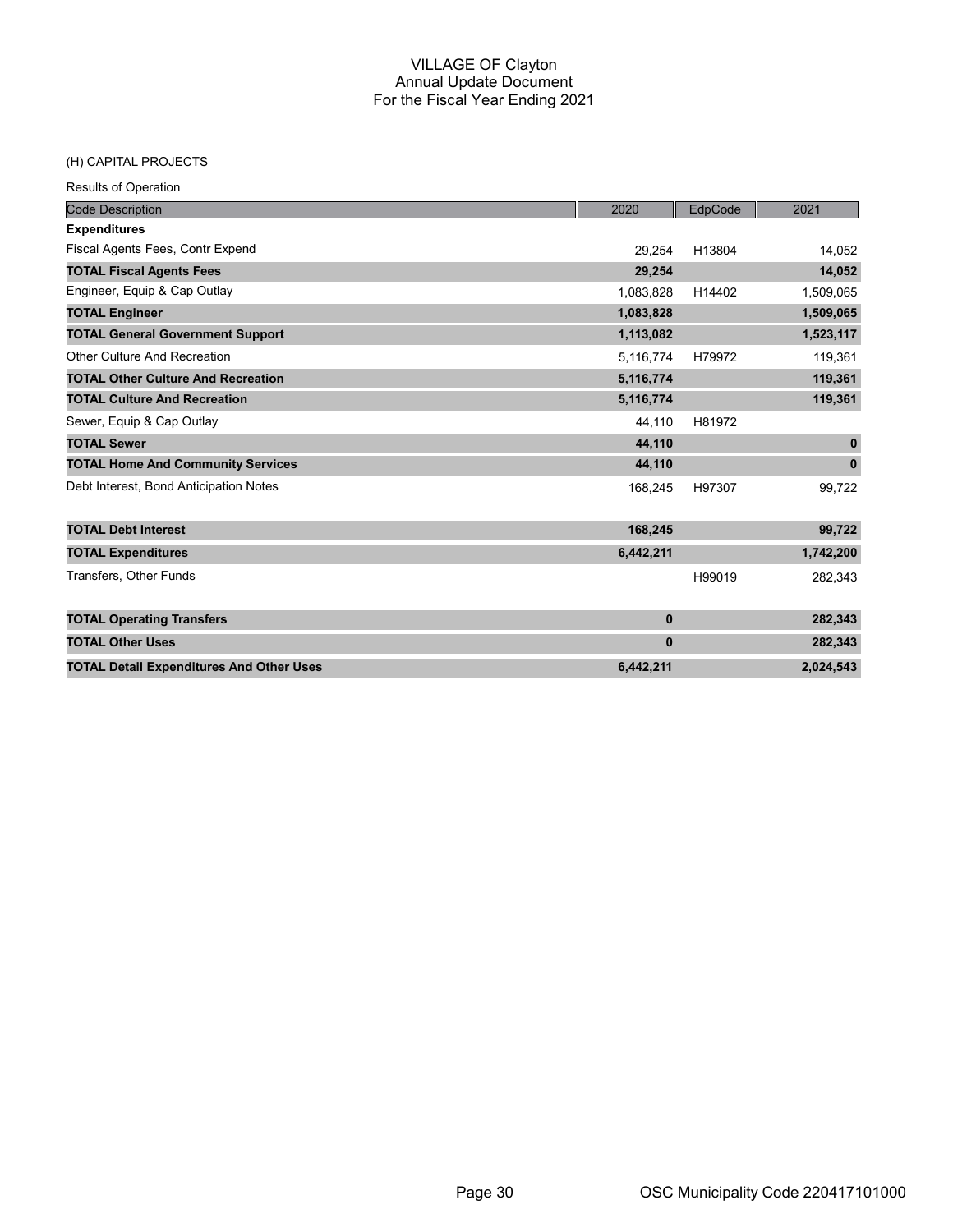#### (H) CAPITAL PROJECTS

# Analysis of Changes in Fund Balance

| <b>Code Description</b>                    | 2020         | EdpCode | 2021         |
|--------------------------------------------|--------------|---------|--------------|
| <b>Analysis of Changes in Fund Balance</b> |              |         |              |
| <b>Fund Balance - Beginning of Year</b>    | -4,992,286   | H8021   | $-8,038,774$ |
| Prior Period Adj -Increase In Fund Balance |              | H8012   |              |
| Prior Period Adj -Decrease In Fund Balance |              | H8015   | $-3.284.071$ |
| <b>Restated Fund Balance - Beg of Year</b> | $-4,992,287$ | H8022   | $-4,754,703$ |
| ADD - REVENUES AND OTHER SOURCES           | 3,395,724    |         | 5,842,988    |
| DEDUCT - EXPENDITURES AND OTHER USES       | 6.442.211    |         | 2,024,543    |
| <b>Fund Balance - End of Year</b>          | $-8,038,774$ | H8029   | $-936,258$   |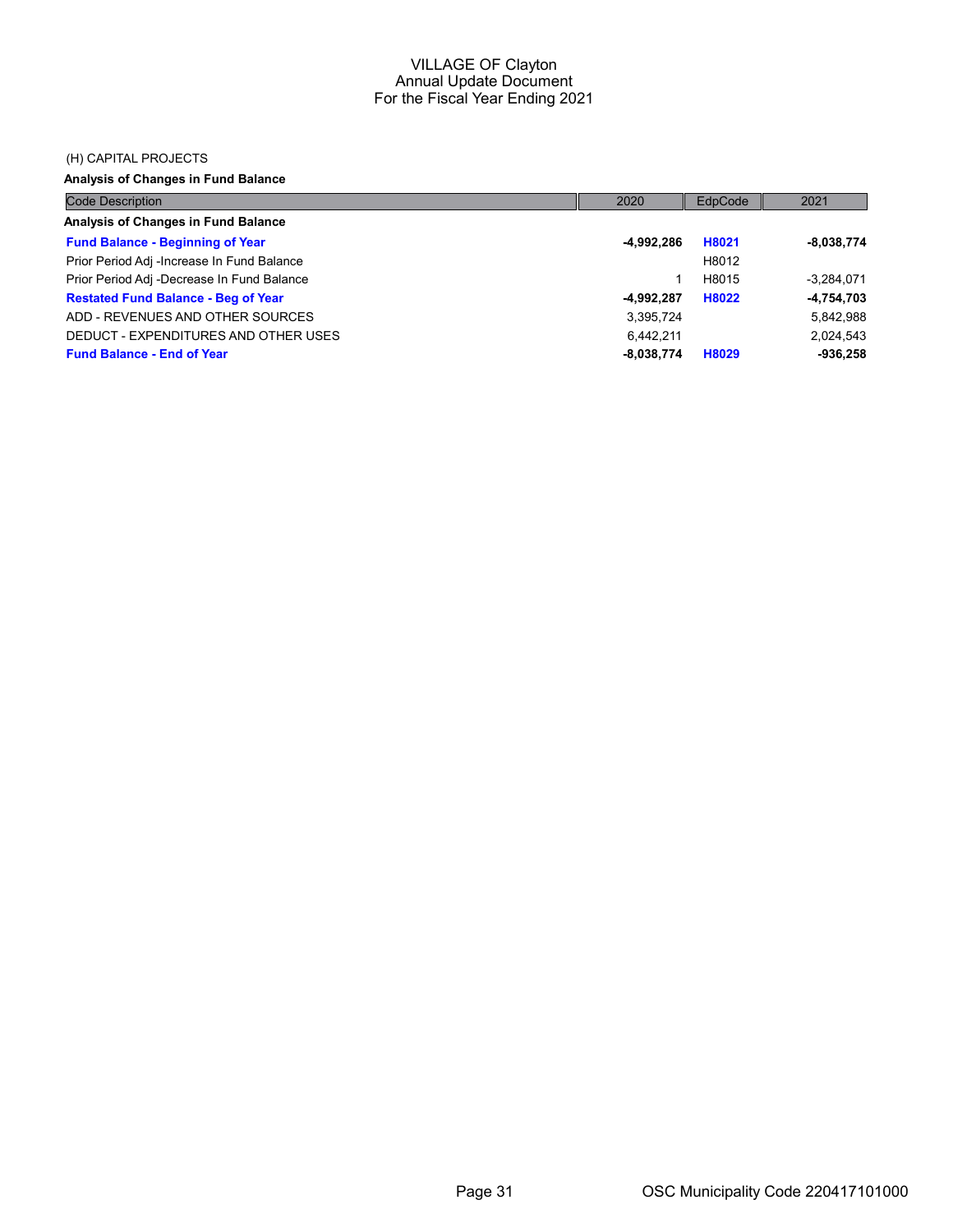# (K) GENERAL FIXED ASSETS

| <b>Code Description</b>                                | 2020       | EdpCode          | 2021         |
|--------------------------------------------------------|------------|------------------|--------------|
| <b>Assets</b>                                          |            |                  |              |
| Land                                                   | 796,284    | K <sub>101</sub> | 796,284      |
| <b>Buildings</b>                                       | 4,811,434  | K <sub>102</sub> | 5,118,434    |
| Improvements Other Than Buildings                      | 1,416,790  | K <sub>103</sub> | 3,472,831    |
| Machinery And Equipment                                | 3,125,373  | K104             | 3,126,294    |
| <b>Construction Work In Progress</b>                   | 9,416,748  | K <sub>105</sub> | 13,932,080   |
| Infrastructure                                         | 13,157,902 | K106             | 14,756,532   |
| Accum Deprec, Buildings                                |            | K112             | $-2,905,642$ |
| Accum Depr, Imp Other Than Bld                         |            | K113             | $-993,660$   |
| Accum Depr, Machinery & Equip                          |            | K114             | $-2,797,091$ |
| Accum Deprec, Infrastructure                           |            | K116             | $-9,616,021$ |
| <b>TOTAL Fixed Assets (net)</b>                        | 32,724,531 |                  | 24,890,041   |
| <b>TOTAL Assets and Deferred Outflows of Resources</b> | 32,724,531 |                  | 24,890,041   |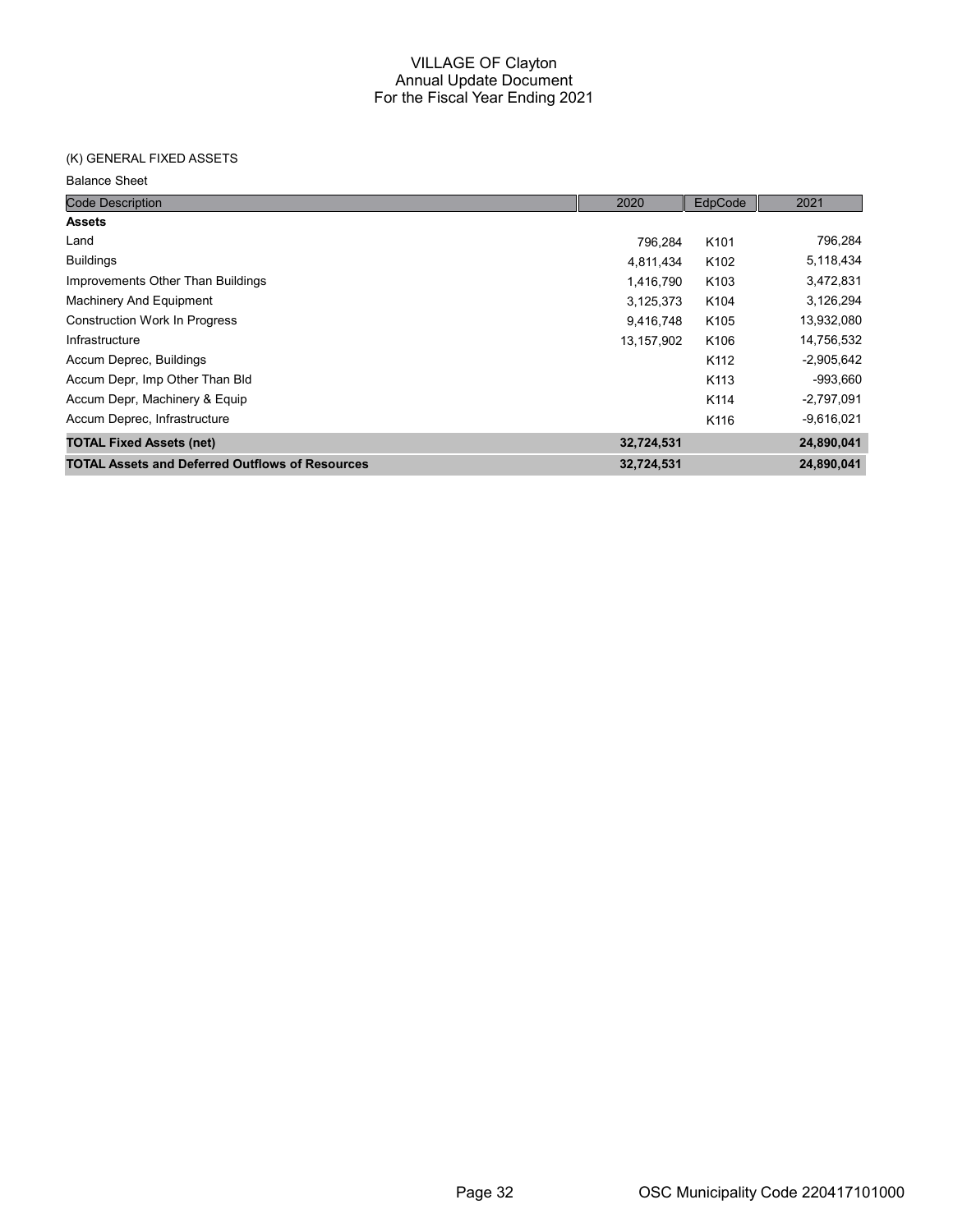# (K) GENERAL FIXED ASSETS

| <b>Balance Sheet</b>                                                                   |            |                  |            |
|----------------------------------------------------------------------------------------|------------|------------------|------------|
| <b>Code Description</b>                                                                | 2020       | EdpCode          | 2021       |
| Liabilities, Deferred Inflows And Fund Balance<br><b>Total Non-Current Govt Assets</b> | 32.724.531 | K <sub>159</sub> | 24,890,041 |
| <b>TOTAL Investments in Non-Current Government Assets</b>                              | 32,724,531 |                  | 24,890,041 |
| <b>TOTAL Fund Balance</b>                                                              | 32.724.531 |                  | 24,890,041 |
| <b>TOTAL</b>                                                                           | 32,724,531 |                  | 24,890,041 |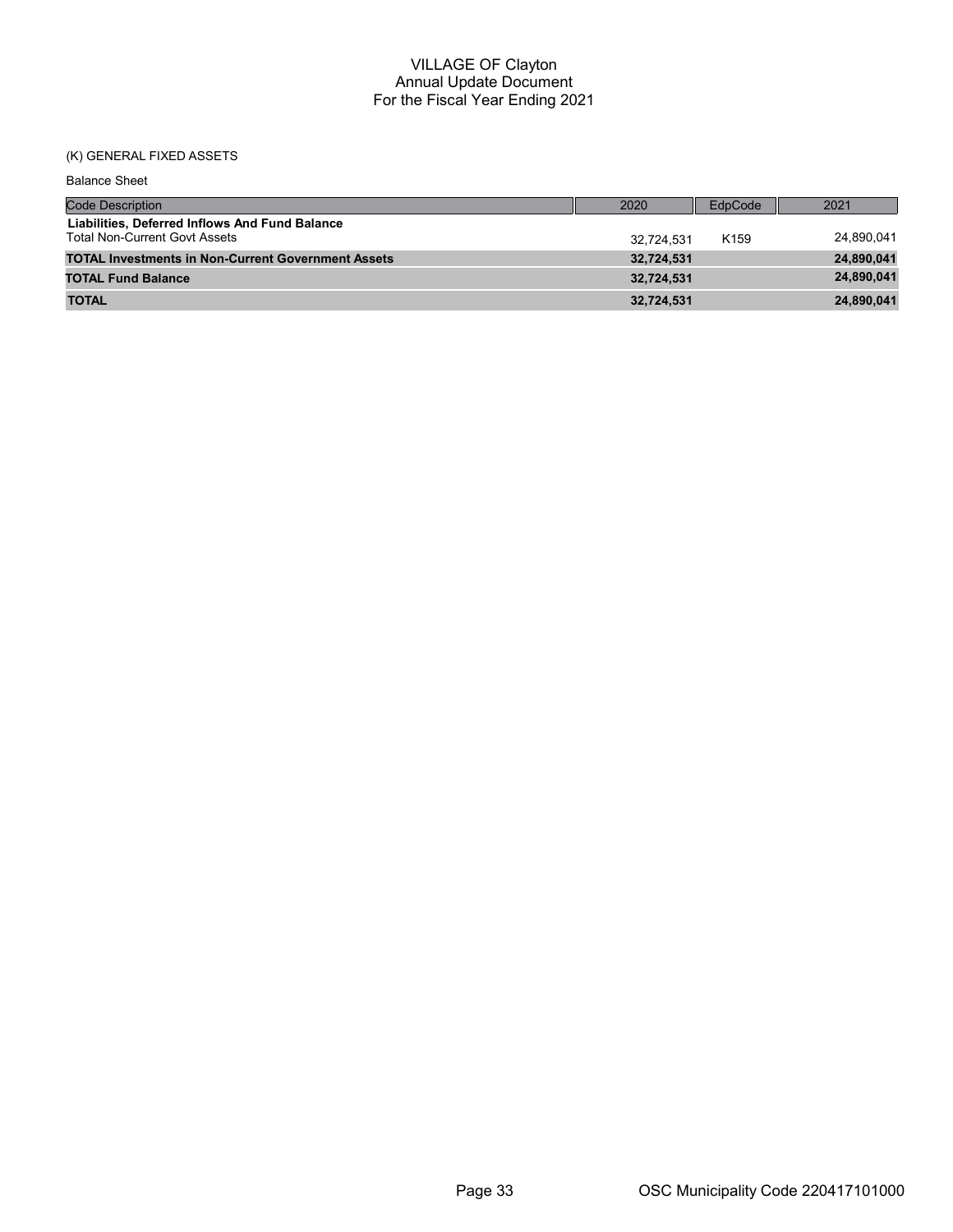#### (L) LIBRARY

| <b>Code Description</b>                                | 2020   | EdpCode          | 2021         |
|--------------------------------------------------------|--------|------------------|--------------|
| <b>Assets</b>                                          |        |                  |              |
| Cash                                                   | 5,717  | L <sub>200</sub> |              |
| Cash In Time Deposits                                  | 23,927 | L <sub>201</sub> |              |
| Petty Cash                                             | 200    | L <sub>210</sub> |              |
| <b>TOTAL Cash</b>                                      | 29,844 |                  | $\mathbf{0}$ |
| Cash In Time Deposits Special Reserves                 | 11,433 | L <sub>231</sub> |              |
| <b>TOTAL Restricted Assets</b>                         | 11,433 |                  | $\mathbf{0}$ |
| <b>TOTAL Assets and Deferred Outflows of Resources</b> | 41,277 |                  | $\mathbf{0}$ |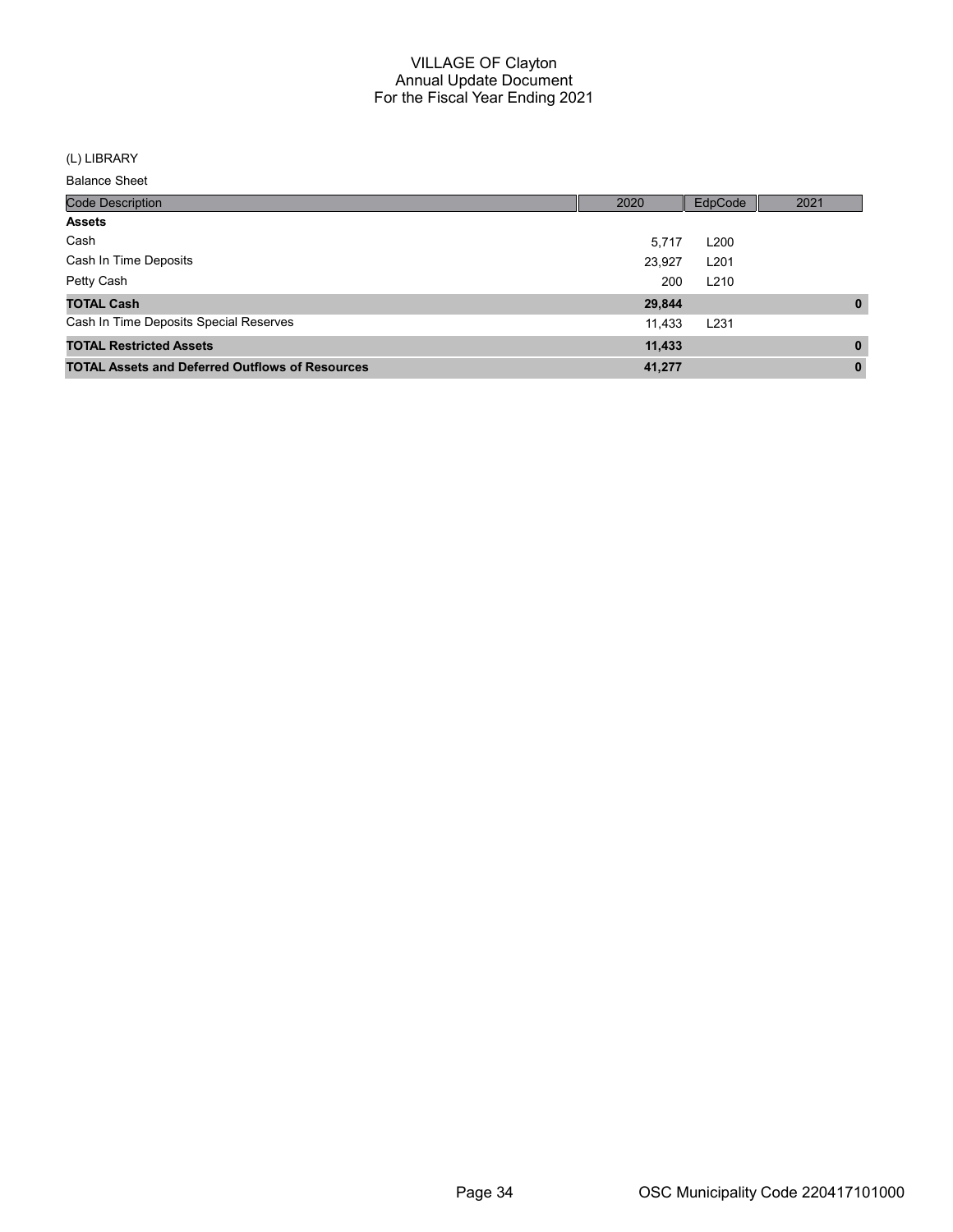# (L) LIBRARY

| <b>Code Description</b>                                     | 2020   | EdpCode | 2021     |
|-------------------------------------------------------------|--------|---------|----------|
| <b>Accounts Payable</b>                                     | 277    | L600    |          |
| <b>TOTAL Accounts Payable</b>                               | 277    |         | $\bf{0}$ |
| <b>Accrued Liabilities</b>                                  | 3,152  | L601    |          |
| <b>TOTAL Accrued Liabilities</b>                            | 3,152  |         | $\bf{0}$ |
| Due To Employees' Retirement System                         | 583    | L637    |          |
| <b>TOTAL Due To Other Governments</b>                       | 583    |         | $\bf{0}$ |
| <b>TOTAL Liabilities</b>                                    | 4,012  |         | $\bf{0}$ |
| <b>Fund Balance</b>                                         |        |         |          |
| <b>Reserve For Repairs</b>                                  | 11,433 | L882    |          |
| <b>TOTAL Restricted Fund Balance</b>                        | 11,433 |         | $\bf{0}$ |
| Assigned Unappropriated Fund Balance                        | 25,832 | L915    |          |
| <b>TOTAL Assigned Fund Balance</b>                          | 25,832 |         |          |
| <b>TOTAL Fund Balance</b>                                   | 37,265 |         |          |
| <b>TOTAL Liabilities, Deferred Inflows And Fund Balance</b> | 41,277 |         | 0        |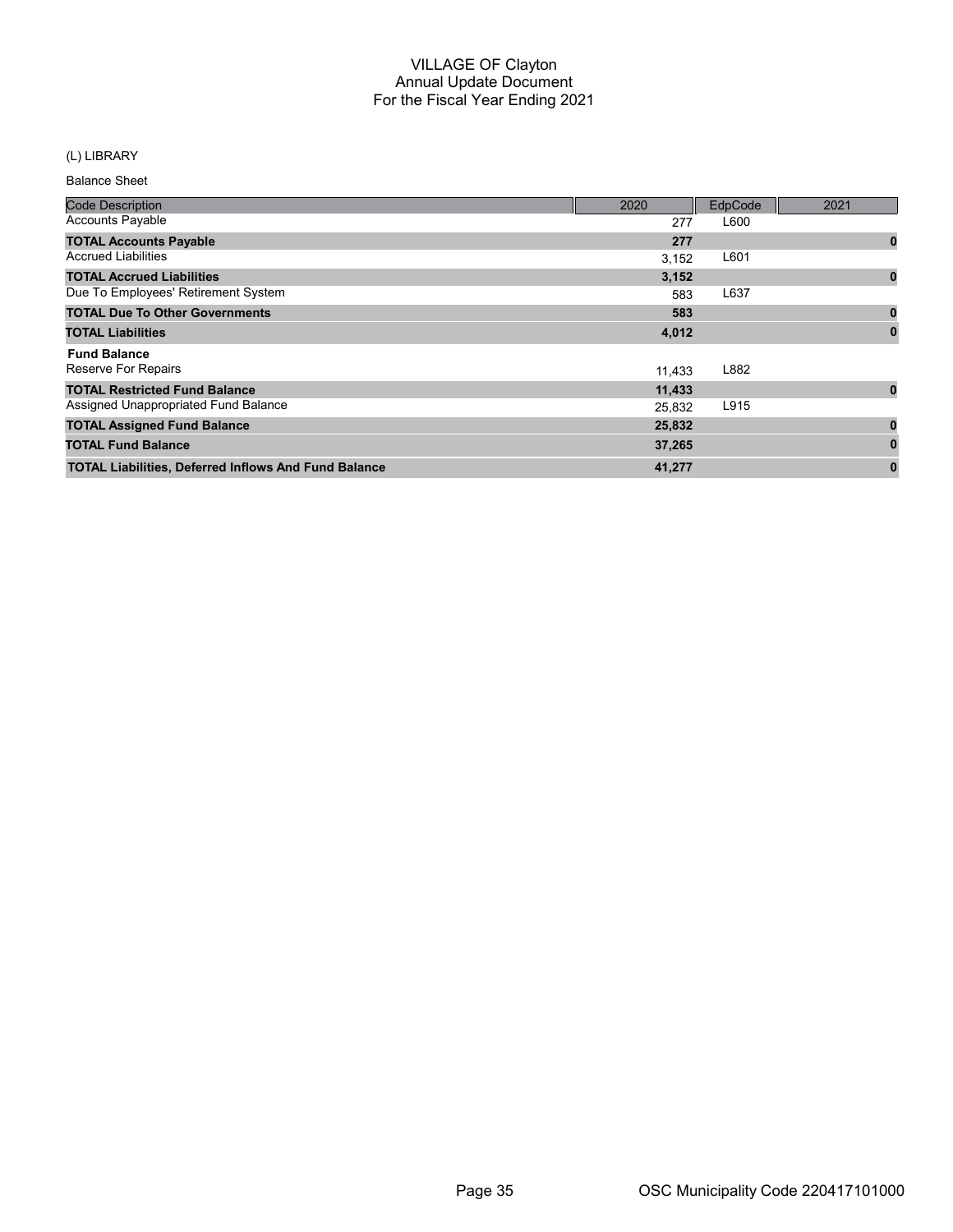# (L) LIBRARY

| <b>Code Description</b>                                 | 2020         | EdpCode           | 2021         |
|---------------------------------------------------------|--------------|-------------------|--------------|
| <b>Revenues</b>                                         |              |                   |              |
| <b>Real Property Taxes</b>                              | 69,000       | L <sub>1001</sub> |              |
| <b>TOTAL Real Property Taxes</b>                        | 69,000       |                   | $\mathbf 0$  |
| Library Charges                                         | 13,164       | L2082             |              |
| <b>TOTAL Departmental Income</b>                        | 13,164       |                   | $\mathbf 0$  |
| Library Services, Other Govts                           |              | L2360             |              |
| <b>TOTAL Intergovernmental Charges</b>                  | $\mathbf{0}$ |                   | $\pmb{0}$    |
| <b>Interest And Earnings</b>                            | 16           | L2401             |              |
| <b>TOTAL Use of Money And Property</b>                  | 16           |                   | $\mathbf 0$  |
| Sale of Instructional Supplies                          | 2,319        | L2670             |              |
| <b>TOTAL Sale of Property And Compensation For Loss</b> | 2,319        |                   | $\mathbf 0$  |
| <b>Gifts And Donations</b>                              | 7,701        | L2705             |              |
| Library System Grant                                    | 10,052       | L2760             |              |
| <b>TOTAL Miscellaneous Local Sources</b>                | 17,753       |                   | $\mathbf{0}$ |
| <b>TOTAL Revenues</b>                                   | 102,252      |                   | $\pmb{0}$    |
| Interfund Transfers                                     | 34,000       | L5031             |              |
| <b>TOTAL Interfund Transfers</b>                        | 34,000       |                   | $\mathbf{0}$ |
| <b>TOTAL Other Sources</b>                              | 34,000       |                   | $\mathbf{0}$ |
| <b>TOTAL Detail Revenues And Other Sources</b>          | 136,252      |                   | $\mathbf{0}$ |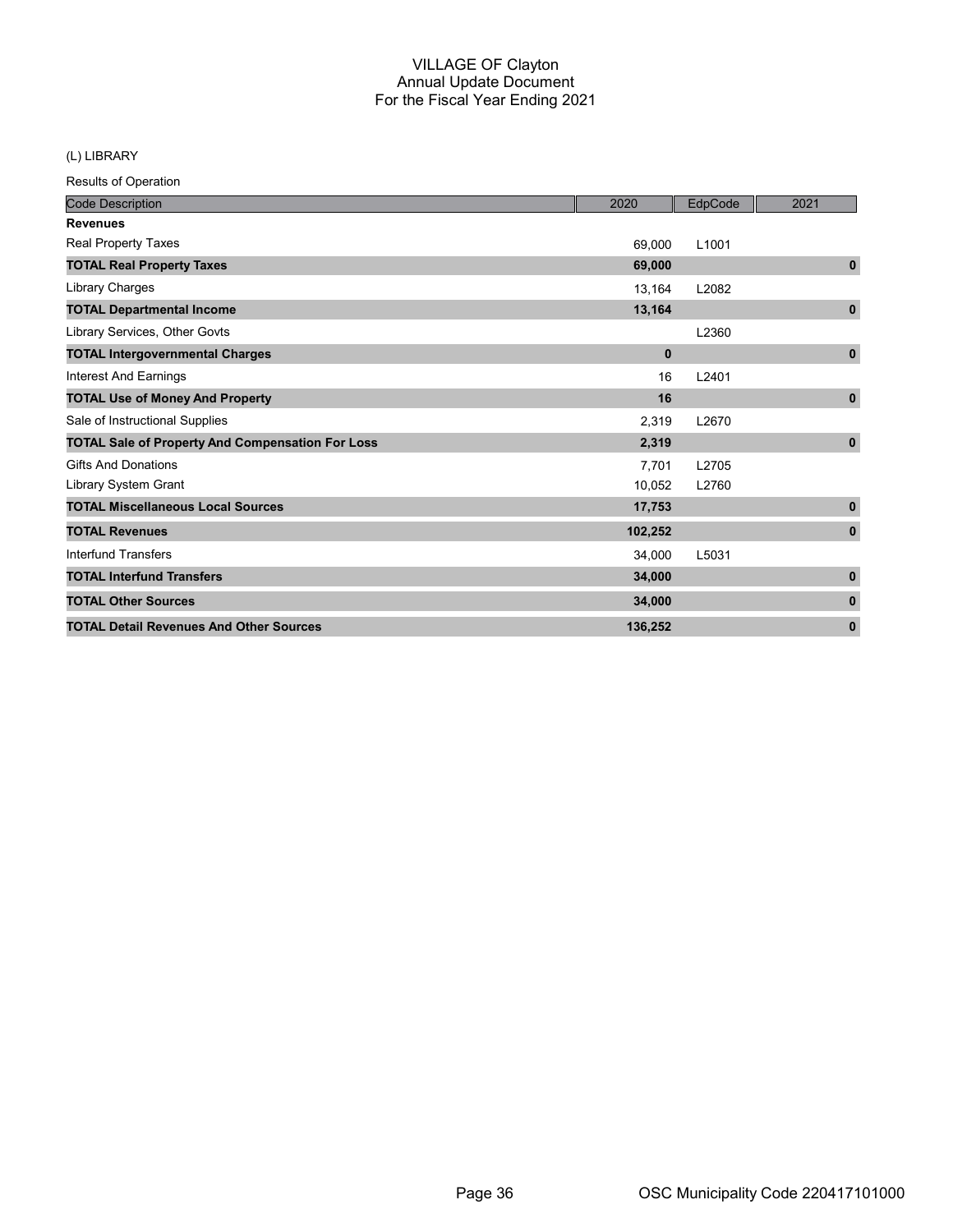#### (L) LIBRARY

| <b>Code Description</b>                         | 2020    | EdpCode | 2021         |
|-------------------------------------------------|---------|---------|--------------|
| <b>Expenditures</b>                             |         |         |              |
| Library, Pers Serv                              | 77,708  | L74101  |              |
| Library, Contr Expend                           | 39,435  | L74104  |              |
| <b>TOTAL Library</b>                            | 117,143 |         | $\mathbf{0}$ |
| <b>TOTAL Culture And Recreation</b>             | 117,143 |         | $\mathbf 0$  |
| State Retirement, Empl Bnfts                    | 3,707   | L90108  |              |
| Social Security, Empl Bnfts                     | 6,018   | L90308  |              |
| Hospital & Medical (dental) Ins, Empl Bnft      |         | L90608  |              |
| Other Employee Benefits (spec)                  | 200     | L90898  |              |
| <b>TOTAL Employee Benefits</b>                  | 9,925   |         | $\mathbf{0}$ |
| <b>TOTAL Expenditures</b>                       | 127,068 |         | $\bf{0}$     |
| <b>TOTAL Detail Expenditures And Other Uses</b> | 127,068 |         | $\mathbf{0}$ |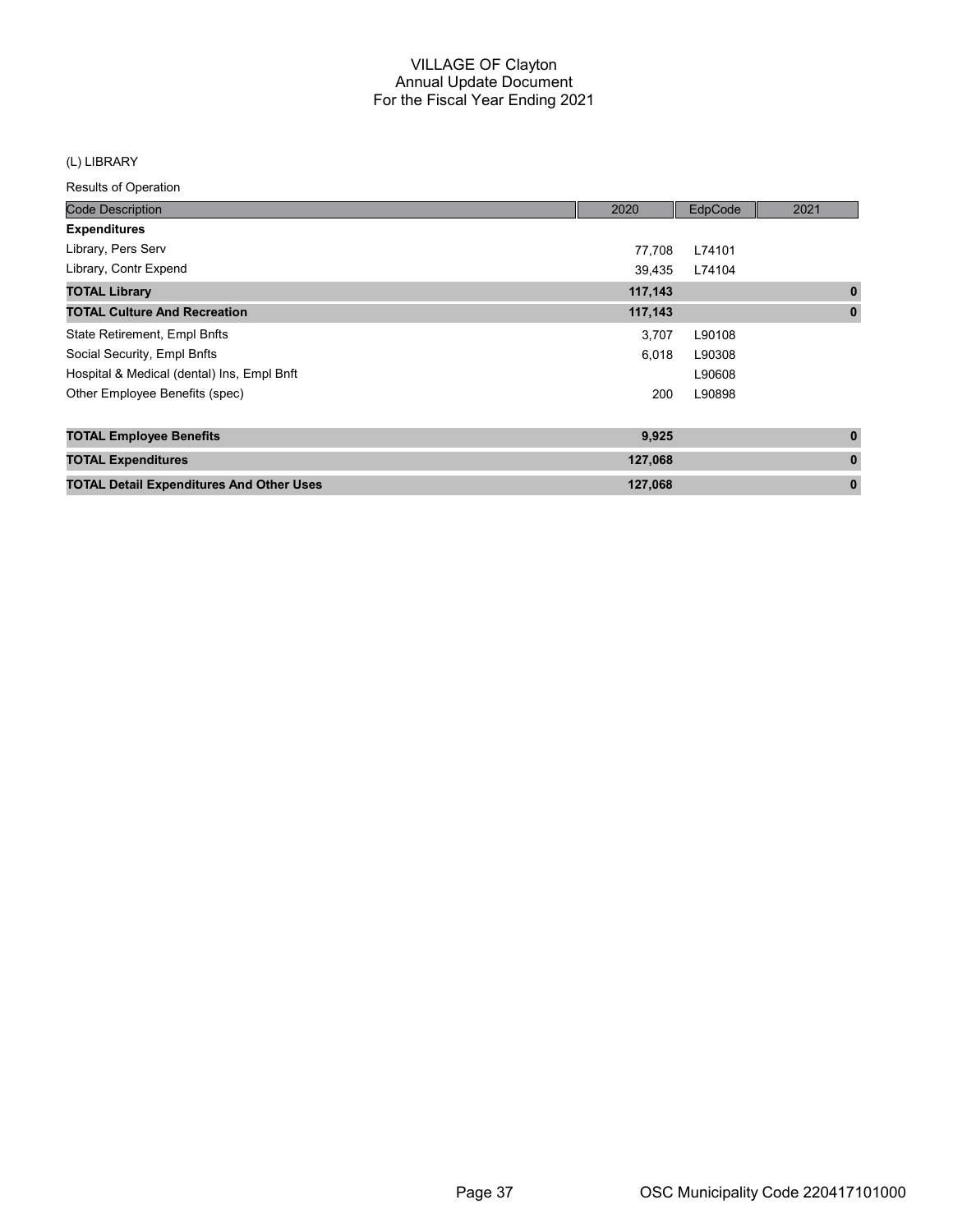(L) LIBRARY

Analysis of Changes in Fund Balance

| <b>Code Description</b>                    | 2020    | EdpCode | 2021   |
|--------------------------------------------|---------|---------|--------|
| Analysis of Changes in Fund Balance        |         |         |        |
| <b>Fund Balance - Beginning of Year</b>    | 28.081  | L8021   | 37,265 |
| Prior Period Adj -Decrease In Fund Balance |         | L8015   | 37.265 |
| <b>Restated Fund Balance - Beg of Year</b> | 28.081  | L8022   |        |
| ADD - REVENUES AND OTHER SOURCES           | 136,252 |         |        |
| DEDUCT - EXPENDITURES AND OTHER USES       | 127.068 |         |        |
| <b>Fund Balance - End of Year</b>          | 37.265  | L8029   |        |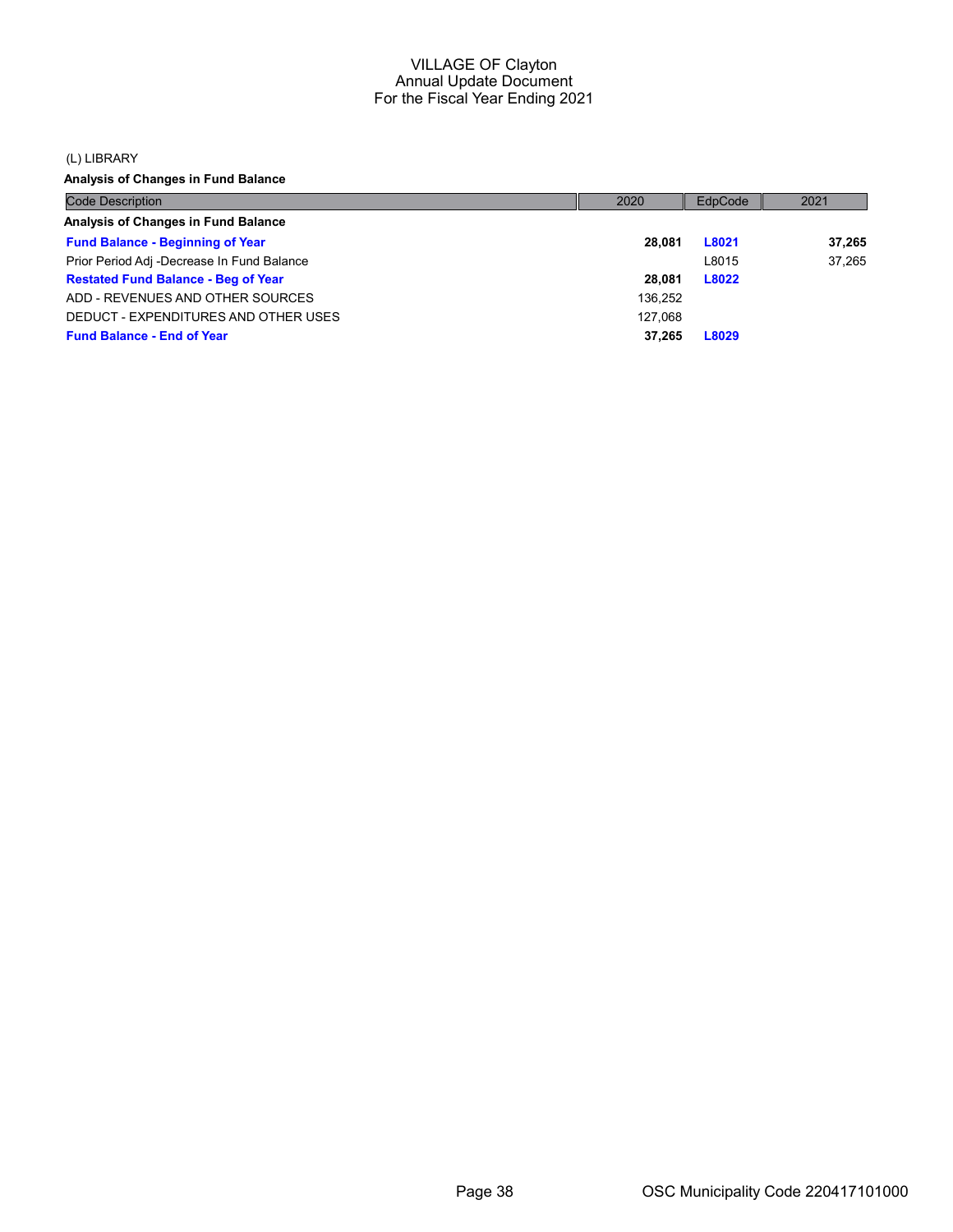(TA) AGENCY

| <b>Balance Sheet</b> |
|----------------------|
|----------------------|

| <b>Code Description</b>                                | 2020   | EdpCode      | 2021 |
|--------------------------------------------------------|--------|--------------|------|
| <b>Assets</b>                                          |        |              |      |
| Cash                                                   | 54.171 | <b>TA200</b> |      |
| <b>TOTAL Cash</b>                                      | 54,171 |              | 0    |
| <b>TOTAL Assets and Deferred Outflows of Resources</b> | 54,171 |              | 0    |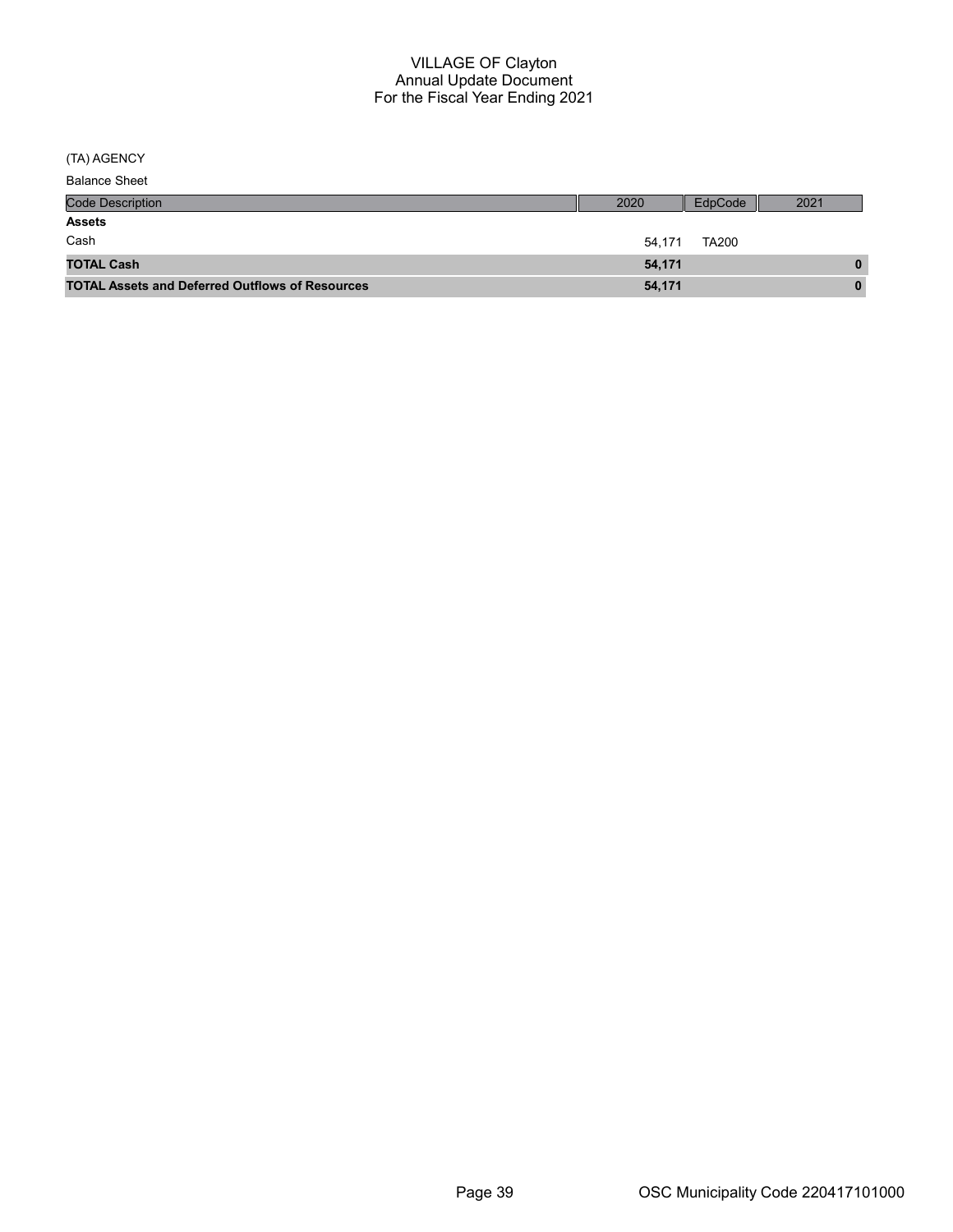# (TA) AGENCY

| <b>Code Description</b>                                     | 2020   | EdpCode | 2021 |
|-------------------------------------------------------------|--------|---------|------|
| Due To Other Funds                                          | 52.271 | TA630   |      |
| <b>TOTAL Due To Other Funds</b>                             | 52,271 |         |      |
| Other Funds (specify)                                       | 1.900  | TA85    |      |
| <b>TOTAL Agency Liabilities</b>                             | 1,900  |         |      |
| <b>TOTAL Liabilities</b>                                    | 54,171 |         |      |
| <b>TOTAL Liabilities, Deferred Inflows And Fund Balance</b> | 54.171 |         |      |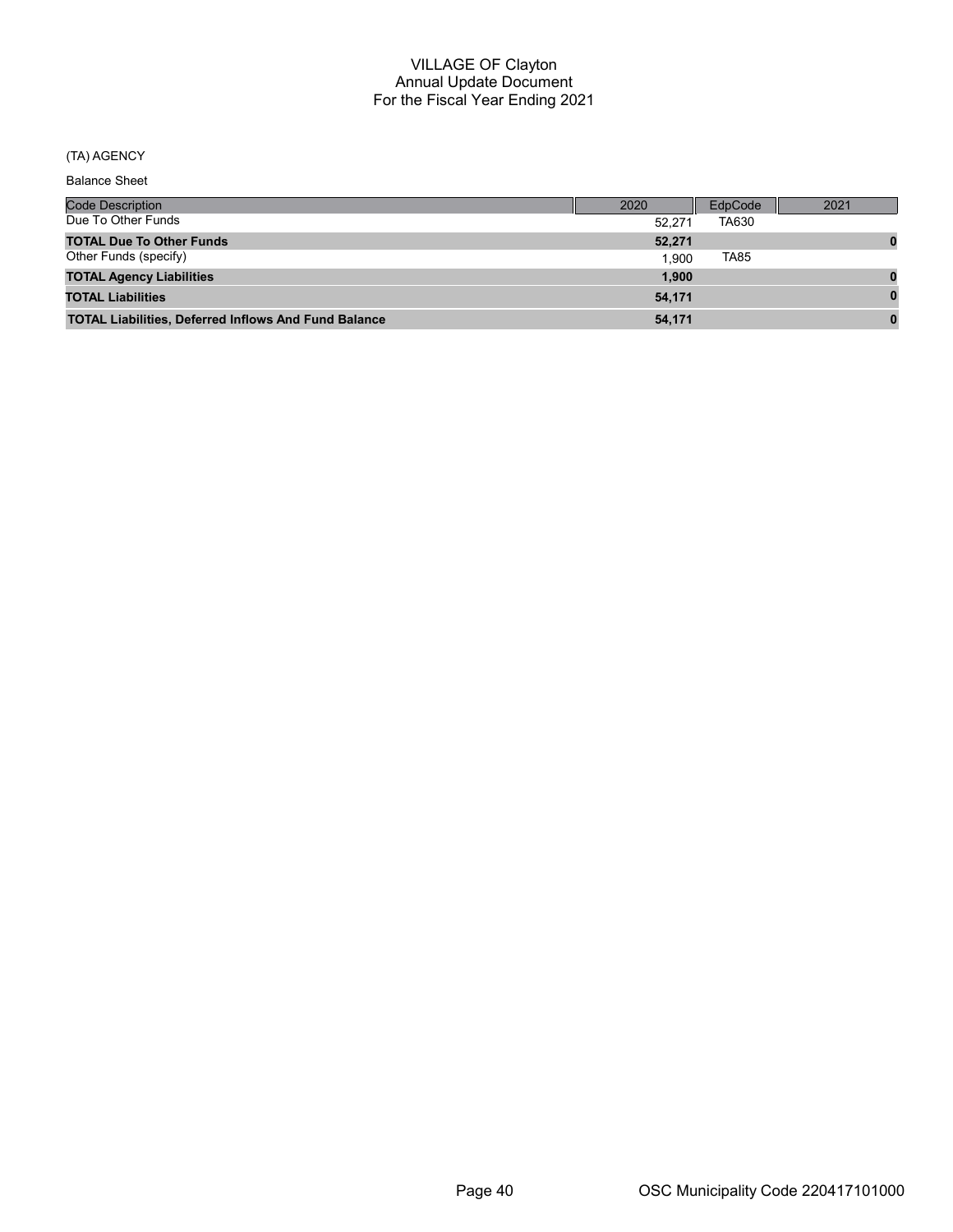# (W) GENERAL LONG-TERM DEBT

| <b>Balance Sheet</b>                                   |           |         |            |
|--------------------------------------------------------|-----------|---------|------------|
| <b>Code Description</b>                                | 2020      | EdpCode | 2021       |
| <b>Assets</b>                                          |           |         |            |
| <b>Total Non-Current Govt Liabilities</b>              | 8.891.360 | W129    | 11,399,581 |
| <b>TOTAL Provision To Be Made In Future Budgets</b>    | 8,891,360 |         | 11,399,581 |
| <b>TOTAL Assets and Deferred Outflows of Resources</b> | 8,891,360 |         | 11,399,581 |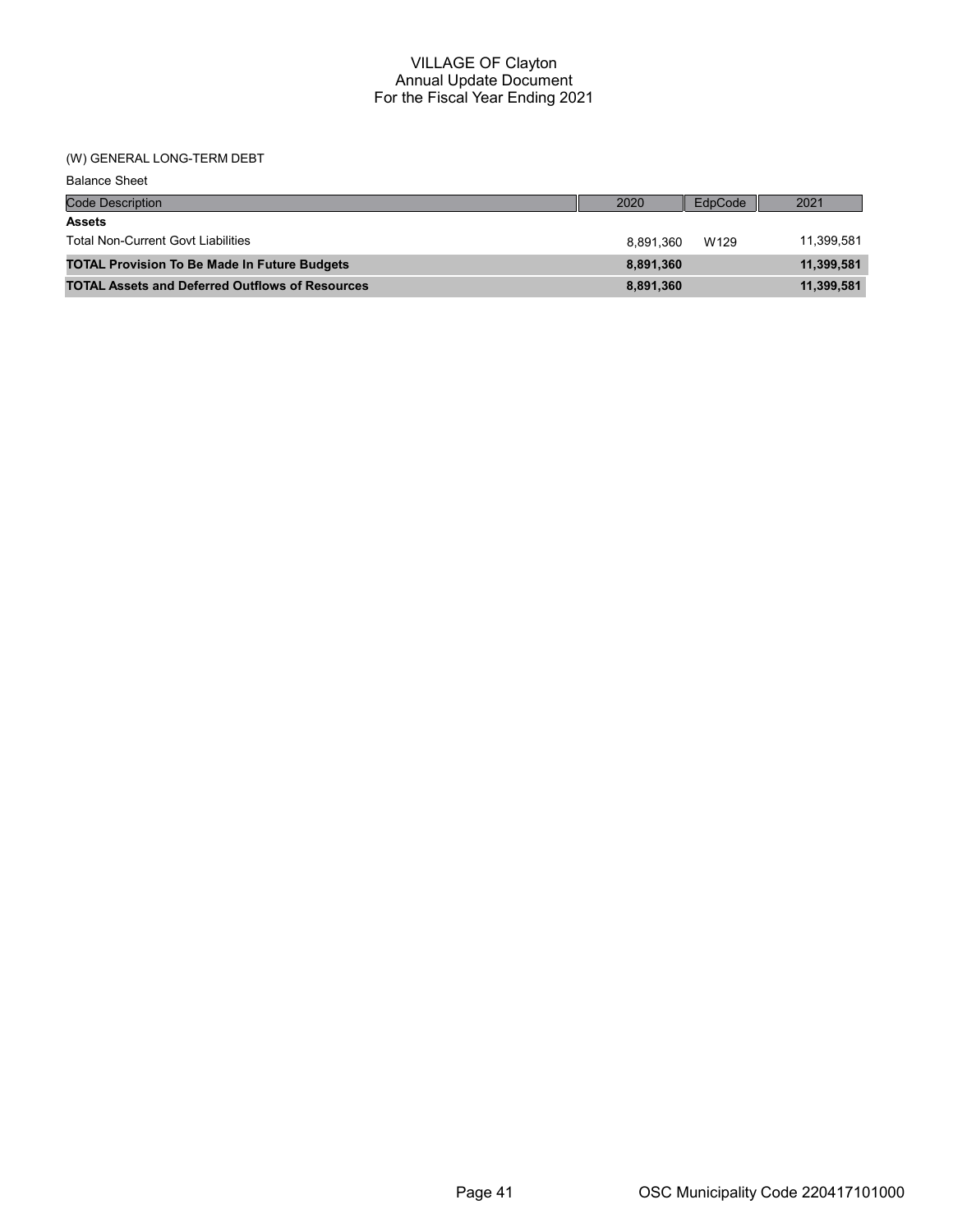# (W) GENERAL LONG-TERM DEBT

| <b>Balance Sheet</b> |  |
|----------------------|--|
|----------------------|--|

| <b>Code Description</b>                     | 2020      | EdpCode | 2021       |
|---------------------------------------------|-----------|---------|------------|
| Net Pension Liability -Proportionate Share  | 915.130   | W638    | 120,564    |
| Installment Purchase Debt                   | 67.394    | W685    | 33,962     |
| <b>Compensated Absences</b>                 | 81.033    | W687    | 72,396     |
| Other Long Term Debt                        |           | W689    |            |
| <b>TOTAL Other Liabilities</b>              | 1,063,557 |         | 226,922    |
| <b>Bonds Payable</b>                        | 7,827,803 | W628    | 11,172,659 |
| <b>TOTAL Bond And Long Term Liabilities</b> | 7,827,803 |         | 11,172,659 |
| <b>TOTAL Liabilities</b>                    | 8,891,360 |         | 11,399,581 |
| <b>TOTAL Liabilities</b>                    | 8,891,360 |         | 11,399,581 |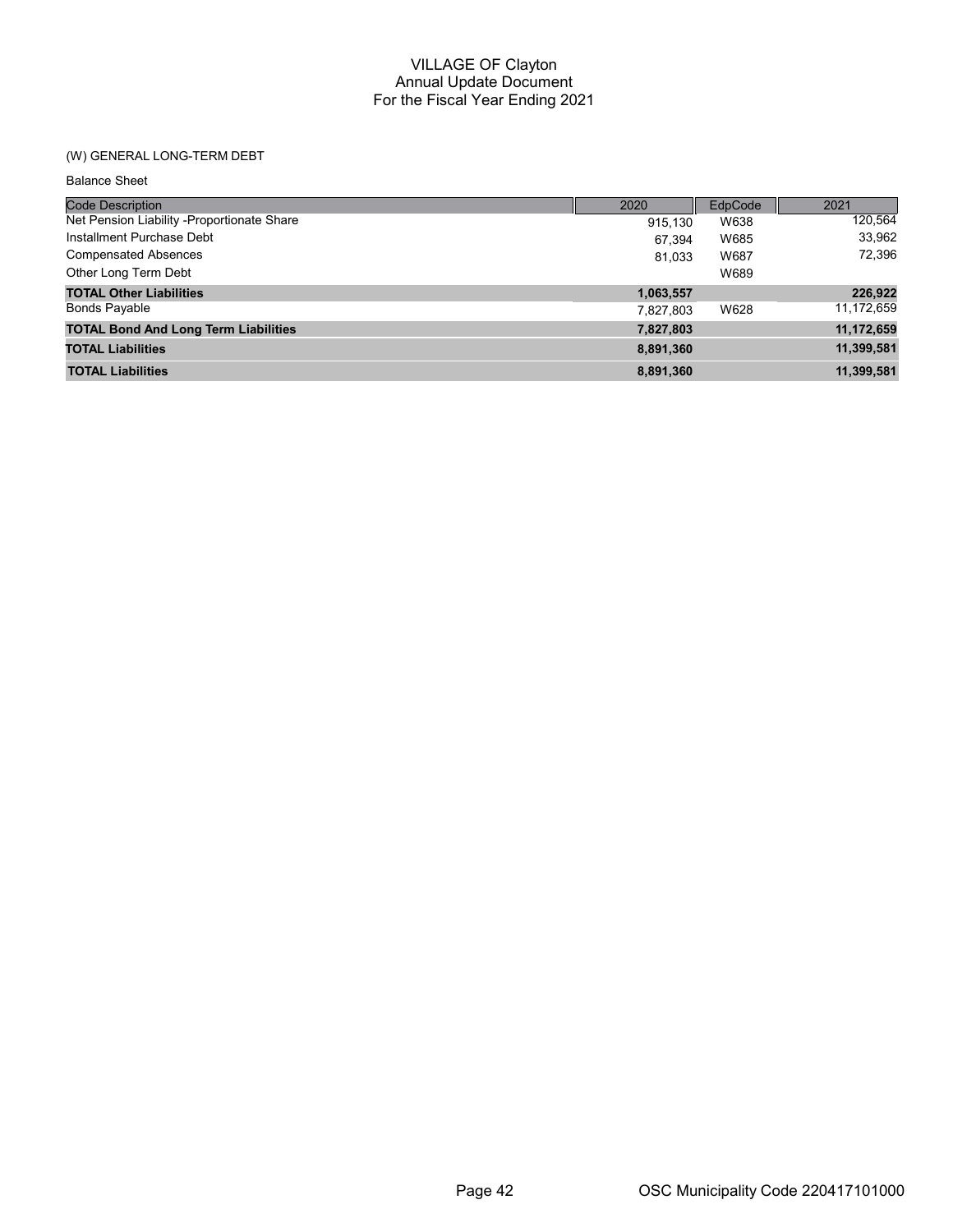#### Office of the State Comptroller **Number 2004** 2021 2021 Statement of Indebtedness For the Fiscal Year Ending 2021

# County of: Jefferson

#### Municipal Code: 220417101000

| First<br>Year | Debt<br>Code               | <b>Description</b>                                                         | Cops<br>Flag | Comp<br>Flag | Date of<br>Issue | Date of<br>Maturity   | Int.<br>Rate | Var? | Amt. Orig.<br>Issued | $O/S$ Beg.<br>of Year | Paid<br>Dur. Year | Redeemed<br><b>Bond Proc.</b> | Prior Yr.<br>Adjust. | Accreted<br>Interest | O/S End<br>of Year |
|---------------|----------------------------|----------------------------------------------------------------------------|--------------|--------------|------------------|-----------------------|--------------|------|----------------------|-----------------------|-------------------|-------------------------------|----------------------|----------------------|--------------------|
| 2003          | <b>BOND E</b>              | sewer - EFC                                                                |              |              |                  | 08/08/2002 03/01/2031 | 0.00%        |      | \$702,659            | \$288,000             | \$23,000          | \$0                           | \$0                  |                      | \$265,000          |
| 2004          | <b>BOND E</b>              | Re-funding water                                                           |              |              |                  | 05/01/2004 09/01/2029 | 4.65%        |      | \$1,160,700          | \$150,000             | \$15,000          | \$0                           | \$0                  |                      | \$135,000          |
| 2007          | <b>BOND E</b>              | <b>SEWER-Eastside EFC</b>                                                  |              |              |                  | 09/23/2005 09/23/2035 | 0.00%        |      |                      | \$629,145             | \$39,322          | \$0                           | \$0                  |                      | \$589,823          |
| 2016          | <b>BOND E</b>              | Sewer Rehab Project<br>(EFC)                                               |              |              |                  | 08/01/2015 08/01/2045 | 0.00%        |      | \$3,569,000          | \$3,178,458           | \$101,722         | \$0                           | \$0                  |                      | \$3,076,736        |
| 2020          | <b>BOND E</b>              | <b>RIVERWALK III</b>                                                       |              |              |                  | 02/13/2020 02/01/2031 | 1.50%        |      | \$645,000            | \$645,000             | \$55,000          | \$0                           | \$0                  |                      | \$590,000          |
| 2021          | <b>BOND E</b>              | <b>Water Improv Series A</b>                                               |              |              |                  | 12/20/2020 12/08/2055 | 1.125%       |      | \$3,126,000          | \$0                   | \$75,400          |                               | \$0                  |                      | \$3,050,600        |
| 2020          | <b>BOND E</b>              | <b>OFFICE, DOCK, PARK,</b><br>LOT                                          |              |              |                  | 08/01/2019 08/01/2025 | 2.125%       |      | \$452,000            | \$452,000             | \$117,000         | \$0                           | \$0                  |                      | \$335,000          |
| 2021          | <b>BOND E</b>              | <b>Water Improv Series B</b>                                               |              |              |                  | 12/20/2020 12/08/2055 | 1.125%       |      | \$892,000            | \$0                   | \$21,500          |                               | \$0                  |                      | \$870,500          |
| 2011          | <b>BOND E</b>              | Westside<br>Water-Hungerford Pt.                                           |              |              |                  | 04/15/2011 04/15/2048 | 3.75%        |      | \$526,000            | \$398,200             | \$14,200          | \$0                           | \$0                  |                      | \$384,000          |
| 2008          | <b>BOND E</b>              | <b>Westside Sewer</b><br>(Phase II)-EFC                                    |              |              |                  | 11/29/2007 03/23/2037 | 0.00%        |      | \$3,216,530          | \$1,887,000           | \$111,000         | \$0                           | \$0                  |                      | \$1,776,000        |
|               |                            | Total for Type/Exempt Status - Sums Issued Amts only made in AFR Year      |              |              |                  |                       |              |      | \$4,018,000          | \$7,627,803           | \$573,144         | \$0                           | \$0                  | \$0                  | \$11,072,659       |
| 2018          | F.<br>IPC.                 | 0218 Intl Plow Truck                                                       |              |              |                  | 06/15/2017 06/15/2021 | 3.22%        |      | \$164,676            | \$67,394              | \$32,902          | \$0                           | (5530)               |                      | \$33,962           |
|               |                            | Total for Type/Exempt Status - Sums Issued Amts only made in AFR Year      |              |              |                  |                       |              |      | \$0                  | \$67,394              | \$32,902          | \$0                           | ( \$530)             | \$0                  | \$33,962           |
| 2018          | <b>BAN</b><br>N            | Riverwalk                                                                  |              |              |                  | 06/01/2017 02/02/2020 | 1.17%        |      | \$1,469,451          | \$1,469,451           | \$1,469,451       | \$1,469,451                   | \$0                  |                      | \$0                |
| 2019          | N<br><b>BAN</b>            | water improvement<br>project                                               |              |              |                  | 02/03/2019 02/02/2020 | 1.17%        |      | \$1,720,549          | \$1,656,549           | \$1,656,549       | \$1,656,549                   | \$0                  |                      | \$0                |
| 2019          | $\mathbf N$<br><b>BAN</b>  | historic district                                                          |              |              |                  | 10/24/2018 10/22/2020 | 2.00%        |      | \$5,000,000          | \$5,000,000           | \$75,000          | \$0                           | \$0                  |                      | \$4,925,000        |
| 2021          | $\mathsf{N}$<br><b>BAN</b> | REDI - WWTP                                                                |              |              |                  | 12/08/2020 11/30/2021 | 3.13%        |      | \$2,000,000          | \$0                   |                   |                               | \$0                  |                      | \$2,000,000        |
|               |                            | Total for Type/Exempt Status - Sums Issued Amts only made in AFR Year      |              |              |                  |                       |              |      | \$2,000,000          | \$8,126,000           | \$3,201,000       | \$3,126,000                   | \$0                  | \$0                  | \$6,925,000        |
| 2010          | <b>BOND N</b>              | TI Dock (I) &<br>Straw/Brooks                                              |              |              |                  | 04/15/2010 04/15/2022 | 3.125%       |      | \$1,195,000          | \$200,000             | \$100,000         | \$0                           | \$0                  |                      | \$100,000          |
|               |                            | Total for Type/Exempt Status - Sums Issued Amts only made in AFR Year      |              |              |                  |                       |              |      | \$0                  | \$200,000             | \$100,000         | \$0                           | \$0                  | \$0                  | \$100,000          |
|               |                            | AFR Year Total for All Debt Types - Sums Issued Amts only made in AFR Year |              |              |                  |                       |              |      | \$6,018,000          | \$16,021,197          | \$3,907,046       | \$3,126,000                   | ( \$530)             | \$0                  | \$18,131,621       |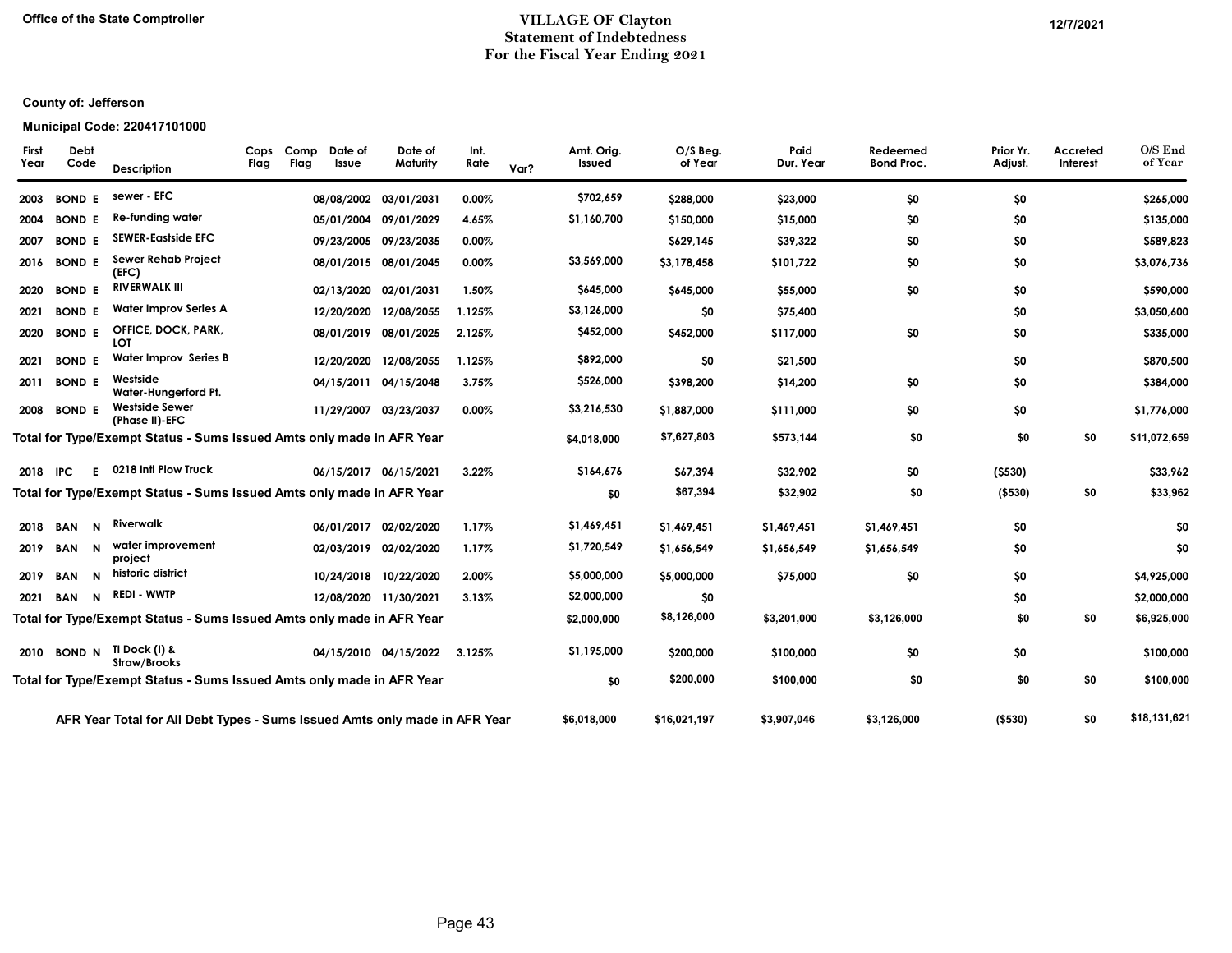#### VILLAGE OF Clayton Schedule of Time Deposits and Investments For the Fiscal Year Ending 2021

|                                                                                   | <b>EDP Code</b> | Amount         |
|-----------------------------------------------------------------------------------|-----------------|----------------|
| CASH:                                                                             |                 |                |
| On Hand                                                                           | 9Z2001          |                |
| <b>Demand Deposits</b>                                                            | 9Z2011          | \$5,929,684.00 |
| <b>Time Deposits</b>                                                              | 9Z2021          |                |
| Total                                                                             |                 | \$5,929,684.00 |
| COLLATERAL:                                                                       |                 |                |
| - FDIC Insurance                                                                  | 9Z2014          | \$250,000.00   |
| Collateralized with securities held in<br>possession of municipality or its agent | 9Z2014A         | \$6,255,760.00 |
| Total                                                                             |                 | \$6,505,760.00 |
| <b>INVESTMENTS:</b>                                                               |                 |                |
| - Securities (450)                                                                |                 |                |
| Book Value (cost)                                                                 | 9Z4501          |                |
| Market Value at Balance Sheet Date                                                | 9Z4502          |                |
| Collateralized with securities held in<br>possession of municipality or its agent | 9Z4504A         |                |
| - Repurchase Agreements (451)                                                     |                 |                |
| Book Value (cost)                                                                 | 9Z4511          |                |
| Market Value at Balance Sheet Date                                                | 9Z4512          |                |
| Collateralized with securities held in<br>possession of municipality or its agent | 9Z4514A         |                |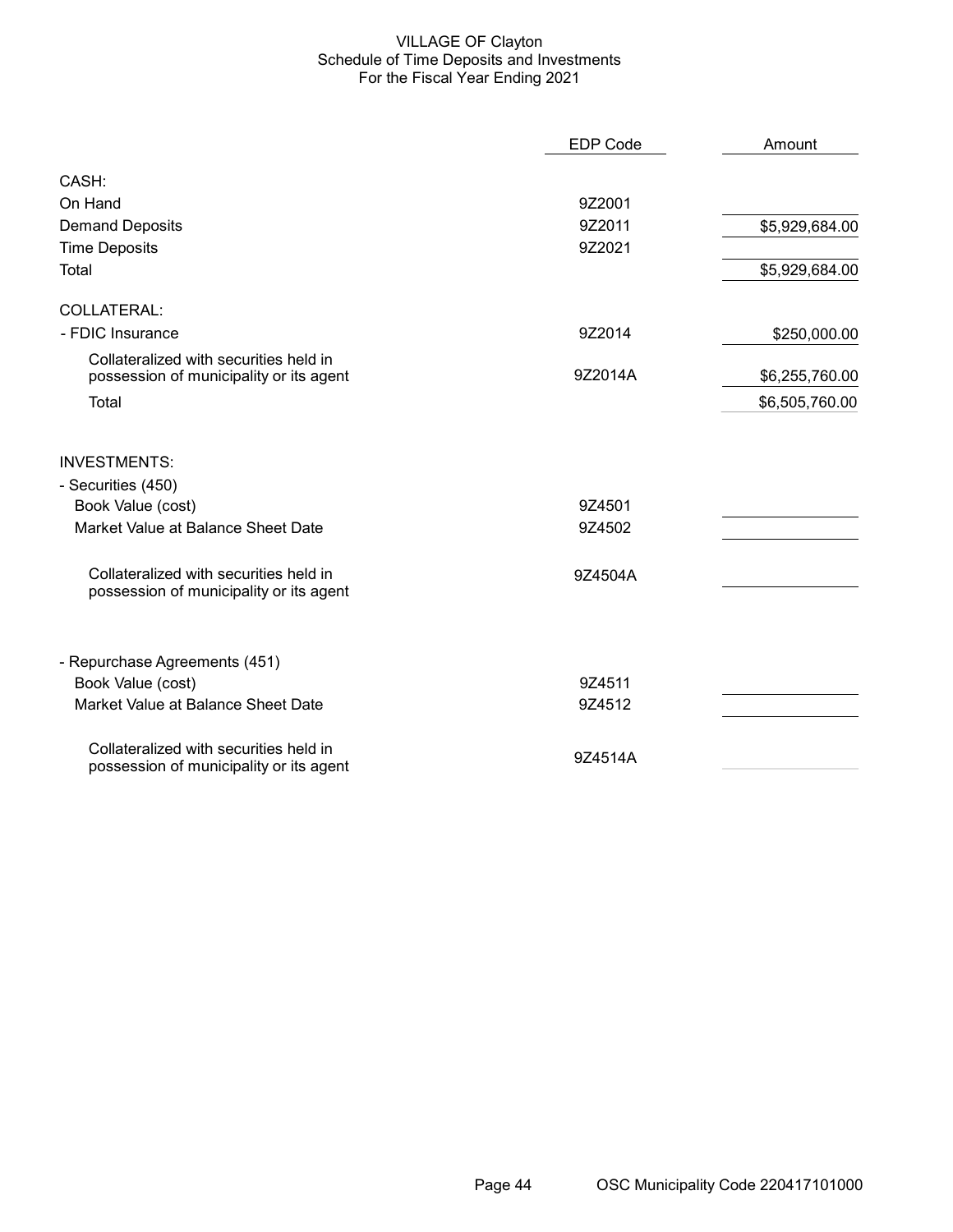#### VILLAGE OF Clayton Bank Reconciliation For the Fiscal Year Ending 2021

# Include All Checking, Savings and C.D. Accounts

| Bank<br>Account<br><b>Number</b> | Bank<br><b>Balance</b>              | Add:<br>Deposit<br>In Transit | Less:<br>Outstanding<br>Checks |          | Adjusted<br>Bank<br><b>Balance</b> |
|----------------------------------|-------------------------------------|-------------------------------|--------------------------------|----------|------------------------------------|
| *****-0043                       | \$1,854,251                         | \$0                           |                                | \$49,232 | \$1,805,020                        |
| *****-0146                       | \$3,005,662                         | \$19,350                      |                                | \$4,933  | \$3,020,080                        |
| *****-0050                       | \$1,060,142                         | \$0                           |                                | \$0      | \$1,060,142                        |
| *****-0044                       | \$9,628                             | \$7,220                       |                                | \$0      | \$16,849                           |
|                                  | <b>Total Adjusted Bank Balance</b>  | \$5,902,091                   |                                |          |                                    |
|                                  | <b>Petty Cash</b>                   |                               |                                |          | \$100.00                           |
|                                  | Adjustments                         |                               |                                |          | \$.00                              |
|                                  | <b>Total Cash</b>                   |                               | 9ZCASH                         | $^\star$ | \$5,902,191                        |
|                                  | <b>Total Cash Balance All Funds</b> |                               | 9ZCASHB                        | $^\star$ | \$5,902,187                        |
|                                  |                                     |                               |                                |          |                                    |

\* Must be equal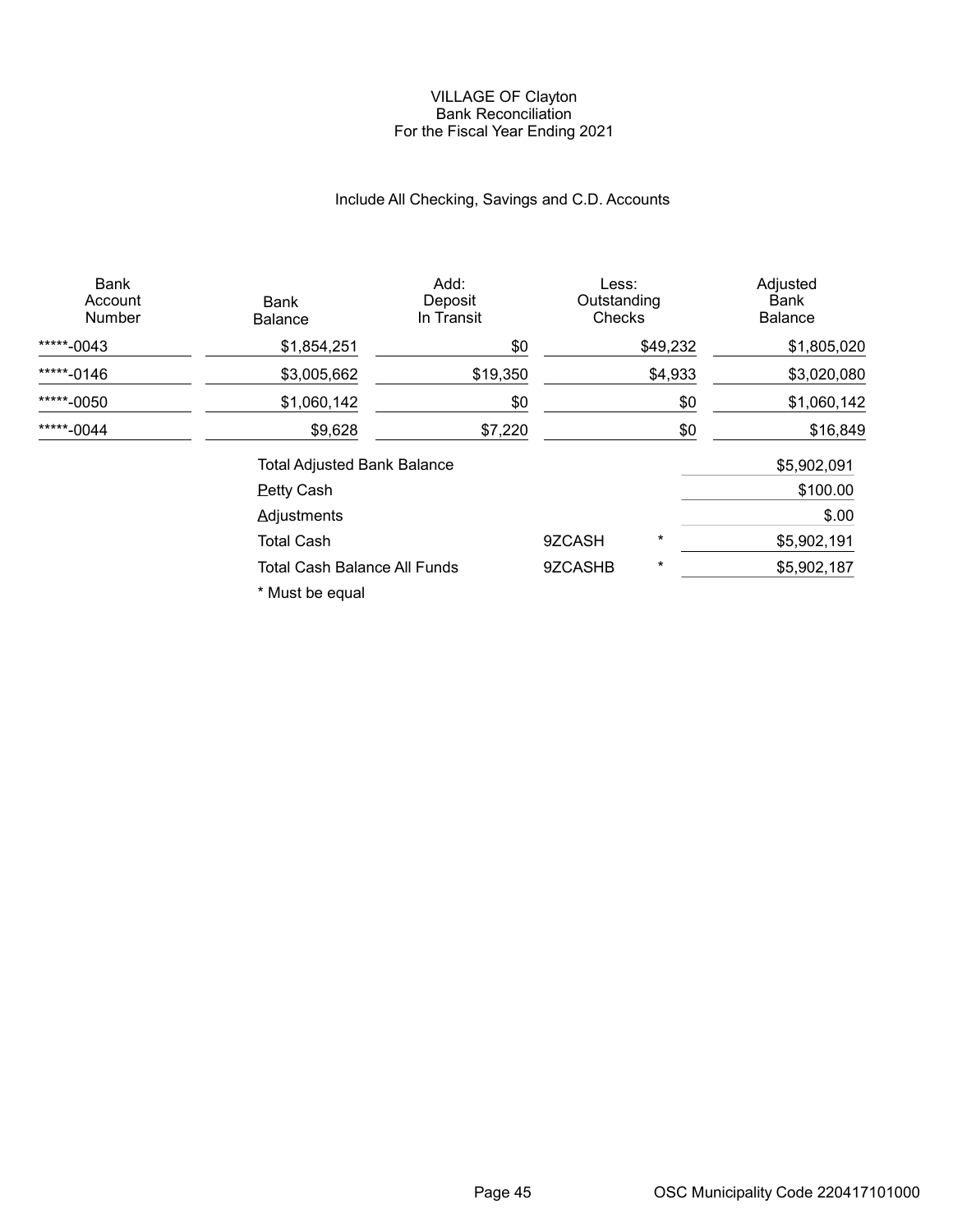# VILLAGE OF Clayton Local Government Questionnaire For the Fiscal Year Ending 2021

|    |                                                                                                             | Response |
|----|-------------------------------------------------------------------------------------------------------------|----------|
|    | 1) Does your municipality have a written procurement policy?                                                | Yes      |
|    | 2) Have the financial statements for your municipality been independently audited?                          |          |
|    | If not, are you planning on having an audit conducted?                                                      | Yes      |
|    | 3) Does your local government participate in an insurance pool with other local<br>governments?             | Yes      |
| 4) | Does your local government participate in an investment pool with other local<br>governments?               | No.      |
|    | 5) Does your municipality have a Length of Service Award Program (LOSAP)<br>for volunteer firefighters?     | No.      |
|    | 6) Does your municipality have a Capital Plan?                                                              | Yes      |
|    | 7) Has your municipality prepared and documented a risk assessment plan?                                    | Yes      |
|    | If yes, has your municipality used the results to design the system of internal<br>controls?                | Yes      |
|    | 8) Have you had a change in chief executive or chief fiscal officer during the last<br>year?                | Yes      |
| 9) | Has your Local Government adopted an investment policy as required by<br>General Municipal Law, Section 39? | Yes      |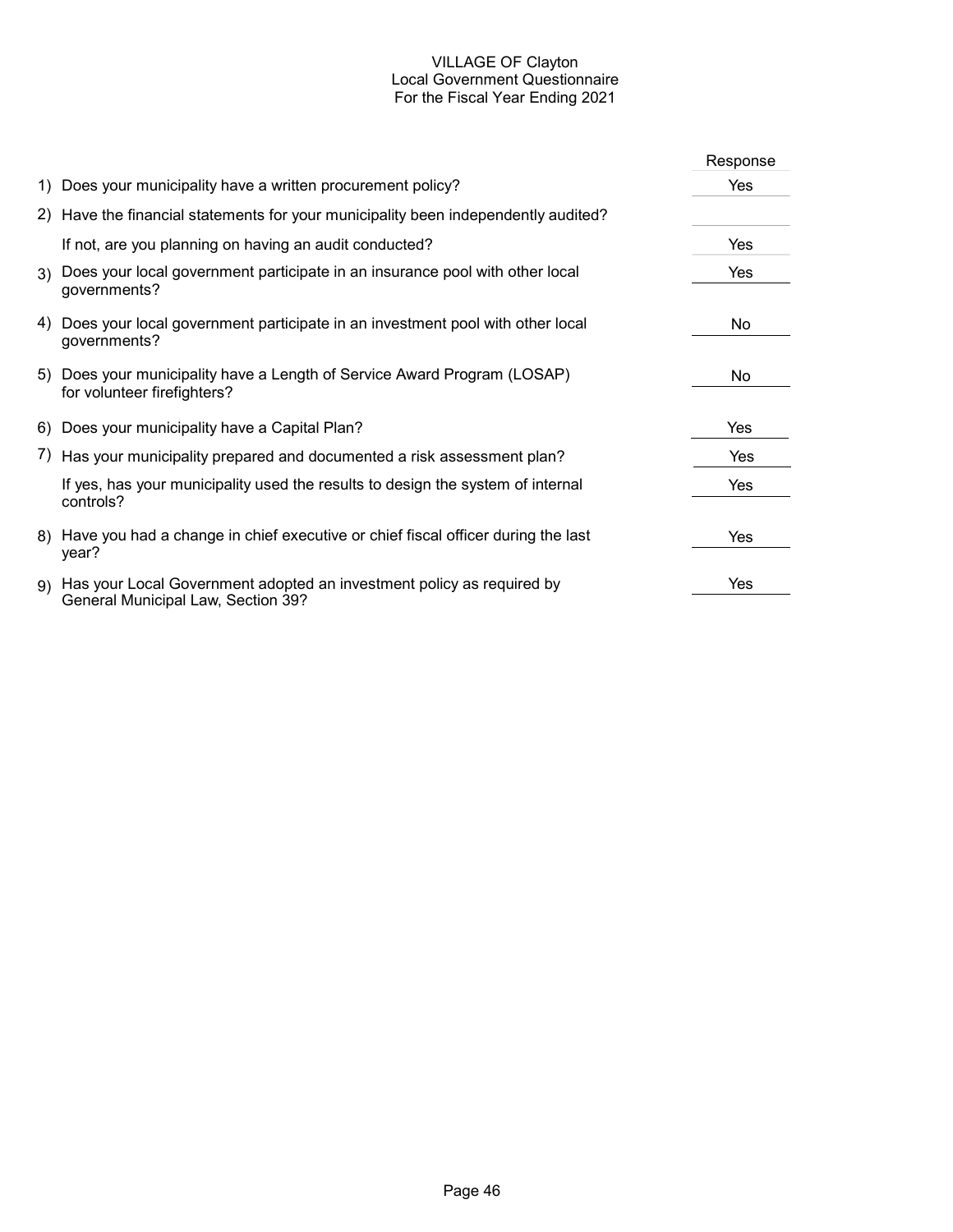#### VILLAGE OF Clayton Employee and Retiree Benefits For the Fiscal Year Ending 2021

|                        | <b>Total Full Time Employees:</b>                                           | 17                                                 |                                              |                                              |               |
|------------------------|-----------------------------------------------------------------------------|----------------------------------------------------|----------------------------------------------|----------------------------------------------|---------------|
|                        | <b>Total Part Time Employees:</b>                                           |                                                    |                                              |                                              |               |
| <b>Account</b><br>Code | <b>Description</b>                                                          | <b>Total</b><br><b>Expenditures</b><br>(All Funds) | # of Full<br><b>Time</b><br><b>Employees</b> | # of Part<br><b>Time</b><br><b>Employees</b> | # of Retirees |
| 90108                  | <b>State Retirement System</b>                                              | \$138,994.00                                       | 17                                           |                                              |               |
| 90158                  | Police and Fire Retirement                                                  |                                                    |                                              |                                              |               |
| 90258                  | <b>Local Pension Fund</b>                                                   |                                                    |                                              |                                              |               |
| 90308                  | Social Security                                                             | \$54,860.00                                        | 17                                           | 4                                            |               |
| 90408                  | <b>Worker's Compensation</b><br>Insurance                                   | \$119,042.00                                       |                                              |                                              |               |
| 90458                  | Life Insurance                                                              |                                                    |                                              |                                              |               |
| 90508                  | Unemployment Insurance                                                      | \$14,042.00                                        | 17                                           | 4                                            |               |
| 90558                  | <b>Disability Insurance</b>                                                 | \$311.00                                           | 17                                           | 4                                            |               |
| 90608                  | <b>Hospital and Medical</b><br>(Dental) Insurance                           | \$217,032.00                                       | 17                                           |                                              |               |
| 90708                  | <b>Union Welfare Benefits</b>                                               |                                                    |                                              |                                              |               |
|                        | 90858 Supplemental Benefit Payment to<br>Disabled Fire Fighters             |                                                    |                                              |                                              |               |
| 91890                  | <b>Other Employee Benefits</b>                                              | \$10,268.00                                        | 17                                           |                                              |               |
|                        | <b>Total</b>                                                                | \$554,549.00                                       |                                              |                                              |               |
|                        | <b>Computed Total From Financial</b><br>Section (comparative purposes only) | \$554,548.00                                       |                                              |                                              |               |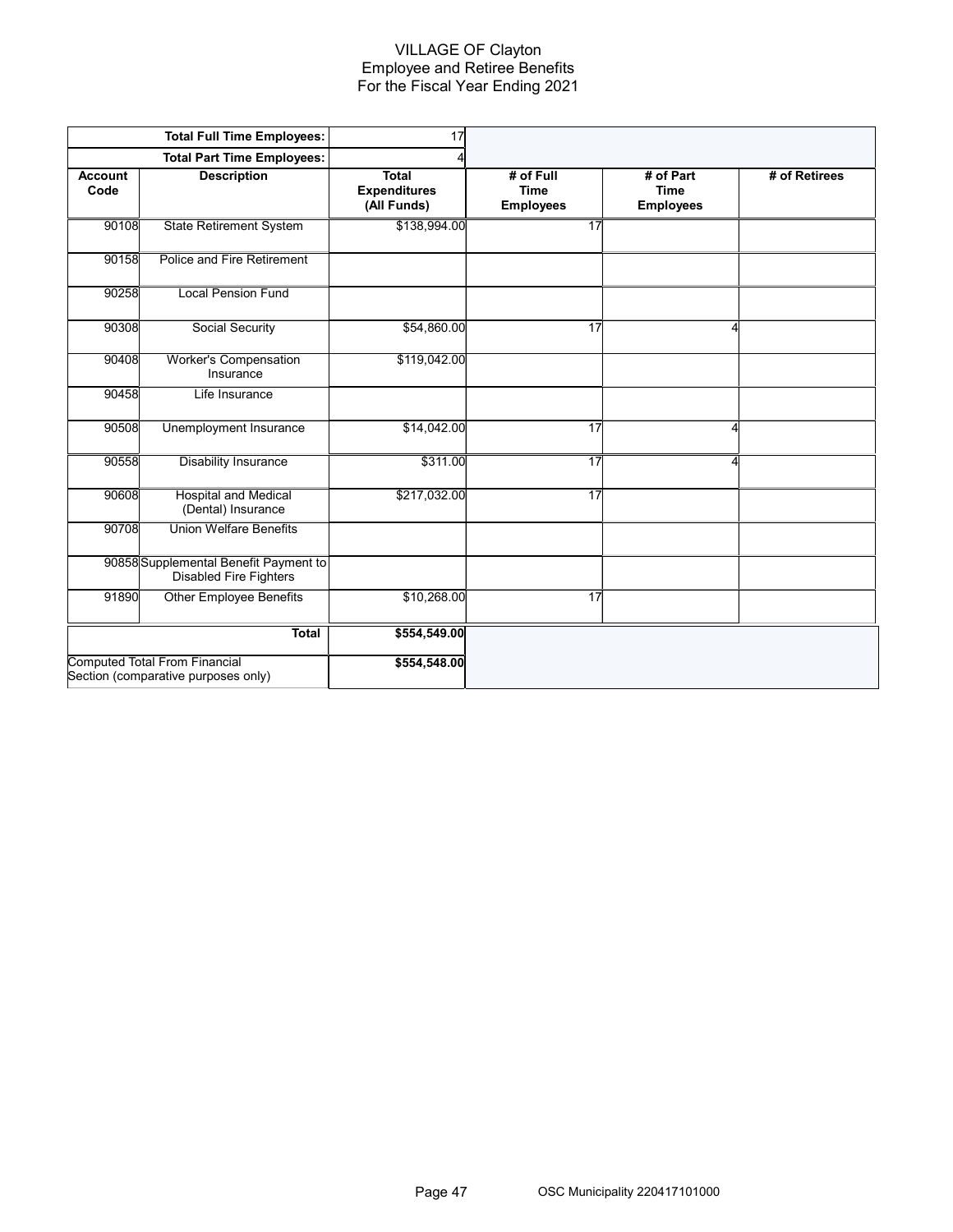#### VILLAGE OF Clayton Energy Costs and Consumption For the Fiscal Year Ending 2021

| <b>Energy Type</b> | <b>Total</b><br><b>Expenditures</b> | <b>Total Volume</b> | <b>Units Of</b><br><b>Measure</b> | <b>Alternative</b><br><b>Units Of</b><br><b>Measure</b> |
|--------------------|-------------------------------------|---------------------|-----------------------------------|---------------------------------------------------------|
| Gasoline           | \$14,974                            | 5,640               | gallons                           |                                                         |
| Diesel Fuel        | \$11,925                            | 5,140               | qallons                           |                                                         |
| Fuel Oil           | \$12,332                            | 6,145               | qallons                           |                                                         |
| Natural Gas        |                                     |                     | cubic feet                        |                                                         |
| Electricity        | \$47,556                            | 263,478             | kilowatt-hours                    |                                                         |
| Coal               |                                     |                     | tons                              |                                                         |
| Propane            | \$12,180                            | 5,167               | qallons                           |                                                         |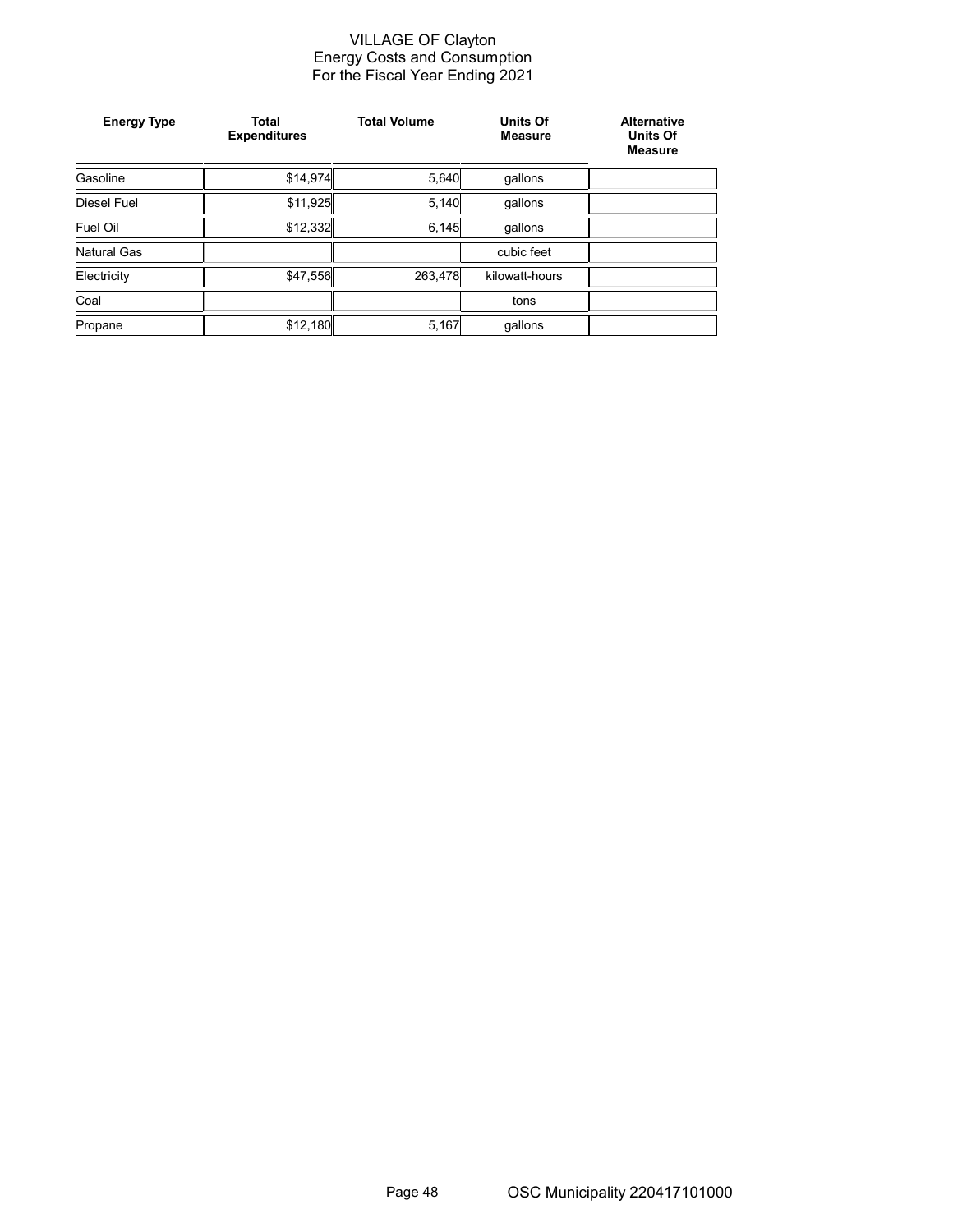# CERTIFICATION OF CHIEF FISCAL OFFICER

| I, Joanne Lenhard-Boye                                                                                  |  | , hereby certify that I am the Chief Fiscal Officer of |
|---------------------------------------------------------------------------------------------------------|--|--------------------------------------------------------|
| the Dep Treas of Village of Clayton<br>, and that the information provided in the annual                |  |                                                        |
| financial report of the Dep Treas of Village of Clayton                                                 |  | , for the fiscal year ended 05/31/2021                 |
| , is TRUE and correct to the best of my knowledge and belief.                                           |  |                                                        |
| By entering the personal identification number assigned by the Office of the State Comptroller to me as |  |                                                        |
| the Chief Fiscal Officer of the Dep Treas of Village of Clayton                                         |  | , and adopted by me as                                 |
| my signature for use in conjunction with the filing of the Dep Treas of Village of Clayton 's           |  |                                                        |
| annual financial report, I am evidencing my express intent to authenticate my certification of the      |  |                                                        |
| annual financial report for the fiscal year ended 05/31/2021<br>Dep Treas of Village of Clayton's       |  |                                                        |
| and filed by means of electronic data transmission.                                                     |  |                                                        |

EFPR Solutions LLC **CONTACT CONTACT CONTACT CONTACT CONTACT CONTACT CONTACT CONTACT CONTACT CONTACT CONTACT CONTACT CONTACT CONTACT CONTACT CONTACT CONTACT CONTACT CONTACT CONTACT CONTACT CONTACT CONTACT CONTACT CONTACT CO** Name of Report Preparer if different than Chief Fiscal Officer

Telephone Number Title

Name

(585) 295-0514 Clerk/Deputy Treasurer

425 Mary Street, Clayton, NY 13624 Official Address

12/06/2021 (315) 686-5552 Date of Certification **Date of Certification Official Telephone Number**